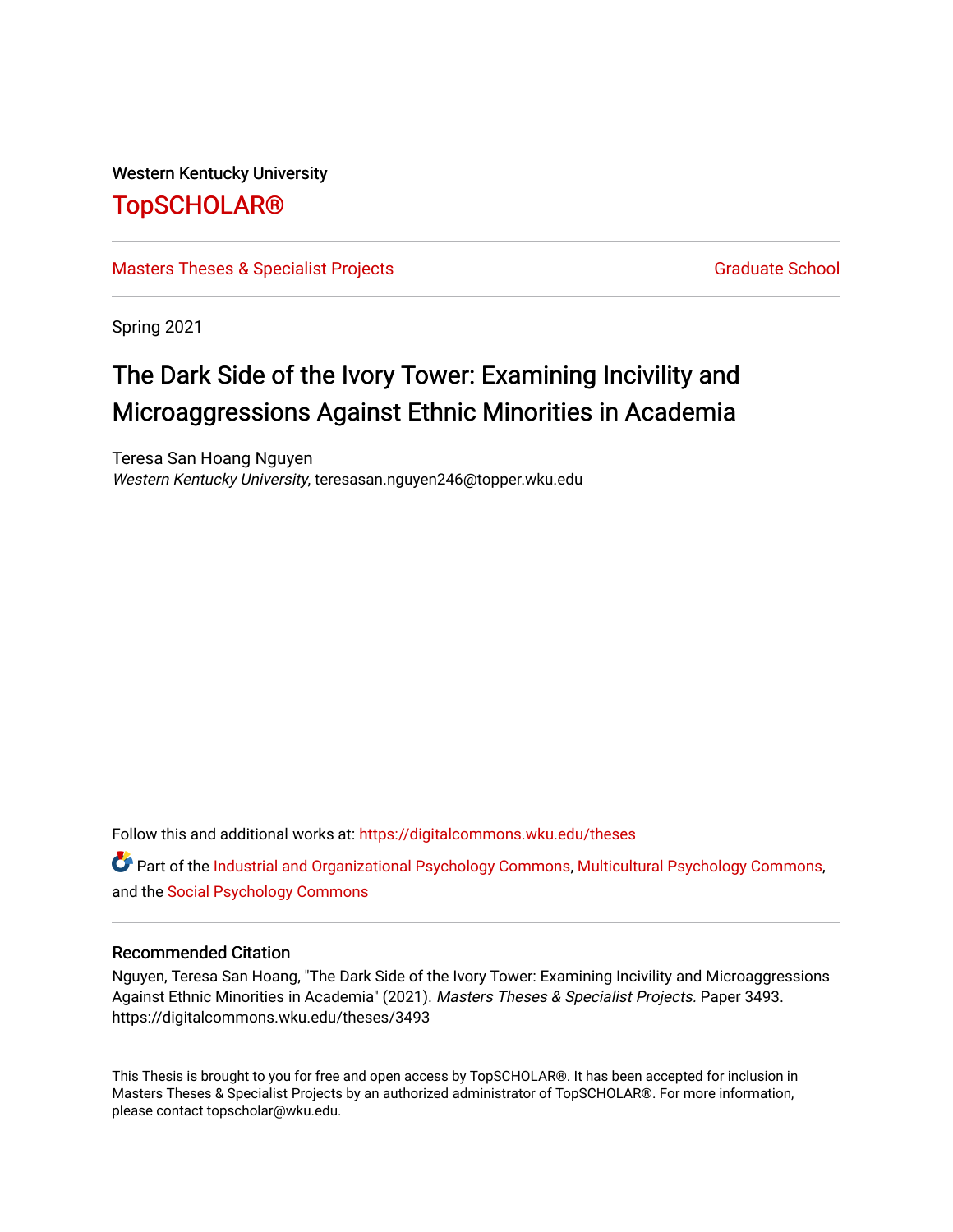# THE DARK SIDE OF THE IVORY TOWER: EXAMINING INCIVILITY AND MICRO-AGGRESSIONS AGAINST ETHNIC MINORITIES IN ACADEMIA

A Thesis Presented to The Faculty of the Department of Psychological Sciences Western Kentucky University Bowling Green, Kentucky

> In Partial Fulfillment Of the Requirements for the Degree Master of Science

> > By Teresa San Nguyen

> > > May 2021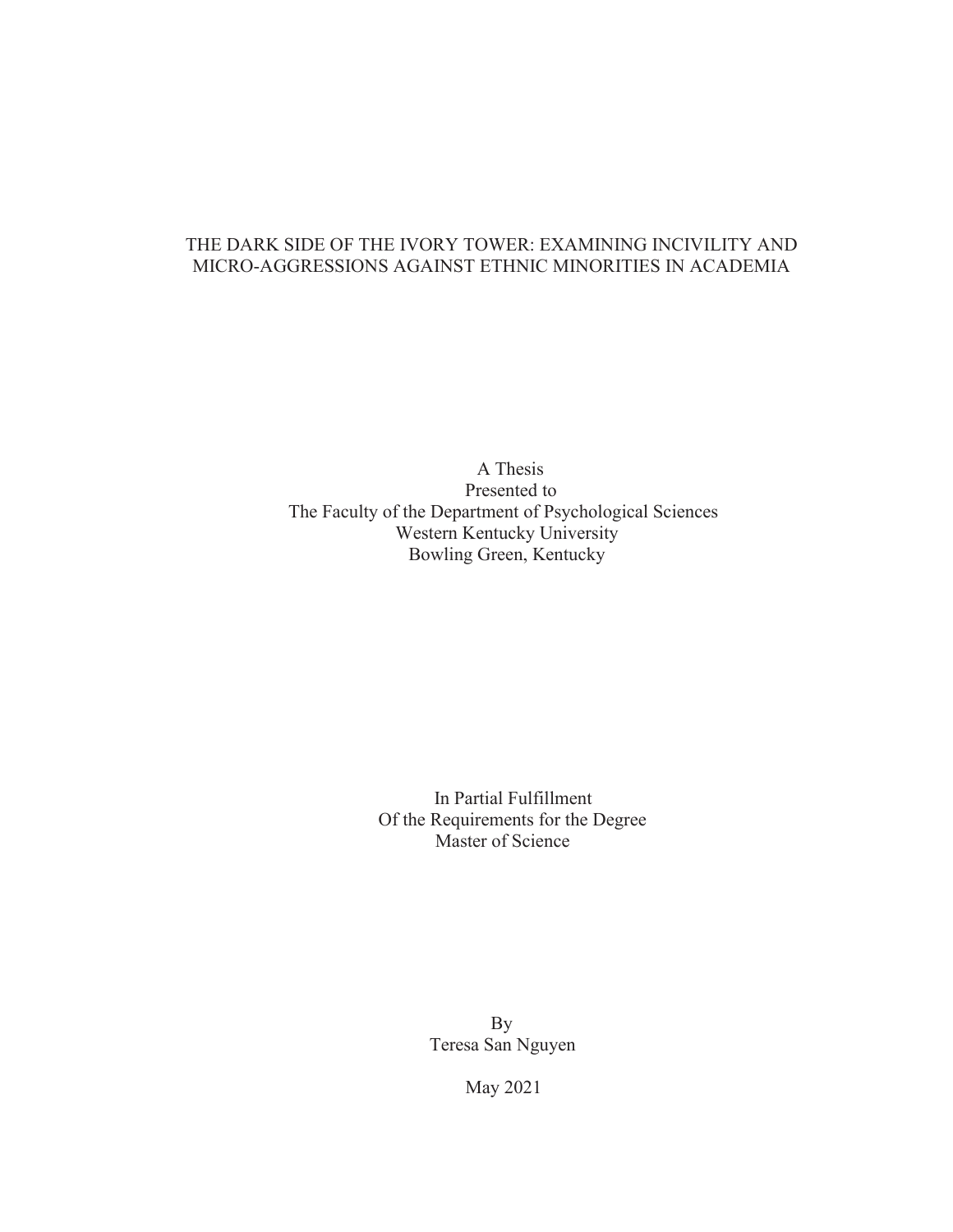# THE DARK SIDE OF THE IVORY TOWER: EXAMINING INCIVILITY AND MICRO-AGGRESSIONS AGAINST ETHNIC MINORITIES IN ACADEMIA

| Date recommended                                      | April 7, 2021                                                                                                                                                                                       |
|-------------------------------------------------------|-----------------------------------------------------------------------------------------------------------------------------------------------------------------------------------------------------|
| Katrina A. Burch Digitally signed by Katrina A. Burch |                                                                                                                                                                                                     |
| Katrina Burch                                         | , Director of Thesis                                                                                                                                                                                |
| Reagan D. Brown                                       | Digitally signed by Reagan D. Brown<br>Date: 2021.04.08 13:56:44 -05'00'                                                                                                                            |
| Reagan Brown                                          |                                                                                                                                                                                                     |
| <b>Andrew Mienaltowski</b>                            | Digitally signed by Andrew Mienaltowski<br>DN: cn=Andrew Mienaltowski, o=Western Kentucky University.<br>ou=Psychological Sciences, email=drmski@wku.edu, c=US<br>Date: 2021.04.08 14:02:43 -05'00' |
| <b>Andrew Mienaltowski</b>                            |                                                                                                                                                                                                     |

KOPP

Associate Provost for Research and Graduate Education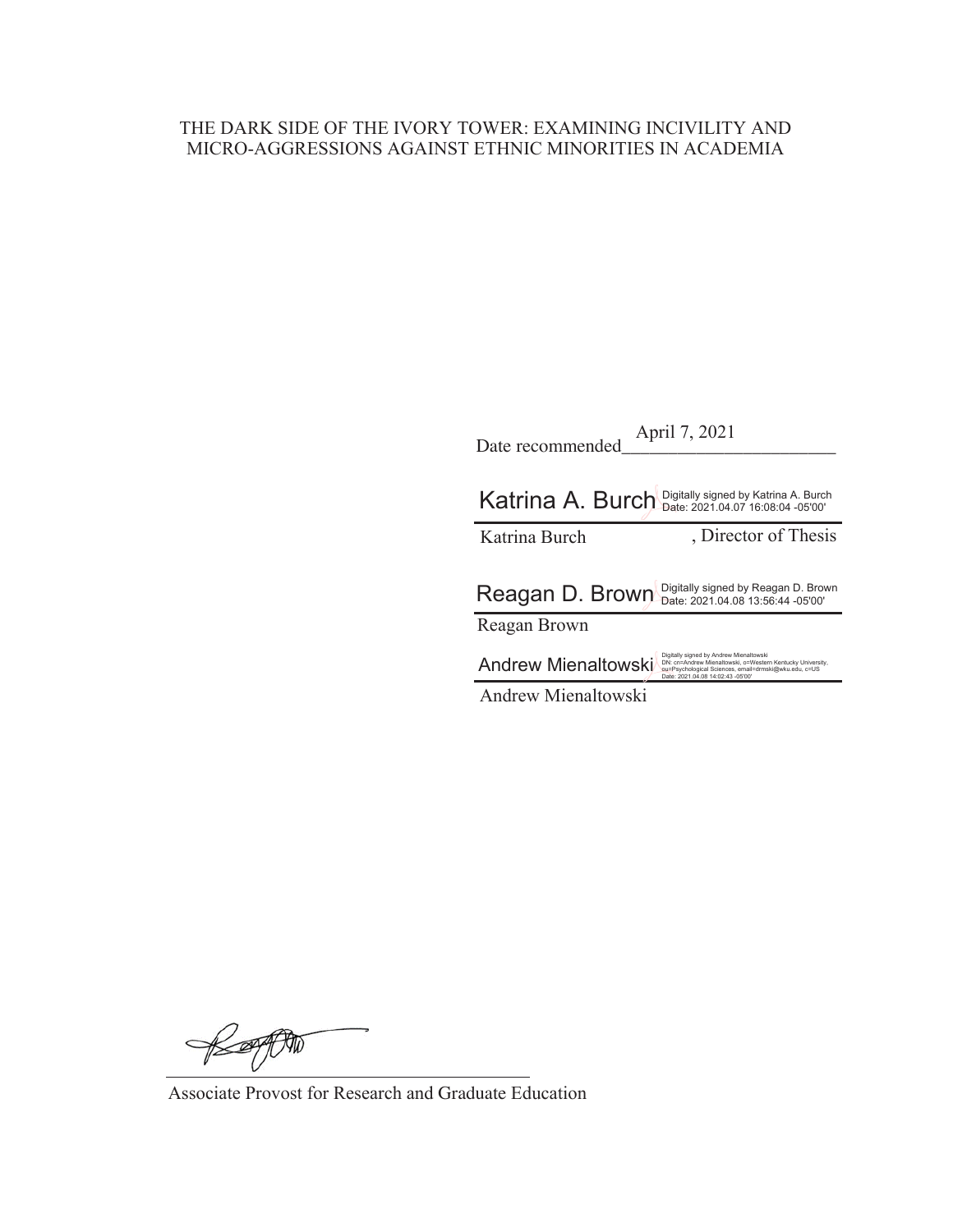I dedicate this thesis to my mom, my sister, and the rest of my family. I also want to thank my cohort—Brewer Ayres, Eli Dickinson, Brandi Forgione, Faith Rollins, and Ben Sammet—who became my friends and support. I wish you all nothing but success in your future careers!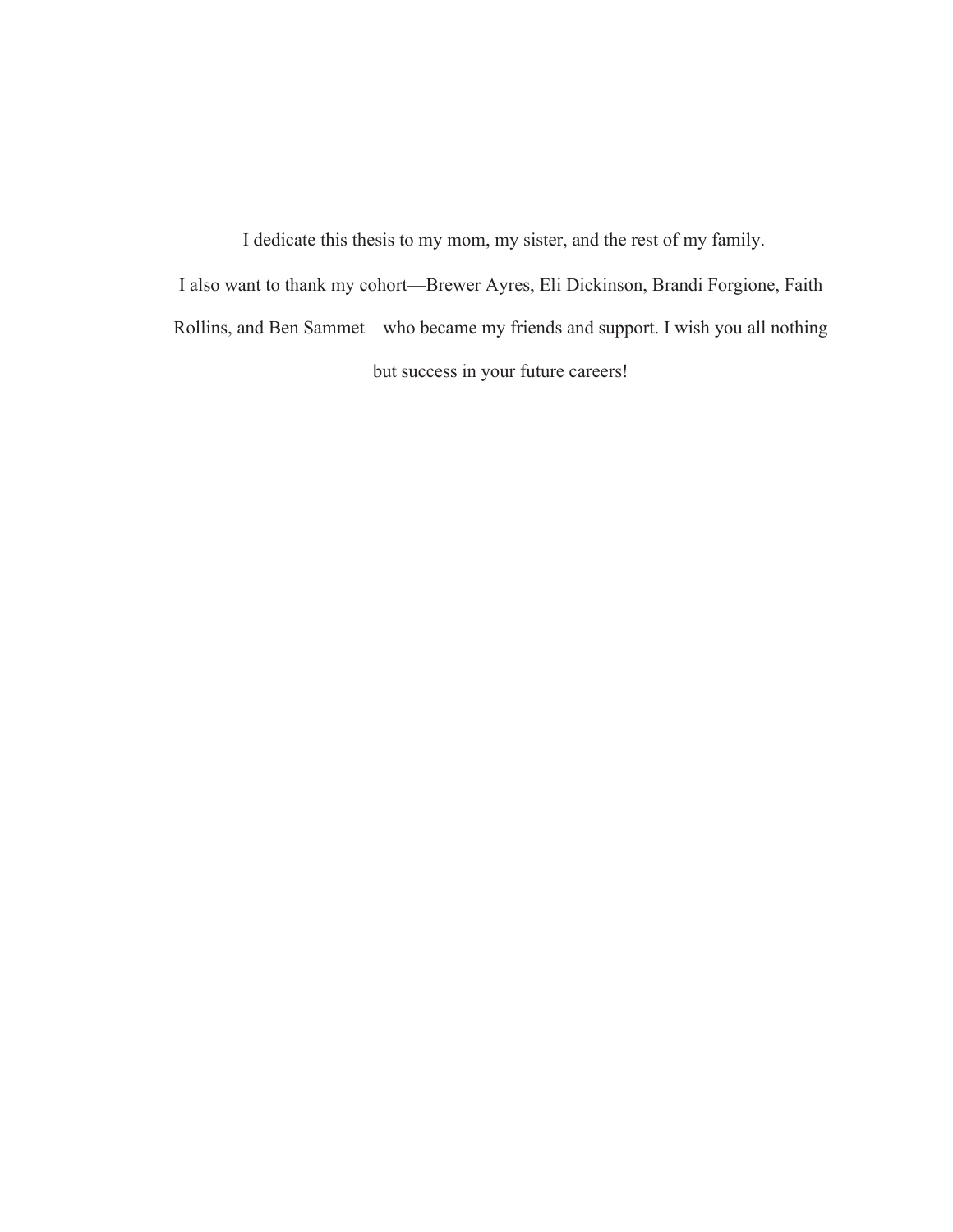#### ACKNOWLEDGEMENTS

I would like to extend a special thanks to my Thesis Director, Dr. Katrina Burch, for all of her support, guidance, and direction throughout my thesis writing process. She encouraged and helped me throughout the process of my graduate career. I would also like to thank Shelby Davis, Kennedy Hammonds, Cora Hurt, and Mia Kendrick; they made my thesis possible. A special thank you to Will Taylor for writing a Python program that helped me clean my data. A final thank you to Eli Dickinson and Faith Rollins. I would not have been able to finish my thesis without the help of everyone mentioned.

#### **Author's Note:**

As a woman of color, discrimination and its effects have always been a topic that I have been passionate about because it is thoroughly pervasive in everyday life. Though some people may say that racism and other forms of prejudicial behaviors "do not exist anymore", my own experiences and many others dispute this. Discrimination is not as overt as before, but it still lingers beneath society's consciousness. It is something that has impacted so many people and its effects have been internalized and remain within minorities for life. The summer of 2020 brought the struggles of Black and Brown people to the forefront of the societal consciousness and their fight to not be oppressed. The fight continues to this day, and I want to do my due diligence in reporting the incidences that so many were scared to bring up for fear of retaliation, of not being taken seriously, of being stripped of the achievements they have worked so hard for, and being ridiculed for speaking out. My own experiences are almost negligible in comparison to what my fellow POC have gone through and I was gutted reading some of these experiences. I want to stress that the data mining of the tweets were done without any identifiers of the tweeters and done so with my best intentions at heart. I do not want to profit from the discriminatory experiences of fellow Black scholars and academics. I hope that I am able to highlight these injustices experienced in a way that will bring more light to the issues at hand for the future of equality for all POC.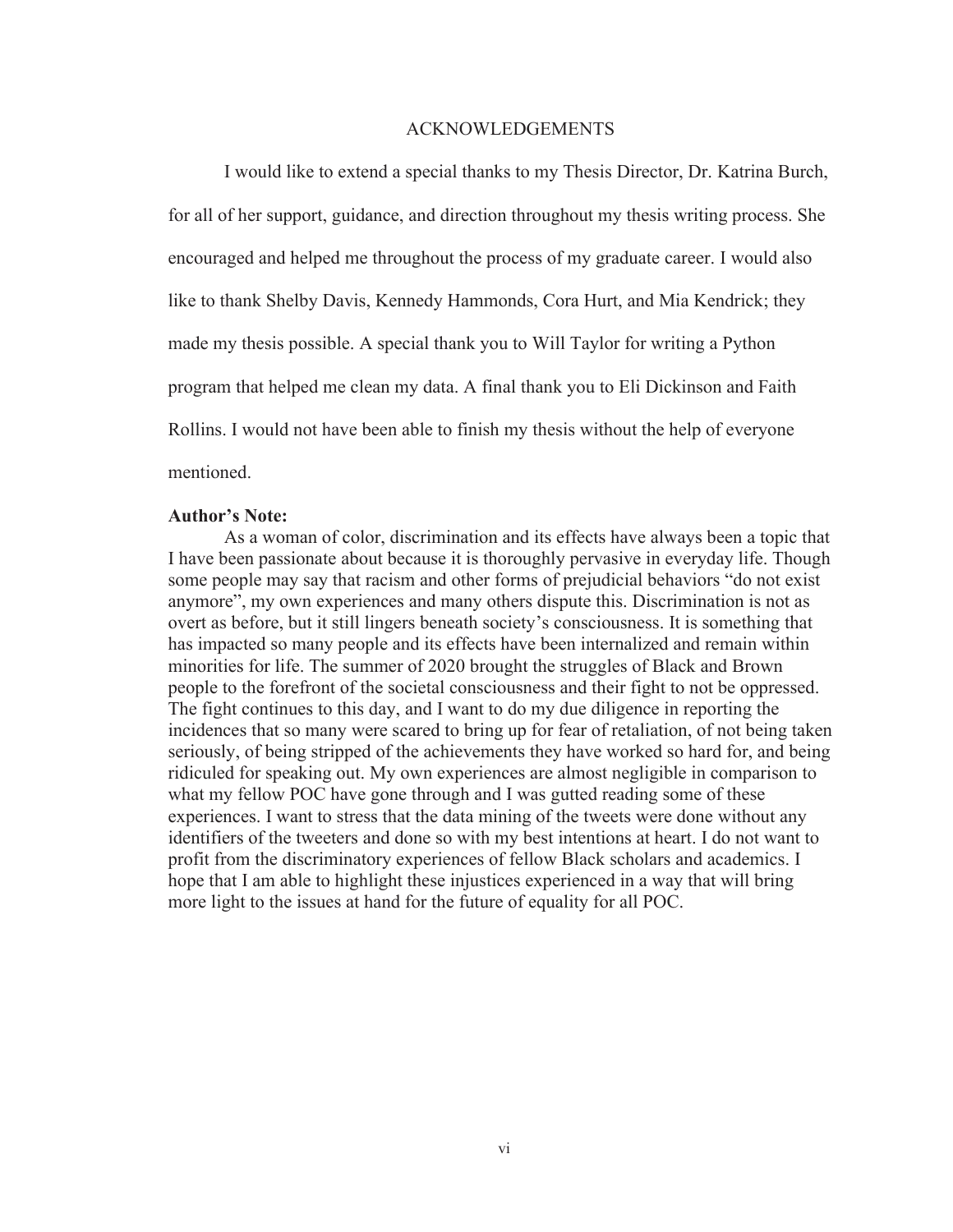# **TABLE OF CONTENTS**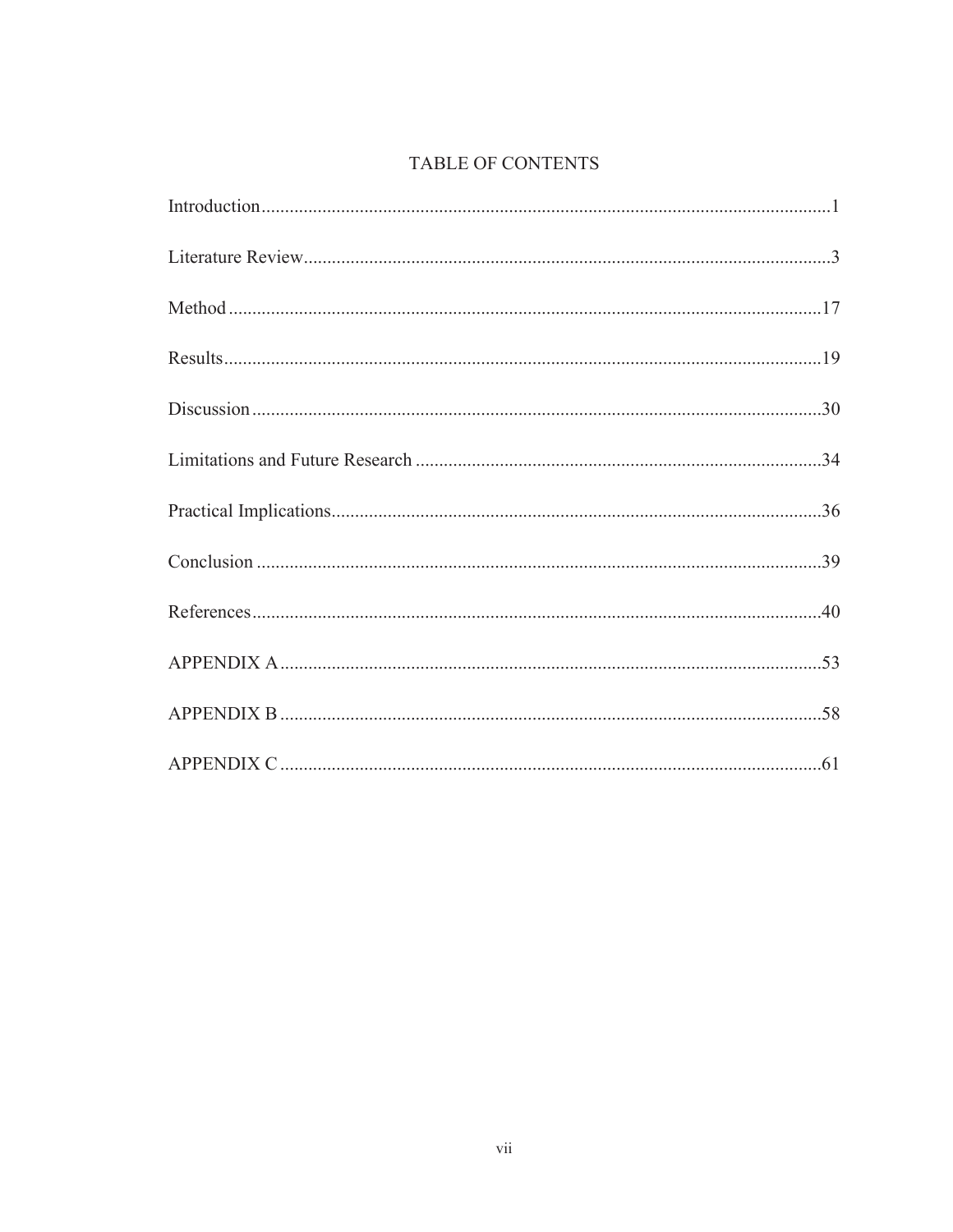|  |  | <b>LIST OF TABLES</b> |
|--|--|-----------------------|
|--|--|-----------------------|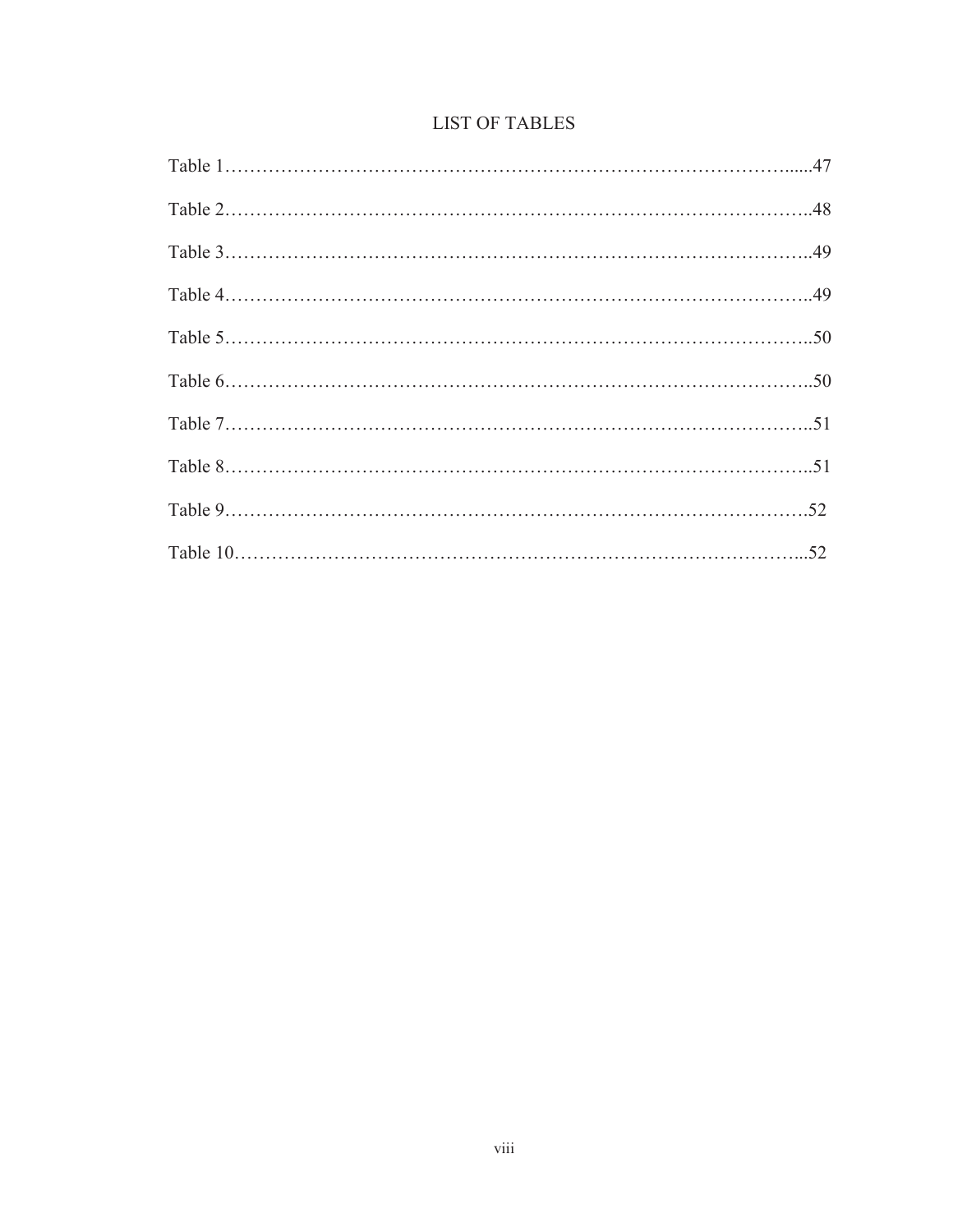## THE DARK SIDE OF THE IVORY TOWER: EXAMINING INCIVILITY AND MICRO-AGGRESSIONS AGAINST ETHNIC MINORITIES IN ACADEMIA

Teresa San Nguyen May 2021 63 Pages Directed by: Katrina Burch, Reagan Brown, and Andrew Mienaltowski

Department of Psychological Sciences Western Kentucky University

Discrimination is still prevalent and pervasive in society, though there have been many attempts to mitigate its impact. Though often not as overt, "modern" discrimination is more subtle in nature, often slipping through as passable social interactions because of its ambiguity. However, the negative impact that ethnic and racial minorities experience because of this subtle discrimination cannot be ignored. In academia, as with many other workplaces, ethnic and racial minorities are impacted by subtle discrimination. During the Black Lives Matter movement that has surged in 2020 in the wake of social injustices against Black and Brown people, this issue has been brought to the forefront. Though academia is often held to a higher standard, discrimination still permeates throughout the institution. The present study investigated the incidences of subtle discrimination via workplace incivility and microaggressions experienced by ethnic and racial minorities in academia by utilizing Twitter as a data source and data-mining experiences through #BlackintheIvory that promote the sharing of said experiences. Specifically, I analyzed self-reported discriminatory (incivility and microaggressions) experiences reported through the use of #BlackintheIvory between the dates of June 7, 2020 – June 17, 2020. Frequencies of reported experiences, narrative descriptions, and analyses of intersectionalities are reported. Future research directions and practical implications are discussed.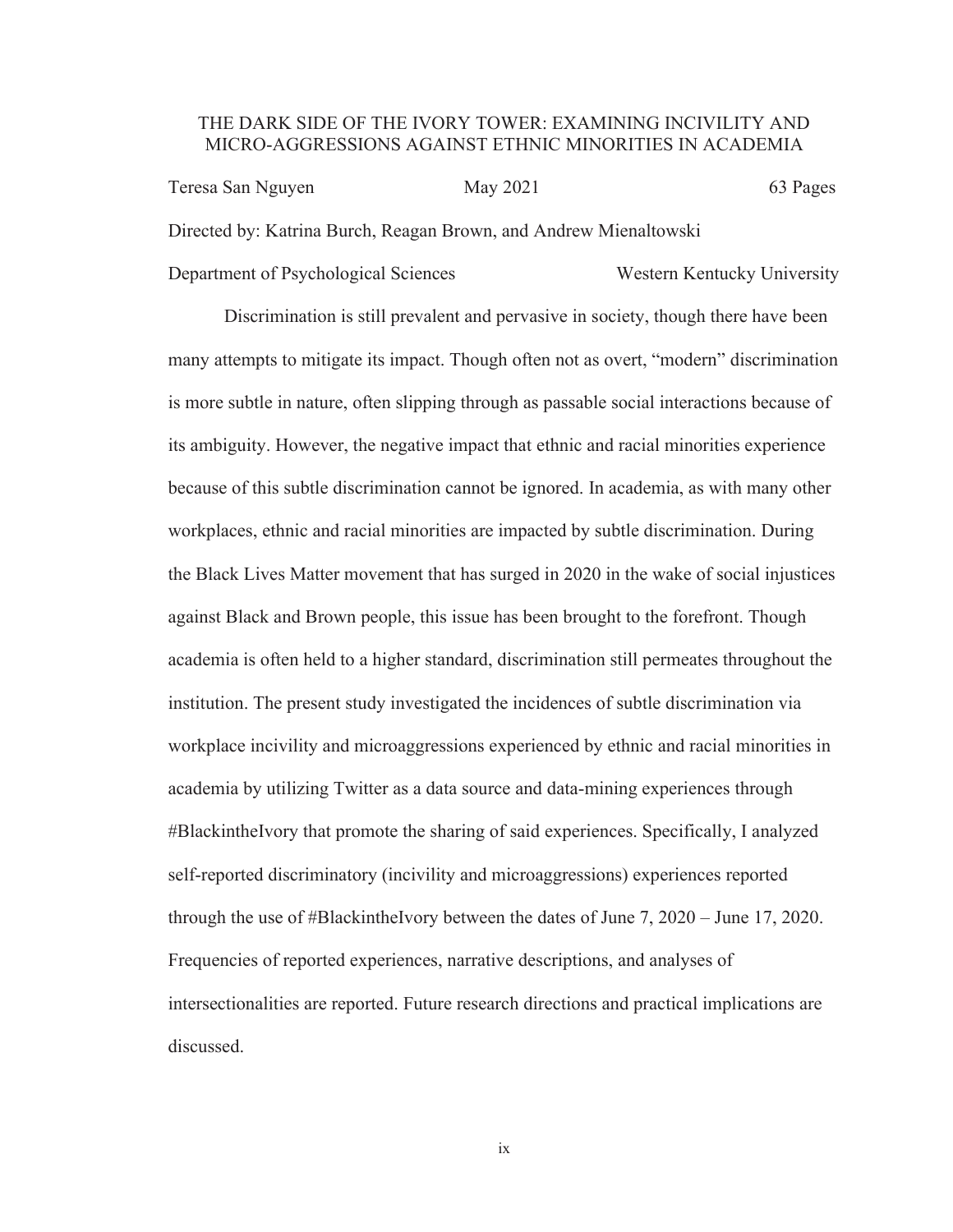#### **Introduction**

Discrimination against ethnic minorities is a pervasive issue that can occur within all levels of the system, and the workplace is no exception. However, while overt discrimination against ethnic minorities used to be considered commonplace, the past few decades have seen an upheaval of social reform that has penalized discrimination in the workplace, from federal laws that prohibit discrimination (e.g., Title VII of the Civil Rights Act; 1964), to a culture that has largely admonished flagrant discrimination in the workplace. Yet, ethnic minorities still face discriminatory experiences, particularly through experiences of workplace incivility and micro-aggressions.

 Workplace discrimination via incivility and micro-aggressions may more appropriately describe covert discrimination experiences, also known as "modern discrimination." Implicit bias is associated with these modern discrimination experiences within the workplace as "old-fashioned" racism and sexism have been outlawed and/or became taboo (Cortina et al., 2013). The continued racial and gender gap between white and ethnic minority groups within the workplace can perhaps be attributed to the impact of modern discrimination as females and ethnic minorities continue to receive fewer opportunities than their white majority counterparts. Furthermore, implicit biases held by upper management culminating in modern discriminatory practices may inhibit ethnic minorities and women in the workplace from progressing in their careers.

Workplace incivility is a reflection of the social interactions employees may have with one another or with superiors, and it can lead to increased turnover, increased job stress, lower job satisfaction, lower organizational citizenship behaviors, negative affect and physical health, among other negative outcomes (e.g., Abid et al., 2015). Workplace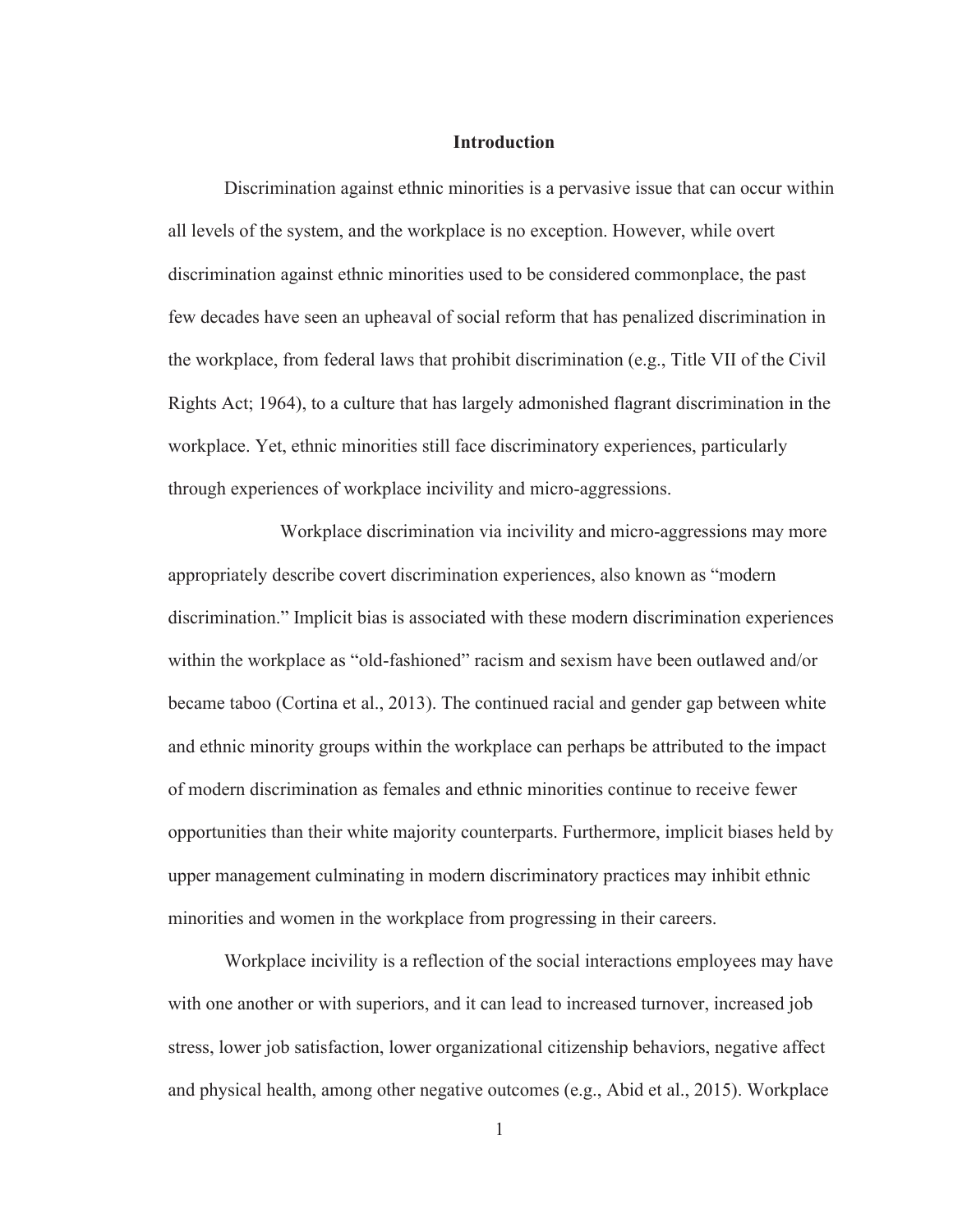incivility is not exclusive to ethnic minorities, all employees may be subject to incivility at work (Abid, et al., 2015); however, the impact on ethnic minorities may be exacerbated due to increased incivility experiences or rumination (Jones et al., 2017). Like work incivility, microaggressions are not unique to race, however, racial microaggressions impact ethnic minorities in the workplace to a larger extent.

Recently the Black Lives Matter movement and critique of the societal pervasiveness of racism have led to renewed discussions on how to effectively address discrimination in the workplace. With workplace incivility and microaggressions having such an impact on ethnic minority employees, understanding ethnic minority experiences and the pervasiveness of racial-based workplace incivility and microaggression are needed. However, reported cases of workplace incivility and microaggressions are likely to be underreported as they tend to be rather ambiguous in form. Rough estimates regarding the prevalence of incivility in the workplace suggest that at least 50% of employees experience uncivil behaviors on a weekly basis (Porath & Pearson, 2013).

Due to the potential for underreported discriminatory experiences of ethnic minorities, for many reasons (e.g., fear of retribution; voluntary turnover), alternative data sources in the form of "big data" may be more appropriate for understanding the experiences of ethnic minorities. Specifically, I addressed the following research question: what discriminatory experiences do ethnic minorities encounter in academia? I examined the reported instances of incivility and microaggressions by minorities in academia in an effort to understand these experiences.

Uniquely, Twitter has become a source of reported experiences, both good and bad, of employees in the United States, as well as globally. Twitter allows for the mining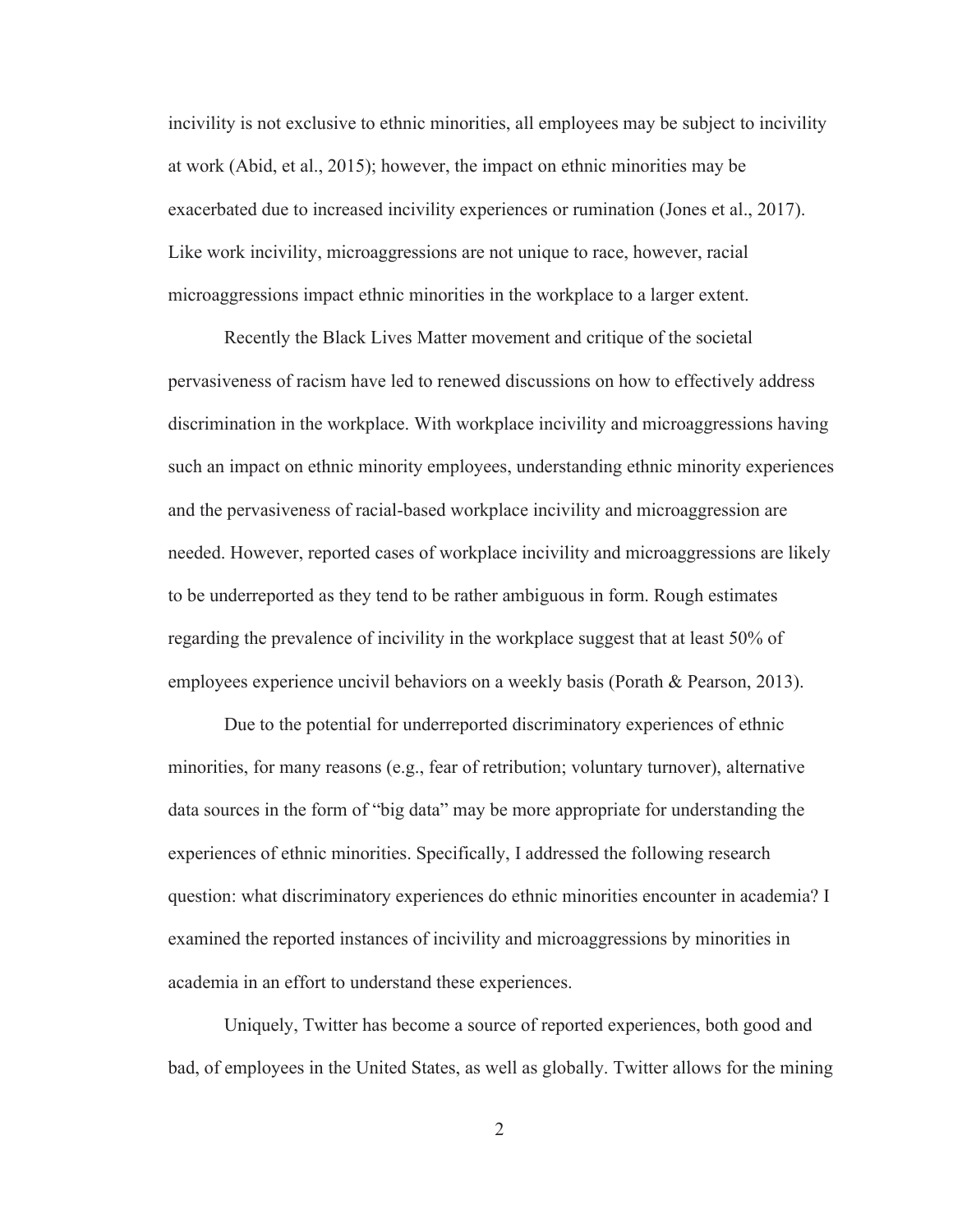of their platform for specific and approved research purposes. Specifically, my thesis project utilized the mining of Twitter data to understand and answer the above research questions. As a response to the renewed attention on systemic race issues in the United States and abroad, minority employees and students in academia have utilized the twitter hashtag #BlackintheIvory to share their experiences with racial discrimination in the workplace. To date, this Twitter hashtag has more than 100,000 Tweets from minority graduate students, faculty, and staff in Academia. Twitter posts will be analyzed using conceptual content analysis methodology.

## **Literature Review**

## **Critical Race Theory (CRT)**

 Central to the social reform that has gripped the United States currently with its perspective and ideology on the construct of racism is critical race theory (CRT). CRT denotes that racism exists in society and that to acknowledge the struggle of those who have to experience inequality while attempting to correct it is the method for social justice (Howard & Navarro, 2016). CRT focuses on the intersection of race, laws, and power (Bergman, 2019). Key to the perspectives of CRT are the views of race as a social construct, white privilege, intersectionality, and the challenge of meritocracy (Gillborn, 2015). It states that the current society is not as egalitarian as we claim or that we want it to be, there is systematic and pervasive wall that divides the privileged and the nonprivileged, in which the non-privileged have to climb in order to obtain an iota of success.

CRT also explores the perspective of "color-blindness", in which individuals suggest an incognizance of race and of the implications of the experiences of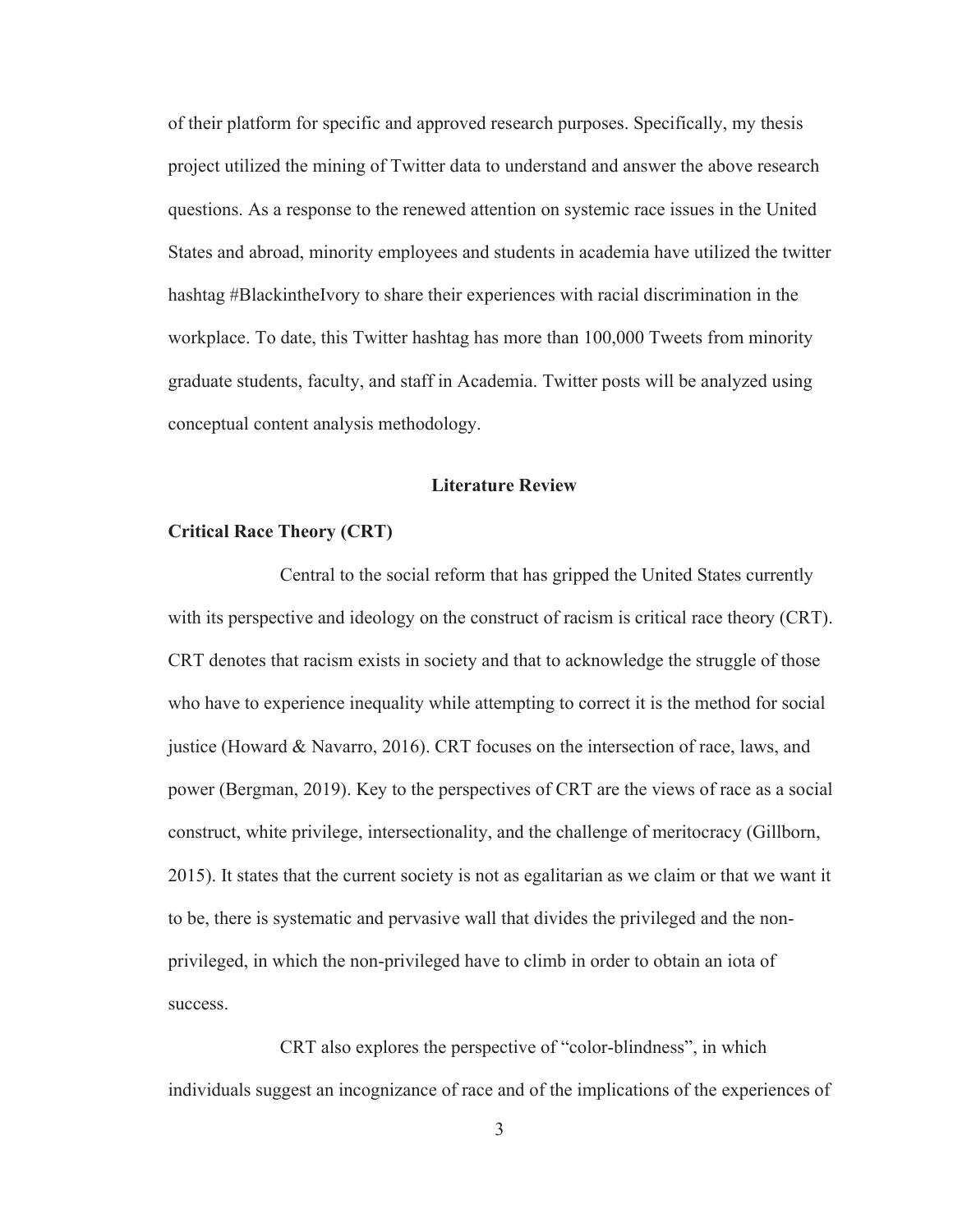a person of a different race (DeCuir-Gunby & Gunby, 2016). CRT suggests that by denying the existence of race, these individuals are denying the impact that race has on the sociocultural spectrum (DeCuir-Gunby  $\&$  Gunby, 2016). By doing this, these individuals are negating any negative realities that those from a different race may have had to struggle through. This perspective is especially damaging, as it proclaims egalitarian values, yet ignores the detrimental impacts that prejudice has created and continues to perpetuate to this day by manifesting itself in a different form of discrimination. CRT calls for the acknowledgement of racism and its affiliate effects so that as a society, we can work towards equality with the recognition of differences in experience.

 As the United States remains under turmoil over current social justice and reform, keeping in mind the ideology of CRT, reminds us that the system is broken. However, an attempt to repair it can be taken by acknowledging the differences in experience that every individual has throughout life because of their race, ethnicity, gender, religion, age, etc. By learning to be empathetic, recognizing implicit bias, and reconstructing the barriers that have been placed based on race, a future towards a more egalitarian society can be paved. This extends to the workplace as well. If organizations want to remain competitive, increase productivity, and increase job satisfaction, they need to support diversity in the workplace (Hatipoglu & Inelmen, 2018). Employers and organizations need to acknowledge the impact of discrimination that minority employees face and set policies that create a culture that discourages discrimination.

#### **Subtle Discrimination**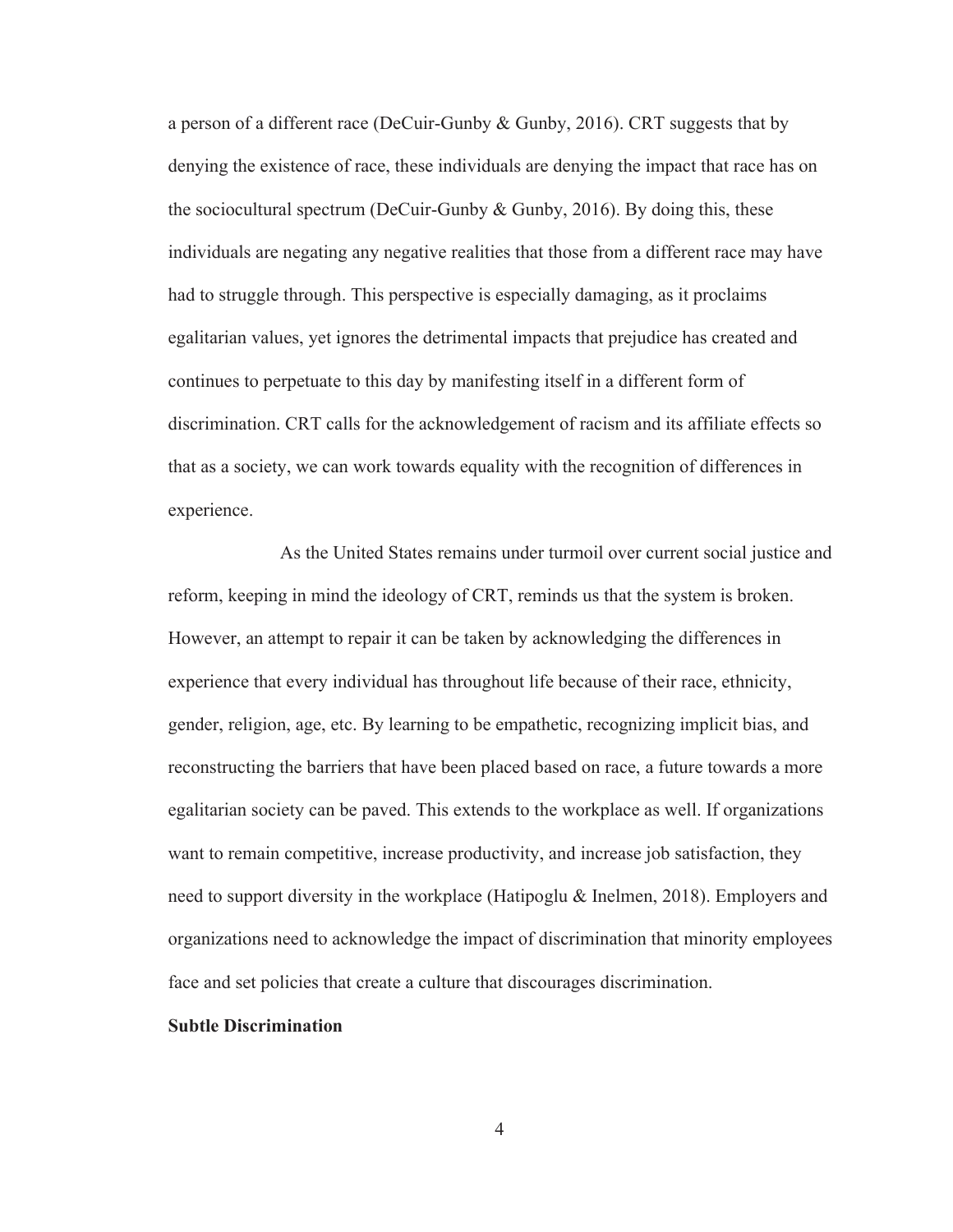Discrimination is no longer as overt as before due to changes in societal standards, however it still permeates through all aspects of life. Blatant racism or sexism such as unconcealed contempt, offensive stereotyping, or the intolerance of women and people of color have been termed "old-fashioned" or "overt" discrimination (Jones et al., 2017). It is far less socially acceptable for this type of discrimination to occur and it is illegal within the workplace, therefore organizations have many policies and practices preventing such incidences. Yet, there are still gender and racial inequalities in the workplace, in which minority groups and women are still disadvantaged when it comes to opportunities for advancement and promotions (Cortina, et al., 2013). Thus, the discrimination that continues to be perpetuated has conformed to current egalitarian values and proclaimed its intolerance of prejudice, while still harboring implicit bias has manifested as "modern discrimination" or "subtle discrimination" (Cortina et al., 2013; Jones et al., 2017).

Subtle discrimination is "interpersonal discrimination that is enacted unconsciously or unintentionally and that is entrenched in common everyday interactions, taking the shape of harassment, joke, incivility, avoidance, and other types of disrespectful treatment" (Van Laer & Janssens, 2011). Subtle discrimination encompasses many different aggressions based on minority group status, however, because of its subtle nature, it is difficult to discern at times and its perpetrators are more likely to evade consequences, leaving the targets to suffer (Jones et al., 2016). This subtle discrimination has been found to be as debilitating to its targets as overt discrimination. Subtle discrimination has been associated with negative psychological health (e.g. increased anxiety, depression, lowered self-esteem, and negative affect),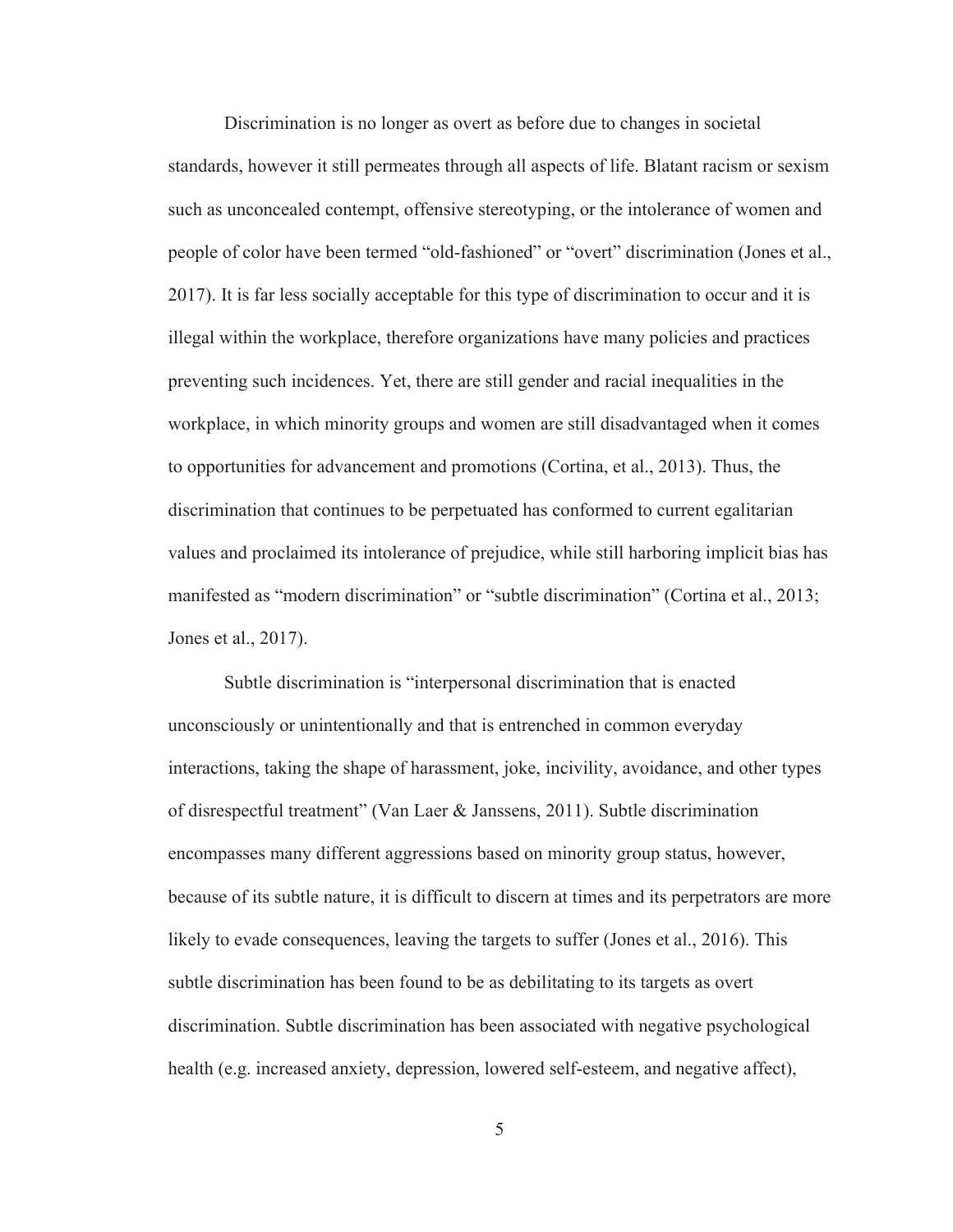negative physical health outcomes (e.g. increased cardiovascular problems), and negative work-related outcomes (e.g. decreased job satisfaction, lowered productivity, decreased organizational commitment, etc.; Jones et al., 2016). Due to its ambivalent nature, subtle discrimination can include workplace incivility (when it is selective) and microaggressions as it is more covert.

Subtle discrimination has many forms, and its effects have detrimental outcomes for its targets and their organizations. It is clear that this modern form of discrimination needs to be addressed, especially in light of current social reform. However, subtle discrimination encompasses a multitude of behaviors that could be measured. For the purposes of this thesis, I will focus on workplace incivility and microaggressions as the forms of subtle discrimination to investigate.

#### **Attributional Ambiguity**

 In response to discrimination, those who experience it may use attributional ambiguity to cope in order to prevent negative associations with self-esteem (Hoyt et al., 2007). Attributional ambiguity is "a strategy used to avoid having to attribute potentially negative performance on a task to ability" (Hormuth, 1986). When evaluating an individual's performance, the attribution of the outcome of the behavior enacted by the individual is association with the individual's abilities (Hormuth, 1986). However, if an observable outcome is attributable to an external cause, an evaluation of the individual is not possible. To prevent negative performance from being attributed to the individual, and thereby affecting the individual's self-esteem, the individual may then attribute the negative outcome to something else. There are three such strategies of attributional ambiguity: (a) an external cause that can explain an outcome, i.e. weather, bad tools,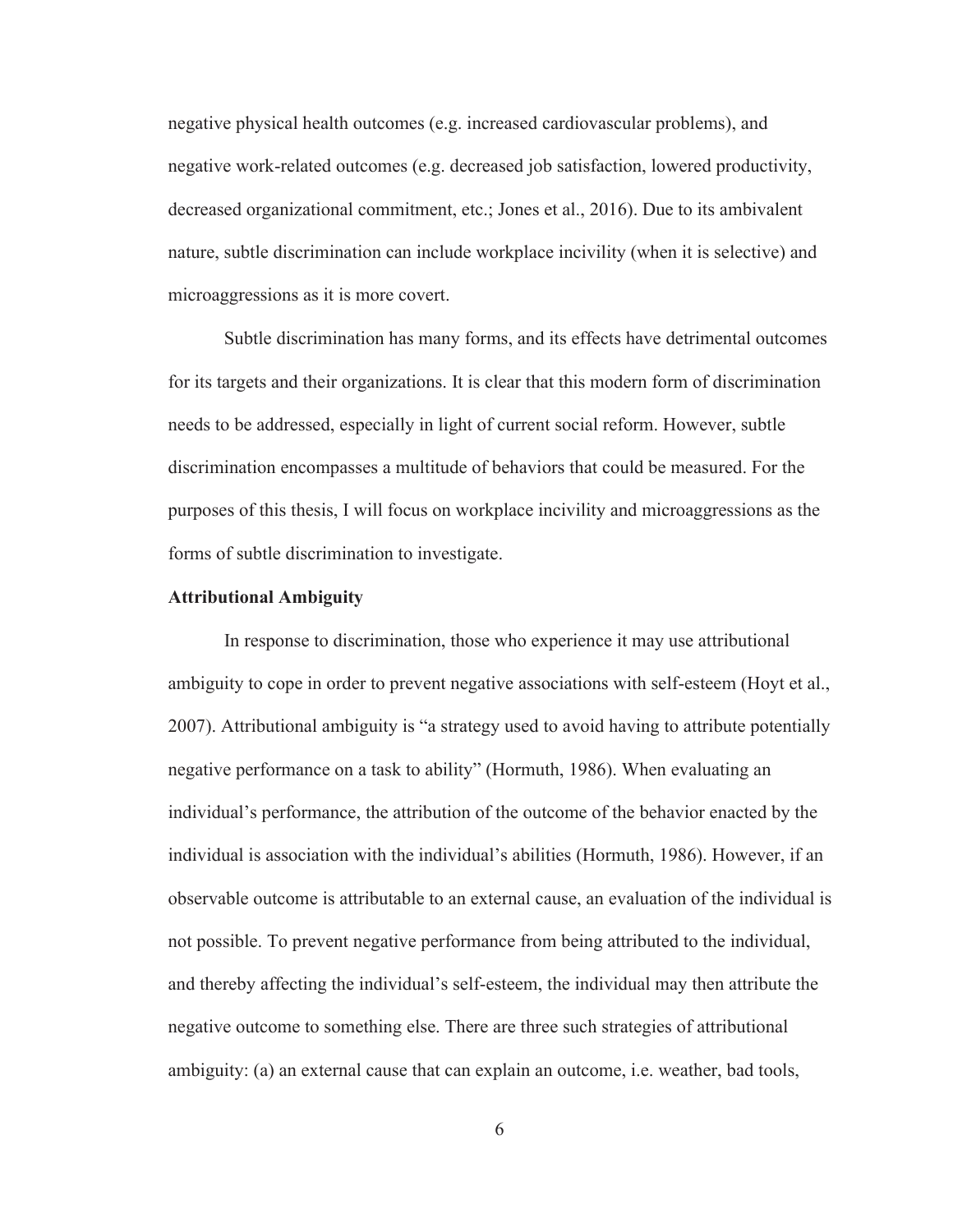illness; (b) the specificity of one attribution to ability is reduced by offering several, plausible, alternative, sometimes external causes; (c) avoid producing any attributable outcome at all (Hormuth, 1986).

 In the case of ethnic and racial minorities, as they are stigmatized by virtue of a devalued social identity, discrimination has often impacted the accurate evaluation of their performance (Hoyt et al., 2007). As a self-protective measure, attributional ambiguity has been found to be utilized by ethnic minorities for both negative and positive feedback (Hoyt et al., 2007). Studies have found that those who attribute negative feedback to discrimination, reported higher well-being, as they do not attribute the negative evaluation as due to personal abilities, thereby affecting self-esteem (Hoyt et al., 2007). Though this is a protective mechanism, attributional ambiguity limits the ability for ethnic and racial minorities to accurately assess their abilities (Aronson  $\&$ Inzlicht, 2004).

A study found that minorities who are high in stereotype vulnerability, which is the tendency to expect, perceive, and be influenced by stereotypes about one's social category, have impaired self-knowledge through heightened mistrust of performance feedback in stereotype-relevant domains and stereotype threat, which is the apprehension in performing in a domain in which the individual's group is stereotyped to lack ability (Aronson & Inzlicht, 2004). Those who are high in stereotype vulnerability utilize attributional ambiguity to protect themselves, however, this leaves room for uncertainty about the individual's actual ability. This is especially relevant in academia as minority students, faculty, and staff may be unable to ascertain their abilities and either overestimate or underestimate their capabilities. Aronson & Inzlicht (2004) found that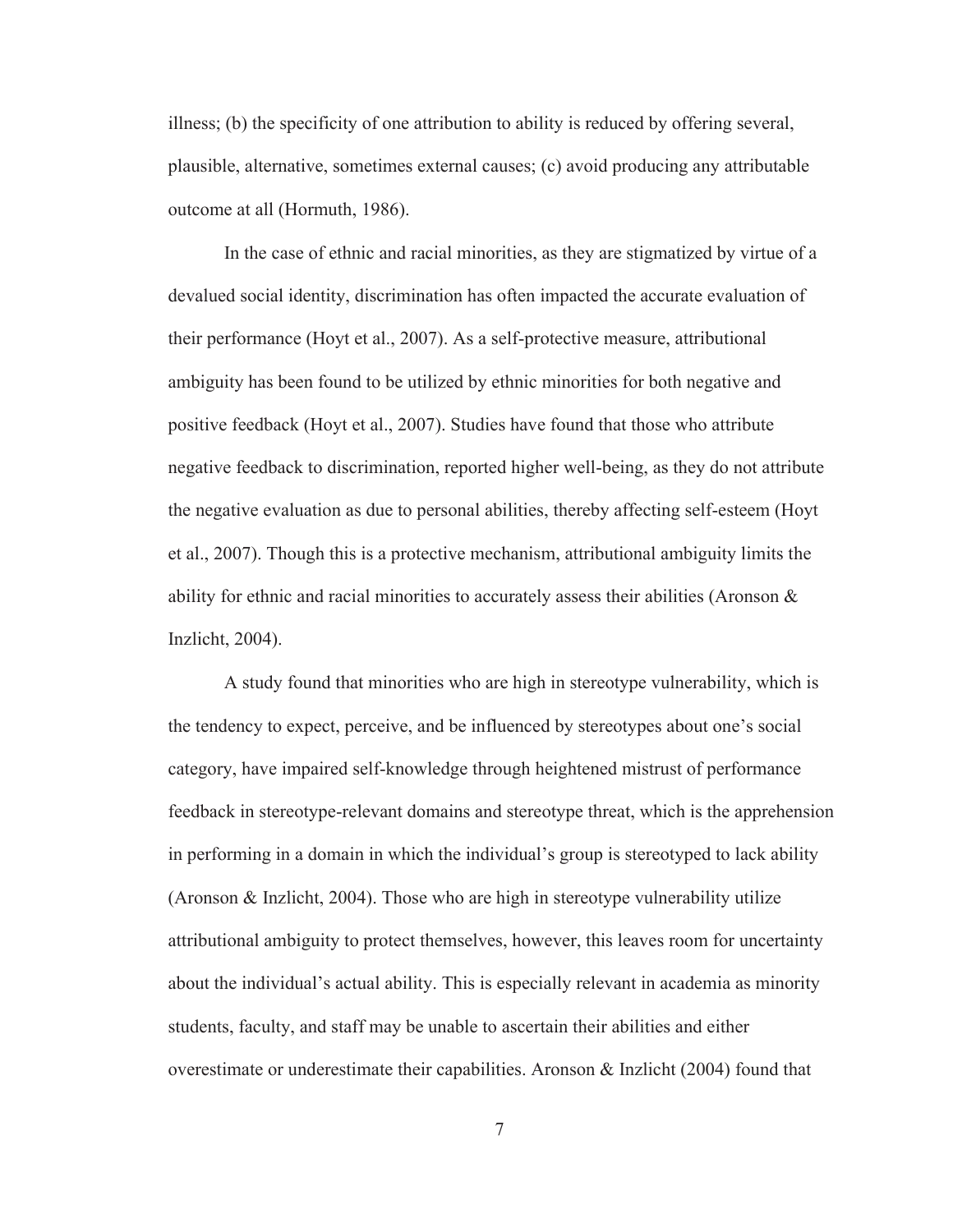those high stereotype vulnerability foster an "unstable efficacy", academic selfconfidence that fluctuates more readily and extremely than the average person. This could be a factor in the lack of representation of ethnic and racial minorities in academia, as they are not able to foster a stable academic efficacy due to the consistent use of attributional ambiguity.

 For ethnic and racial minorities in academia, attributional ambiguity may be used to deflect from the negative consequences of discrimination via workplace incivility and microaggressions. However, this may limit the potential of ethnic and racial minorities to continue on in academia as they are not able to assess themselves accurately.

### **Workplace Incivility**

At its core, workplace incivility is not targeted towards any group of people. As the lowest level of aggressive behavior within the workplace, workplace incivility occurs more frequently and may impact every employee at one time or another, whether it is experienced incivility, witnessed incivility, or instigated incivility (Schilpzand et al., 2016). Workplace incivility is defined as "low-intensity deviant behavior with ambiguous intent to harm the target, in violation of workplace norms for mutual respect" (Anderson & Pearson, 1999). The key difference from workplace incivility from other forms of mal-intent within the workplace is its ambiguous nature.

Workplace incivility can be viewed as a social interaction between two or more parties at work, an interaction that can be interpreted differently due to its ambiguous nature (Pearson, Andersson, & Porath, 2000). Unlike the higher levels of aggressive behavior within the workplace (e.g., harassment, violence, vandalism, etc.), the intent to harm as perceived by the instigator, the target, or observers, is difficult to discern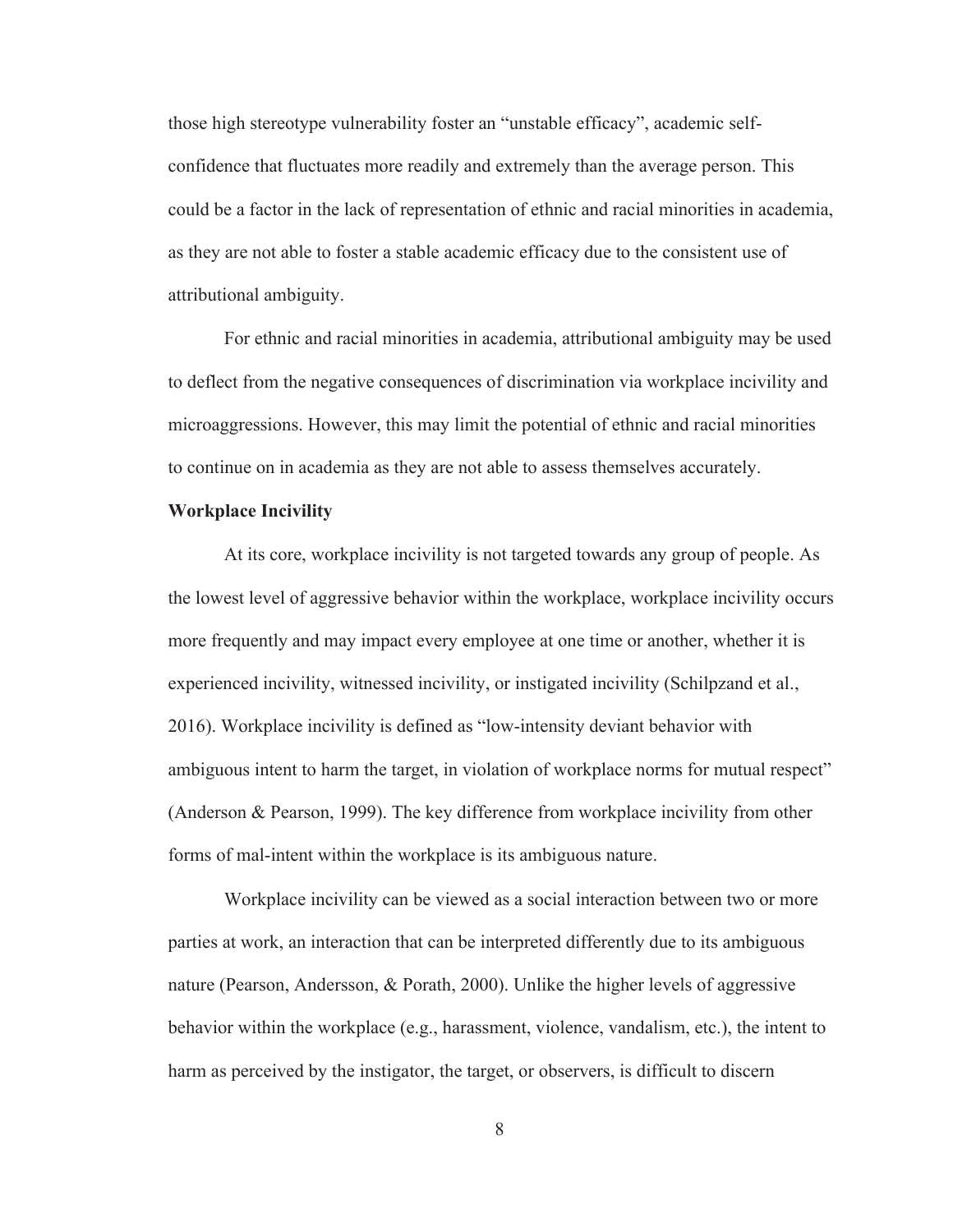(Pearson et al., 2000). Because of this, workplace incivility has been categorized as a counterproductive work behavior (CWB) as incidences of incivility can hinder work performance (Cortina et al., 2013).

Workplace incivility can also be seen as breeching of the psychological contract that exists between an employee with fellow employees or the organization (Estes,  $\&$ Wang, 2008). A psychological contract is "the implied set of unwritten expectations in a relationship" (Estes, & Wang, 2008). A civil environment for social interactions is expected within the confines of a workplace and when incivility occurs, this is a breech in the target's expectations of the organization and the social interactions which should occur in said organization.

Research has indicated that incivility can be experienced in almost every occupation by almost every individual in a workplace (Abid et al., 2015). This is why it is important for all organizations to consider the outcomes of workplace incivility. Incivility has been associated with psychological distress (Cortina et al., 2013), lower job satisfaction, negative affect, and lower task performance for employees (Schilpzand et al., 2016), and higher turnover intentions (Abid et al., 2015). Moreover, research has suggested that when ethnic minorities experience incivility, their experience is more detrimental to their psychosocial health and can lead to increased costs due to potential health issues and loss of productivity (Schilpzand et al., 2016). Incivility is characterized as "rude" behavior, and when directed towards minority groups such as those of gender or race and can be interpreted by the target as discrimination (Cortina et al., 2013).

There is research that asserts that the uncivil behavior experienced by minority groups are done so selectively due to prejudice, linking workplace incivility with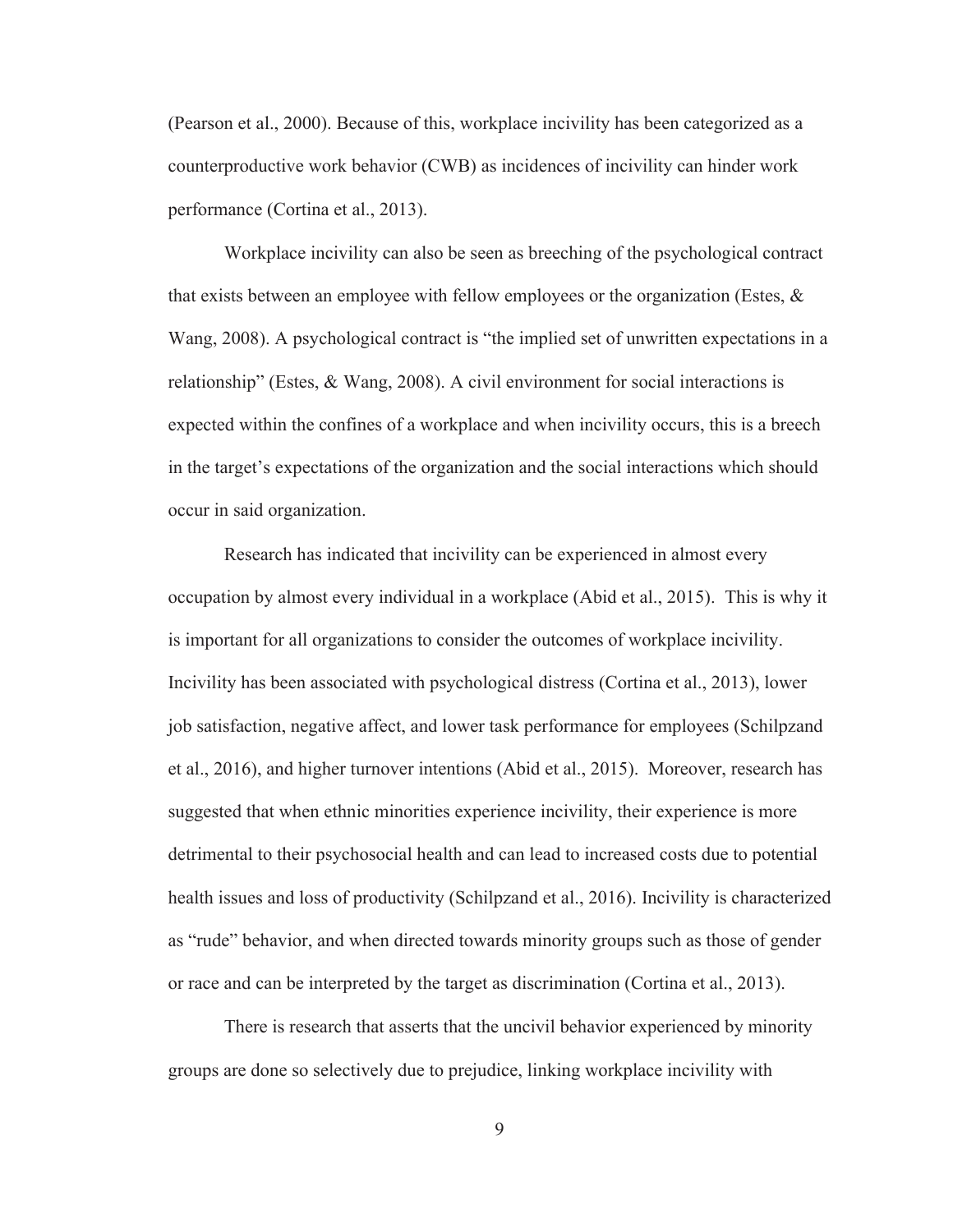discrimination to create selective incivility (Cortina et al., 2013). Selective incivility is the mechanism in which modern gender and racial discrimination takes form, through the means of workplace incivility as a guise (Cortina et al., 2013). Selective incivility is the result of the overlap of workplace incivility with racism and sexism.

Selective incivility proposes that cognitive, situational, and affective factors cause women and ethnic minorities to be targeted at disproportionate levels due to the prejudice of the instigator (Kabat-Farr & Cortina, 2012). Ethnic minorities and women have been found to encounter more instances of incivility due to the nature of selective incivility (Krings, Johnston, Binggeli, & Maggiori, 2014). Minority women, particularly African American women, have been found to experience an increased level of incivility than their white male and minority male counterparts (Krings et al., 2014).

#### *Incivility in Academia.*

Though academia is not considered a conventional workplace, academic institutions are organizations that have employees, i.e. faculty, staff, even student workers. Therefore, workplace incivility can occur in academia, like any other workplace. While academia has an idealized portrayal of the noble pursuit of knowledge and espouses egalitarian views, interpersonal relationships that occur within the hallowed halls of academic institutions are not as simple. Indeed, incivility may be more prevalent in academic institutions over more conventional workplaces, as academia tends to have a more liberal view in promoting free speech. While freedom of speech and expression are typically considered as positive, the errant use of free speech may encroach into uncivil territory, especially when it may be used in covertly discriminatory ways (Cortina et al., 2019).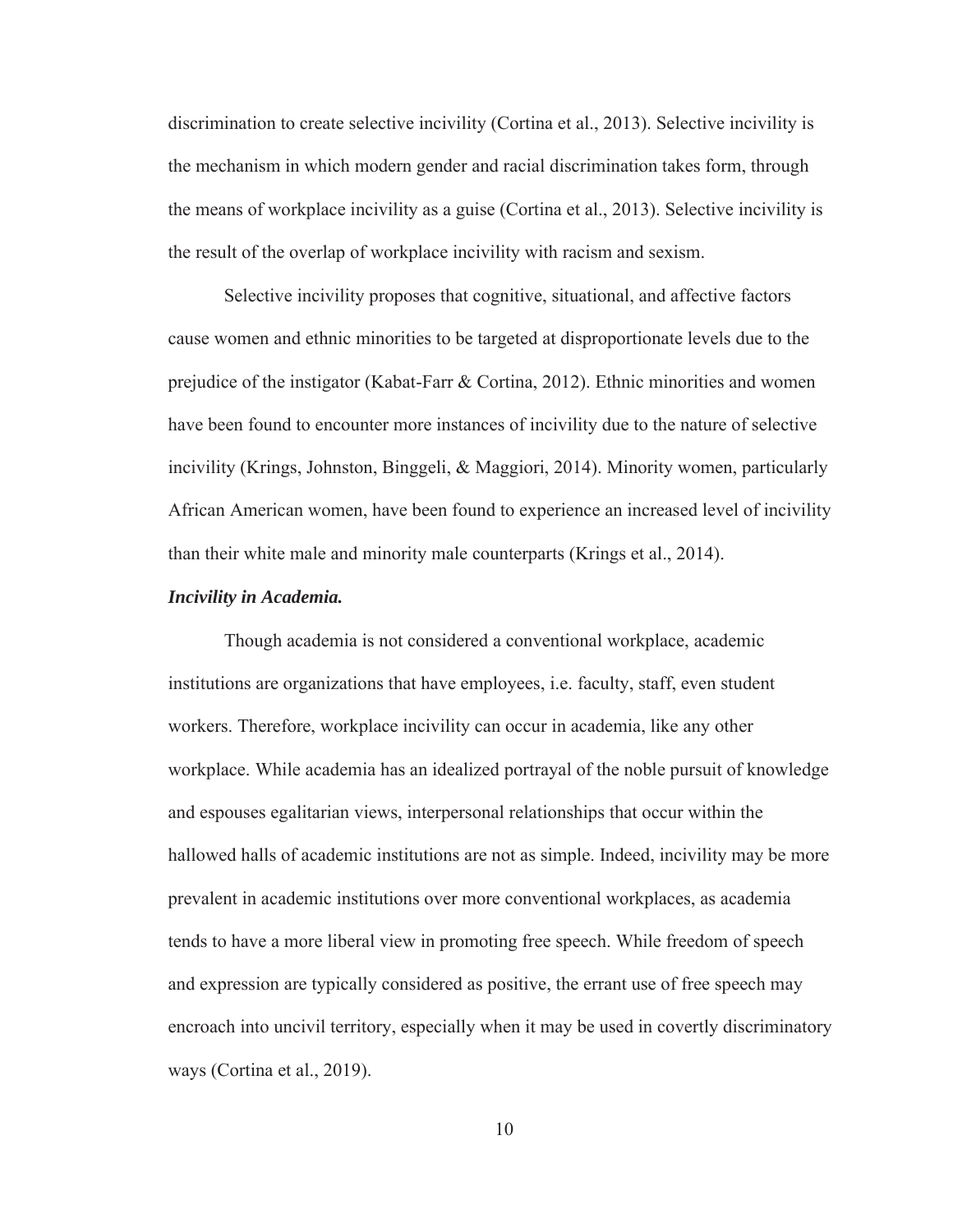Furthermore, the perpetrators of incivility are not limited to the traditional 'coworker' and 'supervisor' in academia, rather perpetrators of uncivil behavior may consist of fellow faculty, department chairs, students, and those in administrative roles. Indeed, research in nursing academics has found that both nursing faculty and students are guilty of instigating incivility, and that both faculty- and student- instigated incivility was associated with detriments in faculty and student performance (Muliira et al., 2017). Research also suggests that when incivility is ignored by administration, faculty become frustrated and have an increased risk of depression, cardiac problems, high blood pressure, and increased attrition of students and faculty from the academic program (LaSala et al., 2016).

#### **Microaggressions**

Microaggressions are a form of modern discrimination and are defined as "everyday exchanges, in the form of seemingly innocuous comments and subtle or dismissive gestures and tones that send denigrating messages to people because they belong to a minority group" (Williams, 2019). Microaggressions can be categorized as subtle discrimination due to their more covert and ambiguous nature. However, microaggressions are not as generalizable as incivility and are not necessarily limited to the workplace. Moreover, microaggression occurrences are almost exclusively gendered and racialized. Subtle disses, dismissive looks, tones, and back-handed compliments are examples of microaggressions. For the purposes of my thesis, I will focus on racial microaggressions, though it should be acknowledged that women face microaggressions as well and the intersectionality of minority women may have an aggregated negative impact.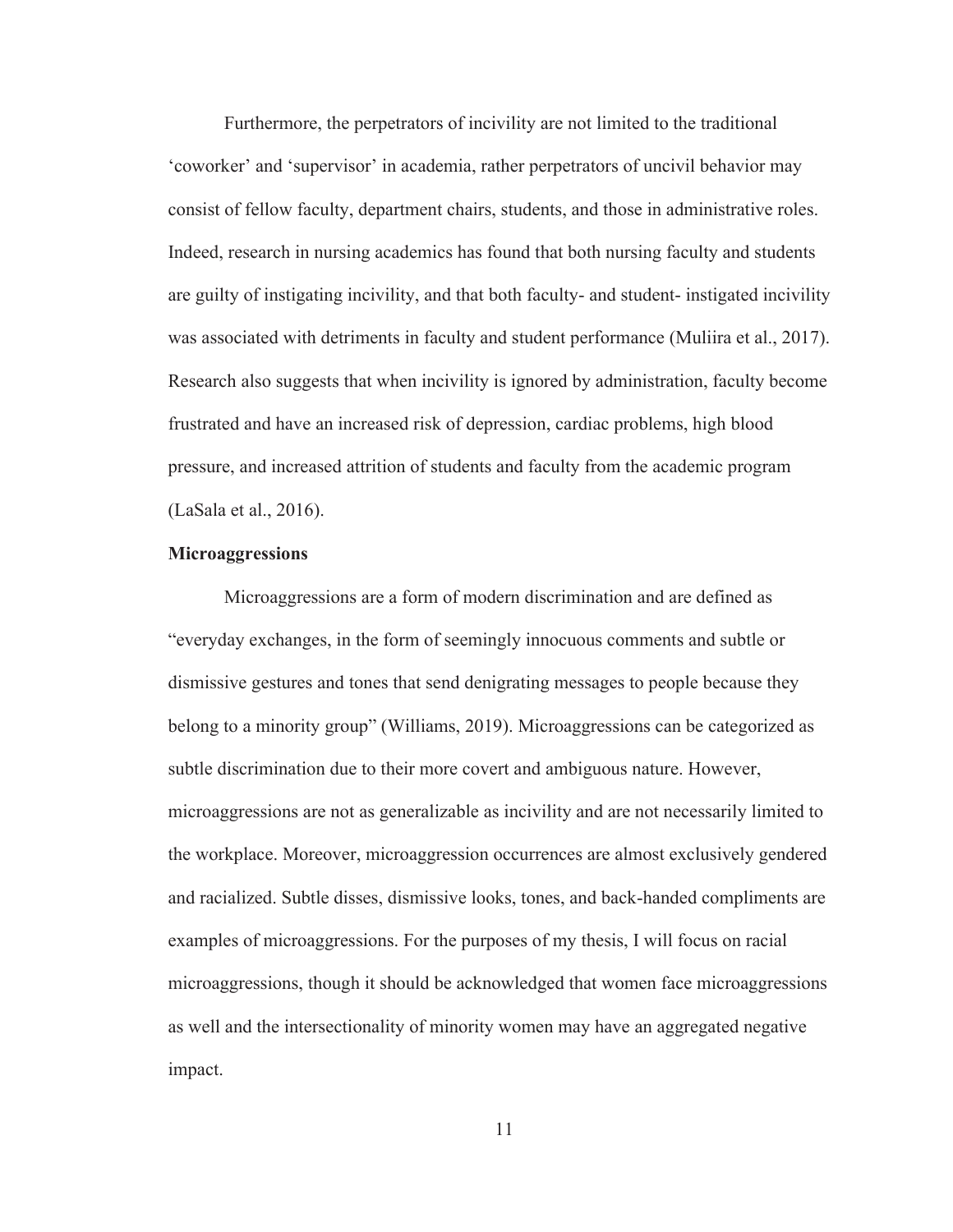Microaggressions can be categorized into three types of transgressions: microassaults, microinsults, and microinvalidations (DeCuir-Gunby & Gunby, 2016). Microassaults are the most explicit attacks that are intended to hurt or offend someone and typically do not attempt to veil the discrimination that fueled it (e.g., using a racial slur; DeCuir-Gunby & Gunby, 2016). Microinsults are behavioral and verbal expressions that express insensitivity and rudeness towards an individual's heritage and racial identity (e.g., telling a Black person they are well-spoken and articulate; Sue et al., 2009). Microinvalidations are entrenched in the colorblindness belief and invalidate or negate an individual's psychosocial reality of being a minority and the experiences that come with it by assuming "everyone has the same experiences" (e.g., telling an Asian person they must be a good student; Sue et al., 2009). Microinsults and microinvalidations are more covert and therefore more difficult for the victim to analyze. Though these microaggressive slights appear trivial and inconsequential to perpetrators, they can have detrimental effects on the victim as they accumulate stress, anger, and feelings of being marginalized (Sue et al., 2009).

 Research had identified five sequential domains, in which victims of microaggressions may categorize their reactions, and this may impact the severity of how the microaggressions have affected them (Sue et al., 2009). The five domains are: incident, perception, reaction, interpretation, and consequence (Sue et al., 2009). If victims identify negative intentions through all domains, the consequences are dire as they feel powerless, invisible, and forced to comply with predominately white norms (Sue et al., 2009). As such, it should not come as a surprise that microaggressions have been associated with negative outcomes such as psychological distress (e.g. stress,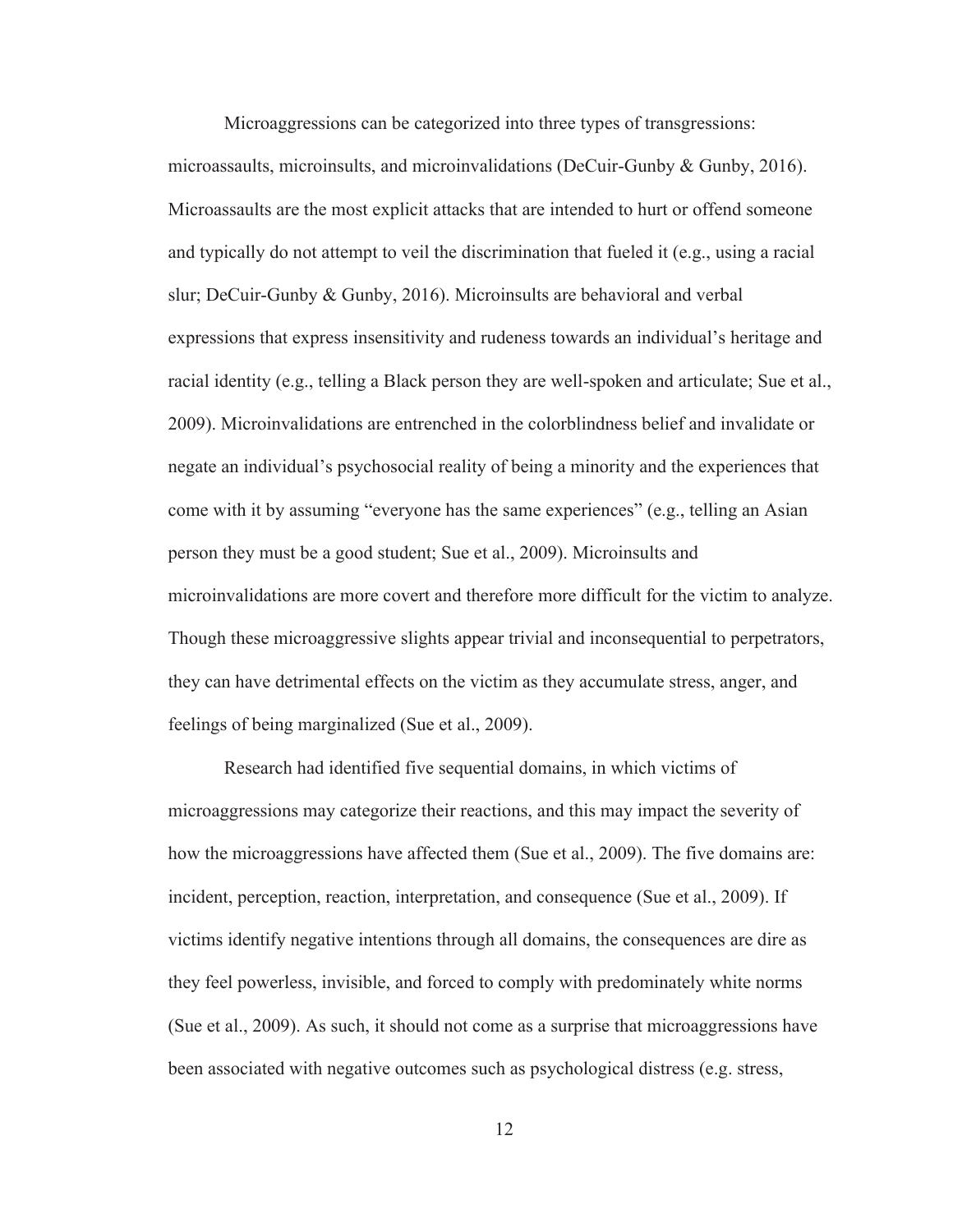depression, anxiety), decreased job satisfaction, and increased turnover (Williams, 2019). Moreover, microaggressions have been associated with feelings of inferiority, psychological and career-related costs, and affective responses such as anger, frustration, and invalidation (Pitcan et al., 2018). Though racial and ethnic minorities have learned to cope with such experiences, they should not have to. It is clear the impact that microaggressions have on racial and ethnic minorities, and organizations should attempt to limit microaggressive incidences, if not for the sake of social justice, then for the negative outcomes that can occur with such experiences.

#### *Microaggressions in Academia.*

 Microaggressions occur in everyday life, however, their prevalence within the workplace creates a more hostile work environment that signals that the workplace may not be as supportive of its ethnic or racial minority employees. This may be especially evident in academia. Post-secondary education has been, and remains, predominately white with minimal minority representation, comparatively. For example, there is a 50% attrition rate for graduate students of all disciplines in the U.S., however, the attrition rate for minority graduate students is 70% (Brunsma et al., 2017). The high rate of attrition of minority graduate students from graduate education has been found to be associated with lack of adequate mentorship, limited support of minority students, and insufficient encouragement to promote continuing on within academia. This may be in part because there is a lack of ethnic minority faculty members who could relate to and provide more guidance to minority graduate students. In addition to this, the microaggressions that both students and faculty face often lead to the perception of hostile climates that facilitate their departure from academia.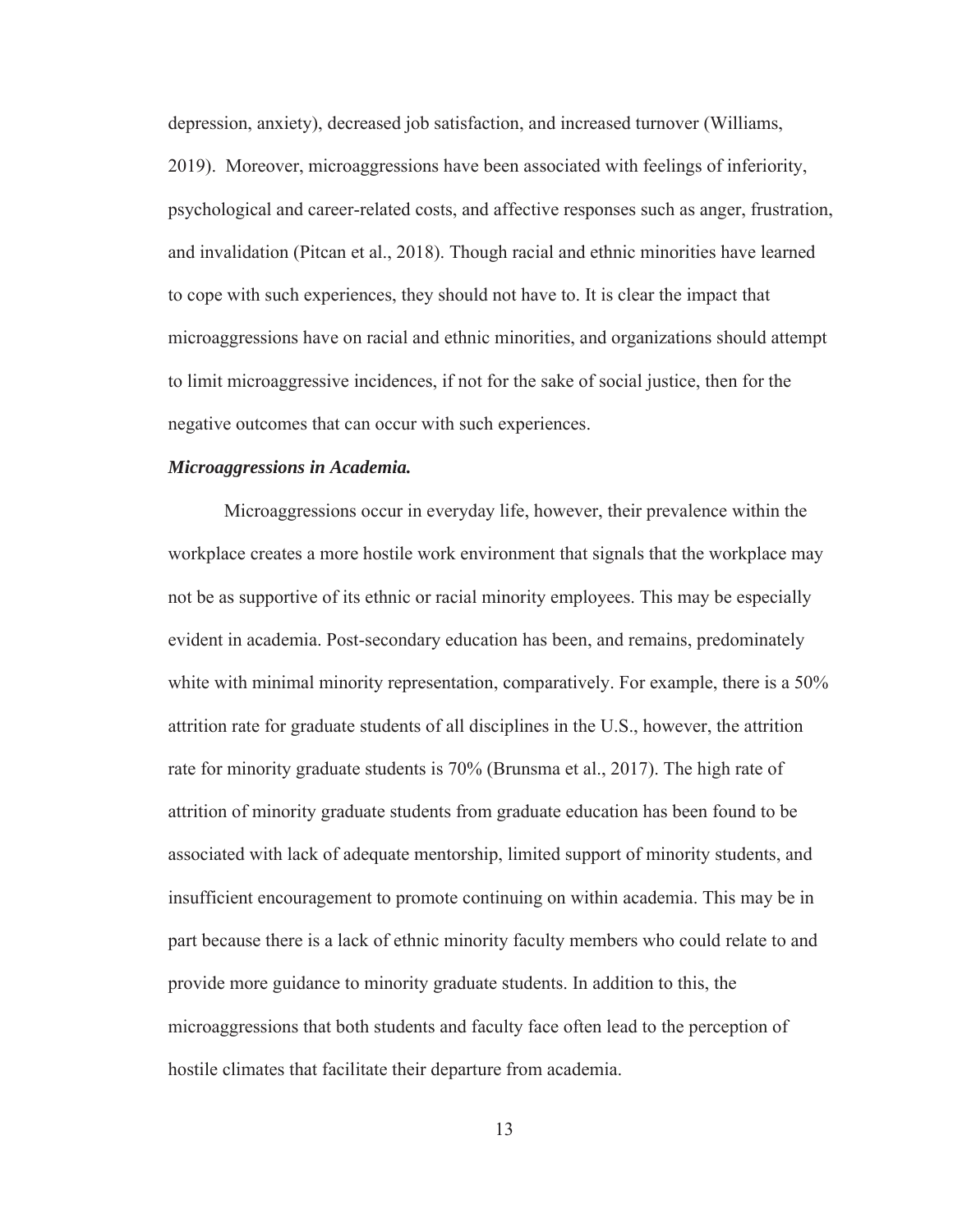In the U.S., only 6% of higher education faculty are Black and 5% are Hispanic, while Black Americans represent 13% of the total population and Hispanic Americans represent 18% of the total population (Williams, 2019). Not only do these numbers indicate the prevalence of racism and its impact on the academic system, but they also show the severe discrepancy in the representation of minorities in academia. This is made worse as minority faculty are subject to microaggressions and racial discrimination. Research supports that minority faculty experience racial microaggressions and that these experiences negatively affect job satisfaction (DeCuir-Gunby & Gunby, 2016). Moreover, oppressive academic climates for racial minority faculty have been associated with psychological distress, grievances, lawsuits, and turnover (Williams, 2019). Therefore, while academic institutions are thought of as egalitarian institutes of knowledge, they may be particularly detrimental to ethnic minority faculty and students.

#### **Twitter**

Twitter (http://twitter.com) – is a social media giant and a "micro-blogging" service where users share and receive messages or "Tweets" of up to 280 characters. Twitter is used for friends, family, and coworkers to communicate and stay connected through the exchange of these Tweets. Tweets may contain photos, videos, links, and text. Account holders use these messages to post to their profile, send to followers, and are searchable on Twitter using hashtags (#). Twitter was the fourth most popular social networking app in the U.S. in 2019 (Clement, 2020). In 2019, it boasted 145 million daily users, 30 million of which were in the U.S. (21%; Iqbal, 2020). Twitter also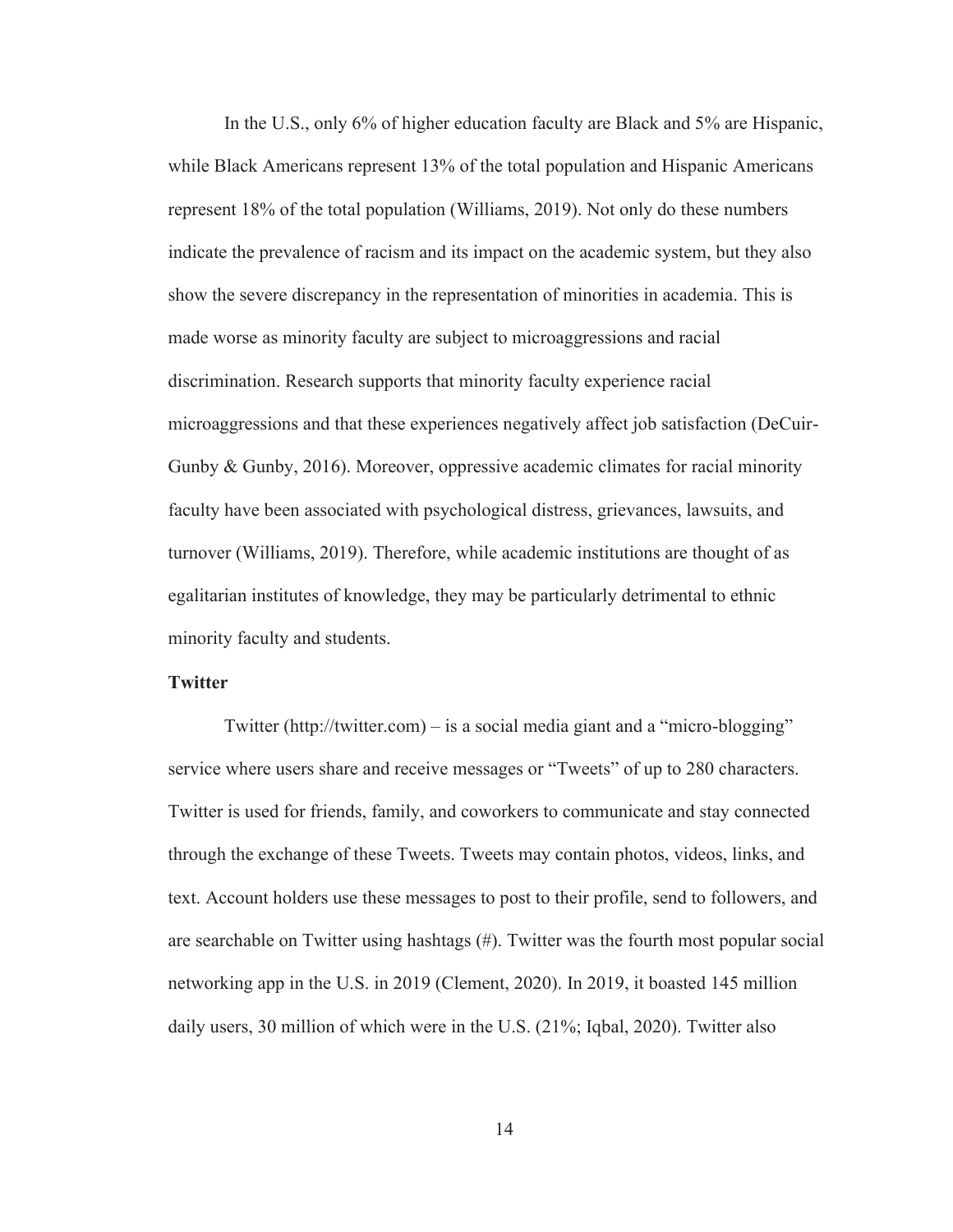supports over 45 languages in total (with translated widget text available in 34 of these). While 80% of Twitter usage happens on mobile devices, it is still accessible on the web.

In the U.S., 21% of women overall use Twitter, compared to 24% of men in 2019 (Iqbal, 2020). By age, the greatest concentration of Twitter users in the 18-24 and 25-34 age brackets (Iqbal, 2020). Notably, Twitter is also more popular with 35-49 year old and 50+ year old users than it is with teenagers. The median age of adult U.S. Twitter users is 40, while the median U.S. is 47 years old (Wojcik  $\&$  Hughes, 2019). Though Twitter is used by many Americans, the demographics of its users are slanted from the average American. It is more popular for younger adults, and Twitter users are more likely than the general population to have a college degree and live in urban cities (Iqbal, 2020). This may make Twitter the best data source for collecting information about ethnic minorities' experience with discrimination in academia, as many of those who use Twitter are more likely to be in an educated position. As Twitter is used as a free speaking platform, individuals are more likely to be able to voice their experiences as they happen in real time. This could be a huge source of untouched data, as many individuals may not feel comfortable expressing their discriminatory experiences to other faculty or reporting it in surveys. As Twitter is often used as a source for one to express their thoughts freely and sometimes with anonymity, the individuals who are exposed to discriminatory practices may be able to record these experiences and have them available as soon as they happen by using hashtags (#).

#### **Present Study**

For this study, I examined the incivility and microaggressions experienced by ethnic minorities in the workplace, specifically, academic institutions. Subtle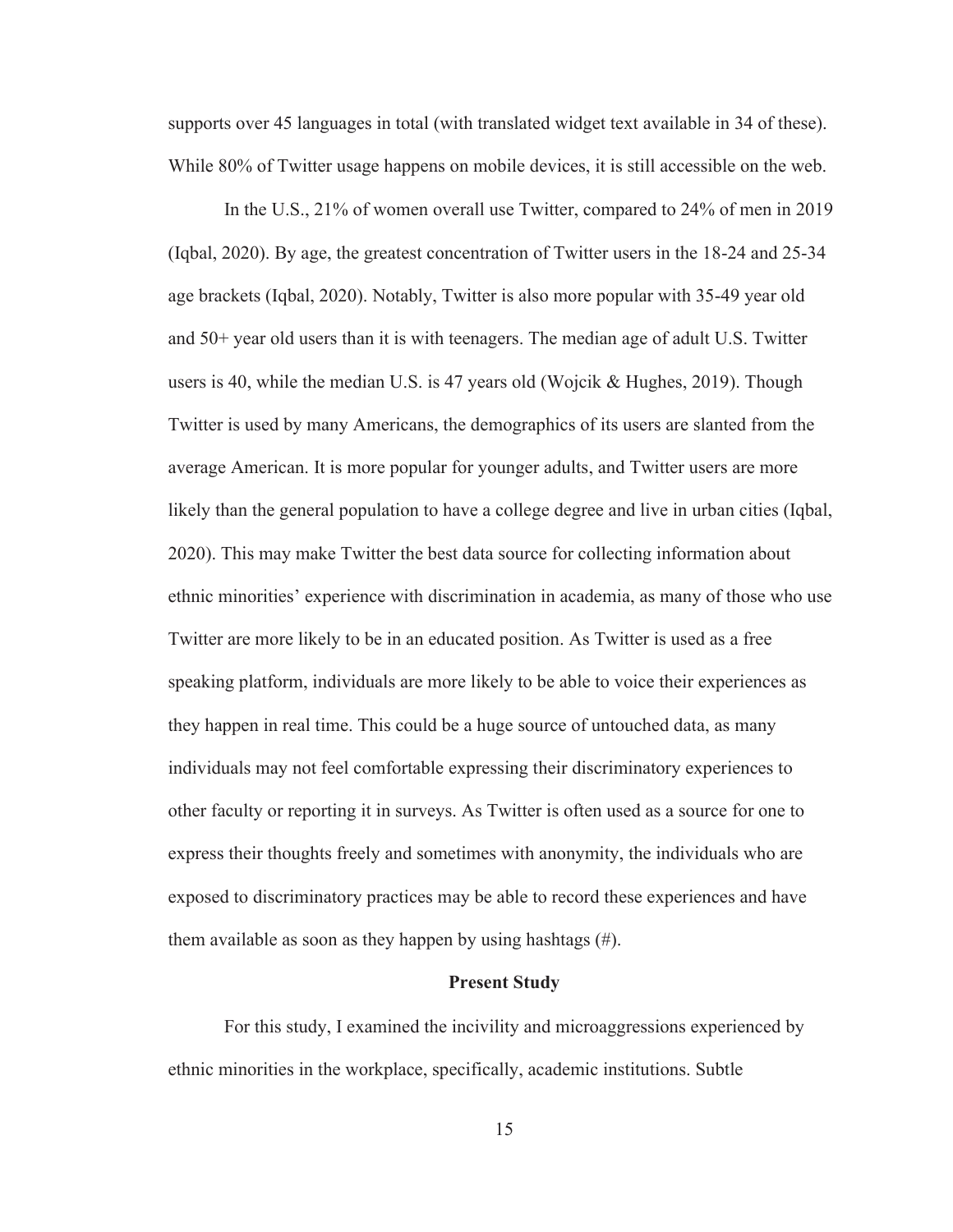discrimination has persistently prevailed in the workplace and it is embedded in academia as well. Though incivility and microaggressions are occurrences that racial and ethnic minorities are all too familiar with, underreporting of these experiences are common. Employees (and students) may fear retaliation or are hesitant to report each instance to proper channels, which may limit the actual representation of the discrimination that racial and ethnic minority faculty and students may face. However, in light of the state of social justice unrest that is currently occurring throughout the United States (and globally) with public outcry against the discriminatory practices that racial minorities face, it is no surprise that this would invoke those who were previously silent about the subtle discrimination they experience(d) in academia to speak out. The #BlackintheIvory Twitter hashtag was created in response to the untimely deaths of George Floyd, Breonna Taylor, Ahmaud Arbery, and many more. On June 6, 2020, Dr. Shardé Davis and Joy Melody Woods created the hashtag in order to bring light to how pervasive racism is, even in academia (Enright, 2020). Examination of reported experiences under this hashtag may enable researchers to better understand ethnic minority experiences in academia.

Specifically, I address the following research question: what discriminatory experiences do ethnic minorities encounter in academia? I examined reported instances of incivility and microaggressions by minorities in academia in an effort to understand these experiences. I utilized conceptual content analysis of the experiences reported under the #BlackintheIvory Twitter hashtag to examine such experiences.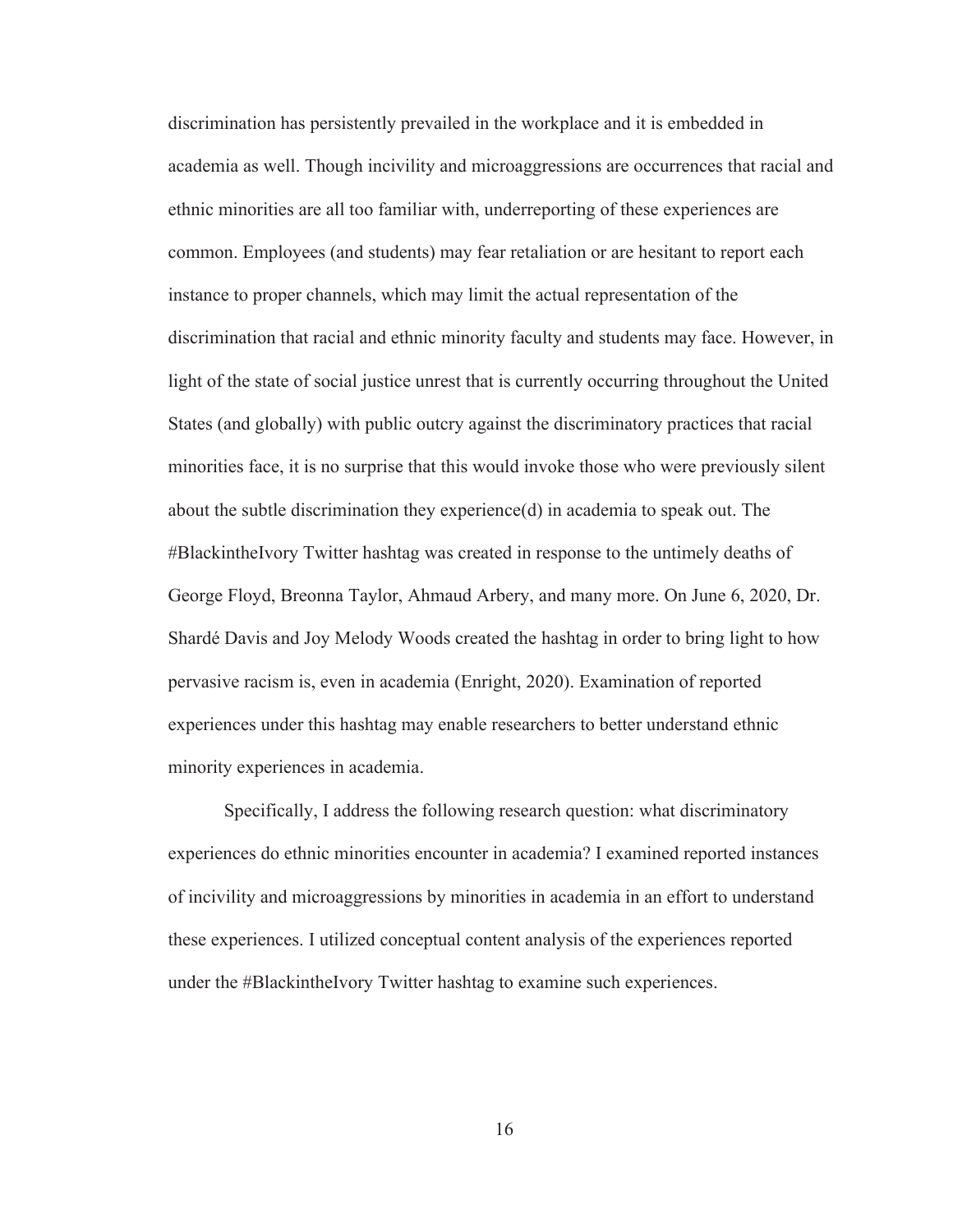#### **Method**

### **Sample**

As this study prioritized the privacy of the personal data that was gathered, the data mined from Twitter using the #BlackintheIvory hashtag removed the names or personal identifiers of the tweeters. The study focused on the self-reported contents of the tweets that were extracted from June 7, 2020 – June 17, 2020. During this timeframe, 13,656 tweets were extracted. During the data mining process, the tweeter's name and Twitter handle were removed. After this, the tweet contents were coded if they were relevant to the study, i.e., containing instances of subtle discrimination, if the tweets contained such instances, the tweets were coded as microaggressions or incivility. From the data collected, 29.05% (3,965) of the 13,656 tweets were classified as microaggressions or incivility.

## **Procedure and Data Collection**

Content analysis is a qualitative method used to analyze the complex multifaceted human experience into concepts that can be interpreted for research (Erlingsson & Brysiewicz, 2017). Content analysis is typically used to analyze textual data such as interviews, focus groups, documents, or documented participant observation (Erlingsson & Brysiewicz, 2017). This study utilized the conceptual content analysis method to quantify the amount of times a concept appears in the Twitter data collected and analyze the instances to make inferences on the incidences of workplace incivility and microaggressions experienced within academia. Content analysis was used to analyze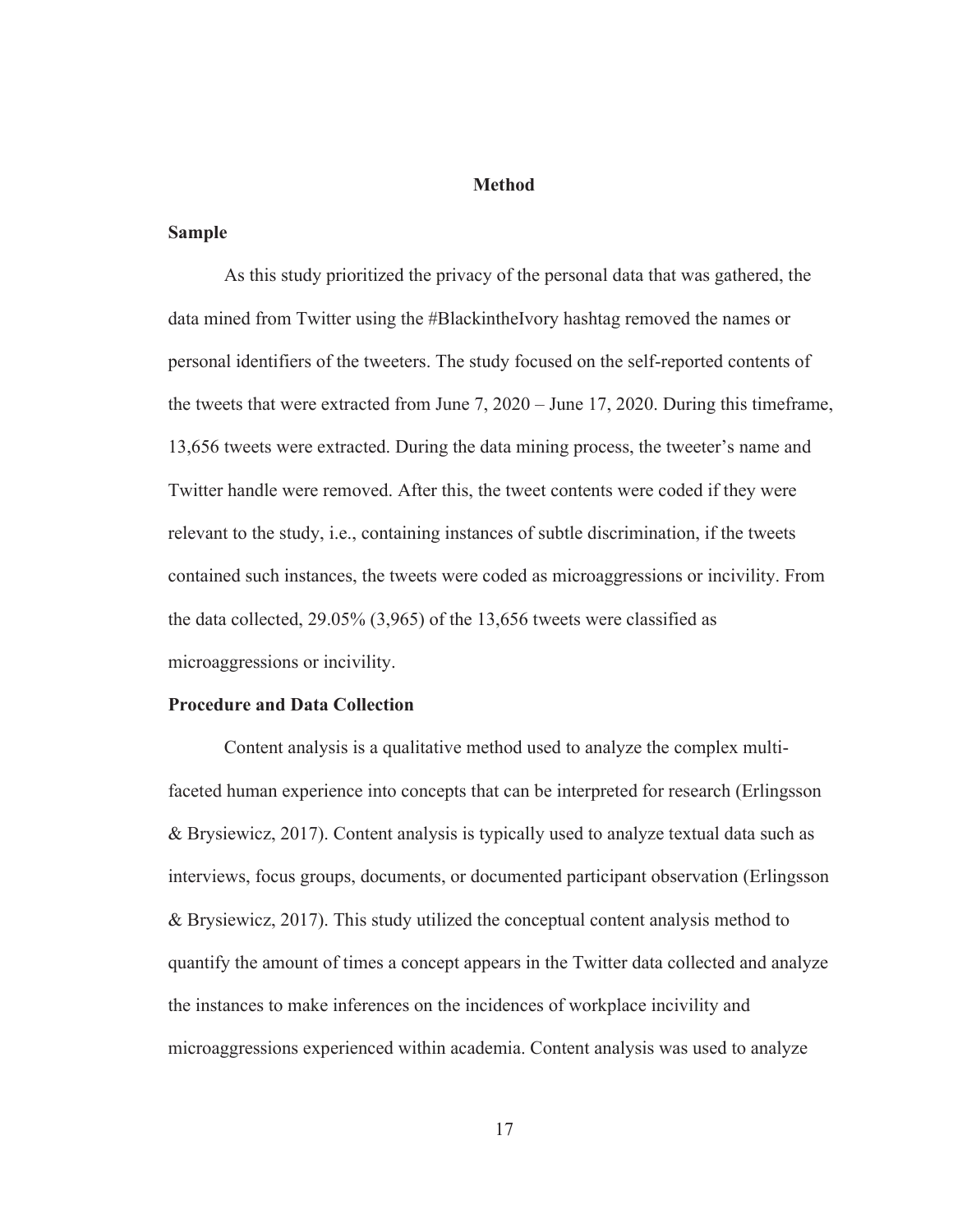twitter posts under the #BlackintheIvory hashtag. The #BlackintheIvory hashtag documents incidences of discrimination experienced in academia by racial minorities.

Conceptual content analysis is "a research tool that helps quantify the number of times a word/phrase or text appears in a document" (Sabharwal et al., 2018). The theme of subtle discrimination via microaggressions and workplace incivility was chosen from the text data to help ascertain what the researcher is looking for and the categories will be chosen from the theme to shorten the summary of key results (Erlingsson  $\&$ Brysiewicz, 2017). The categories used for this study are: incivility, microassaults, microinsults, microinvalidations, microaggression; unspecified. In order to enhance the content validity of the coding scheme, we developed examples from each construct derived from pre-established measurement scales (see Table 1 for definitions). From there, the coders classified the contents of the tweet data into the categories. By using conceptual content analysis, I was able to aggregate the twitter text data to condensed units that still convey any experience of workplace incivility or microaggressions under the #BlackintheIvory hashtag, while calculating the incidences of workplace incivility or microaggressions through Kappa statistics.

Twitter data was extracted using SearchTweets, which is a program for the Python library which accesses the Twitter Application Programming Interface (API), and allows for full-archive access (i.e., tweets that can access beyond a 30-day limit). The Twitter API allows one to compose tweets, read profiles, and access a high volume of tweets on particular subjects in specific locations (i.e., hashtags). Furthermore, Python libraries such as json, pandas, time and datetime were utilized to transfer extracted Twitter data into usable formats for coders. With Premium access (i.e., paying for access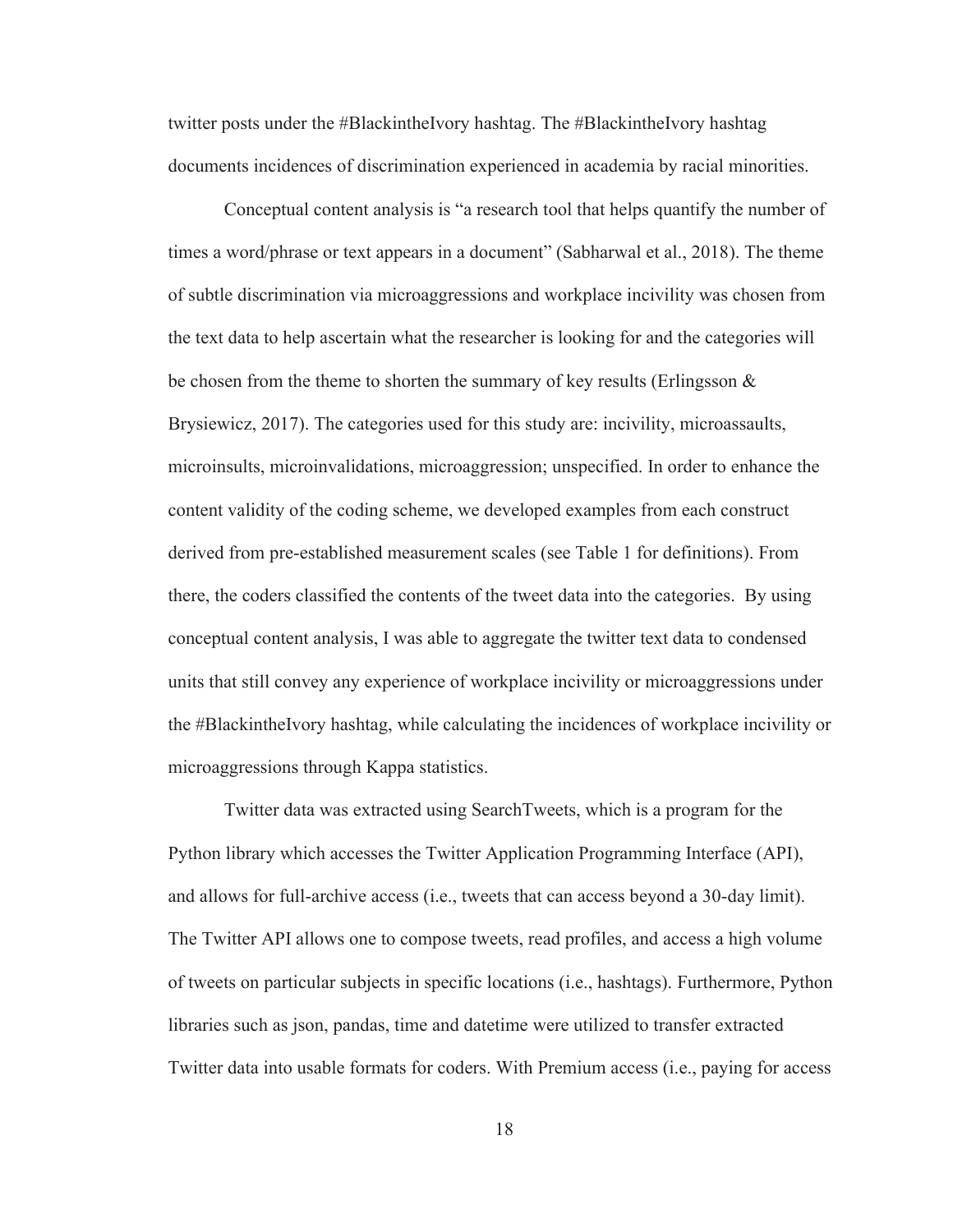to the Twitter API), users have the capacity to extract or "web-scrape" up to 1.25 million tweets as well as access the full archive of tweets (dating back to 2006, if needed). Premium Twitter API access with special academic research track permissions were obtained in order to web-scrape the data of interest.

 Undergraduate and first-year graduate students were utilized as coders and trained in the coding process. Coders were informed to not disclose any personal information they may come across in the process of coding to ensure anonymity of the personal data that was gathered. After undergoing training, coders began coding the 13,656 tweets if the tweet was relevant, i.e., it contained experiences of subtle discrimination, coders classified the tweets into incivility, microassaults, microinvalidations, microinsults, and microaggressions; unspecified. Coders also reported the following information if it was available within the tweet text: source of microaggression, source of incivility, location of incident, academic position of tweeter, if the tweets were sharing information about resources or articles to amplify #BlackintheIvory, and lastly if the tweet was available. There were 30 or 0.22% of the total tweets that were not available. This is likely because the tweet was deleted or the account was deleted.

#### **Results**

Table 2 contains the descriptive statistics of the 13,656 tweets. From the 13,656, 3,697 (27.09%) of the tweets were classified as relevant to the study. Though there was discrepancy between the coders classifying the tweets into whether or not tweets were relevant to this study. The majority of the nonrelevant tweets were in support of #BlackintheIvory as they were retweeting the hashtag or amplifying the voices that used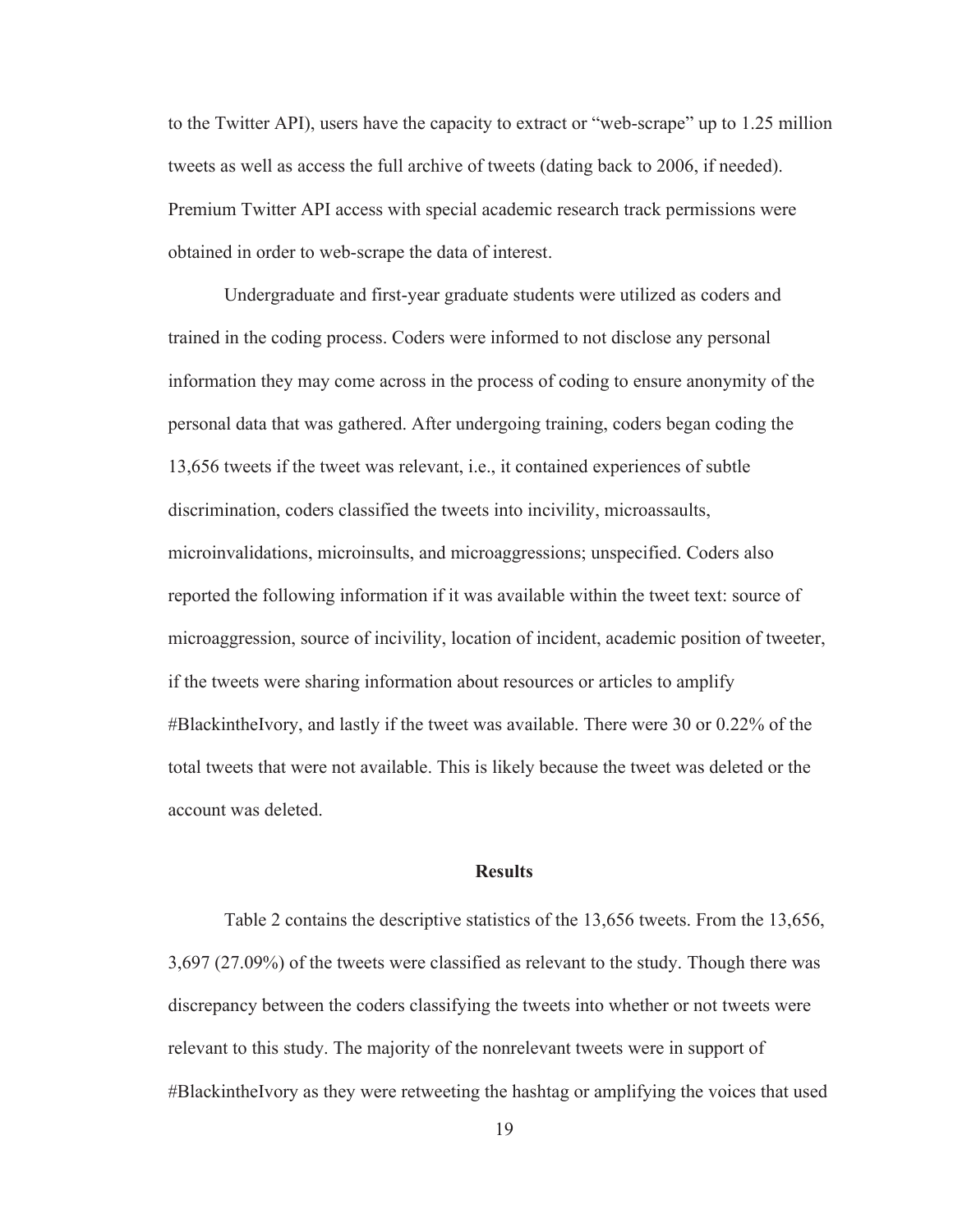the hashtag to share their experiences. Many of these tweets shared articles or resources that may help others understand discrimination in academia, as well as calling for others to read the stories under the #BlackintheIvory to learn. From the 13,656 total tweets collected, 280 (2.05%) were classified as microassaults, 431 (3.15%) were classified as microinvalidations, 978 (7.16%) were classified as microinsults, 658 (5.31%) were classified as microaggression-unspecified, and 1,285 (9.41%) were classified as incivility. Additionally, 1,299 (9.51%) tweets were classified as sharing information about #BlackintheIvory, 563 (4.12%) tweets were classified as being a part of a thread, and lastly 65 (0.48%) were not available to analyze as they may have been deleted or the accounts may have been deleted. It should be noted that there were tweets that showcased overtly discriminatory experiences or commented on the systemic and structural racism that is embedded in society, however, these tweets did not fit within the criteria of this study's confines of subtle discrimination via microaggressions or incivilities. Thus, these instances were unable to be measured as they were classified into the "not relevant" to this study category.

However, the discrimination that was measured in this study still depict a rather bleak picture of how academia allows minorities to be treated. Within the confines of the categories that were chosen to represent subtle discrimination, the tweets that were coded as within the six categories reveal how extensive the experiences are. The following section showcases the tweets that were coded into the categories chosen for this study. The following are examples of tweets that were coded as *microassaults*:

> "#BlackintheIvory When the Dean that you worked for is let go and another colleague tells you 'don't worry, you'll be fine without your master'."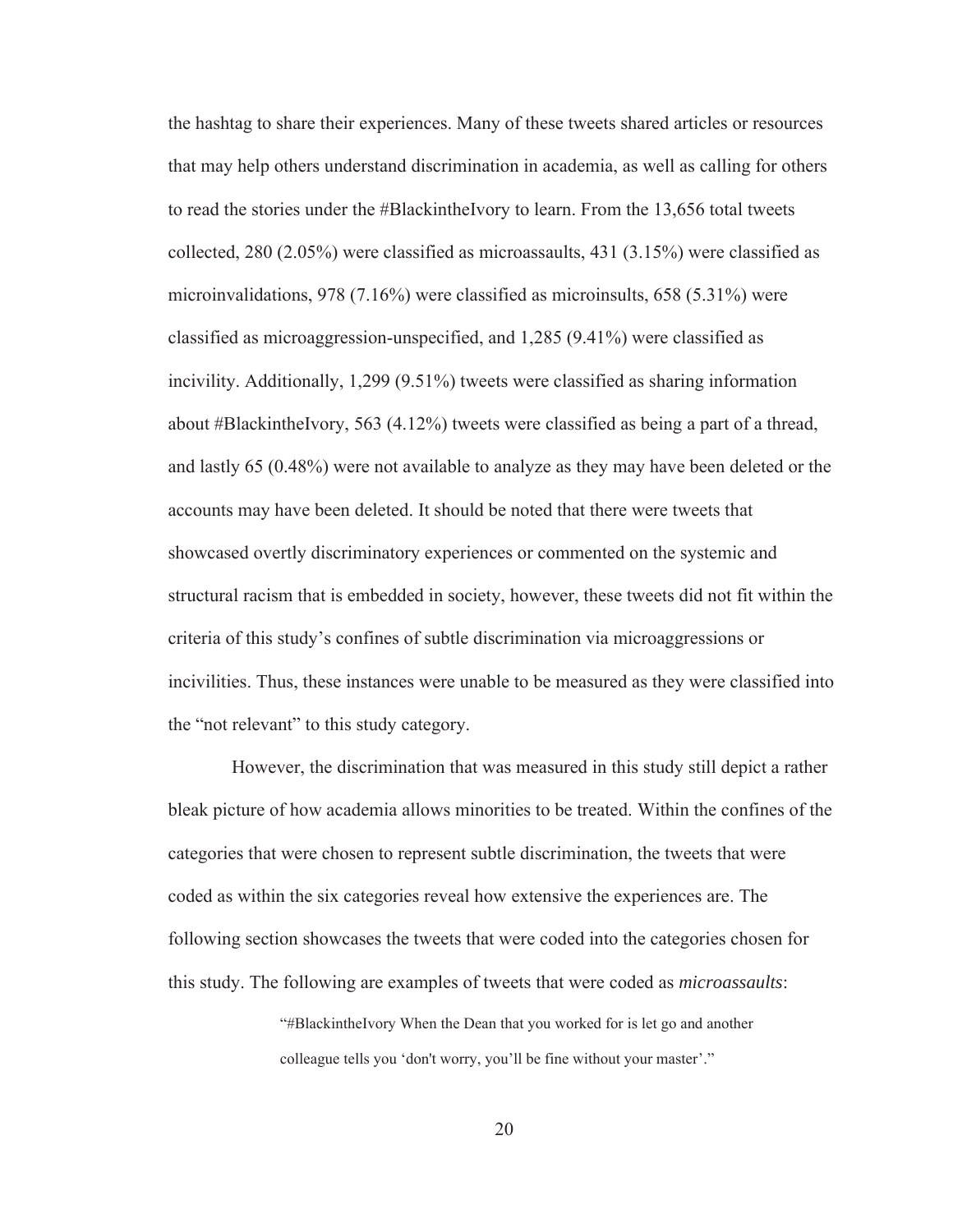"Walking back from lunch, white colleagues  $\&$  one wants to make the eXplicit point that there's a qualitative difference b/w 'Nigger' & 'Nigga'. Yes, they used those words out loud & seemed to think it was necessary to eXplain this in my presence. #BlackintheIvory"

"#BlackintheIvory is having a young Black man come into office hours, full of apology, bc was late: he was threatened  $&$  detained by undercovers  $w/$  guns on his walk to uni—he 'fit the description.' Y'all never get to school shit bc you have to process this mad violence & trauma."

The following are examples of tweets that were coded as *microinsults*:

"During residency on my Consult & Liason rotation, asked my attending for a book to brush up on neuroscience. She pulls out a book, then says this is too complicated for you and then gives me another book. #BlackintheIvory" "Or how about the time I won an NSF graduate research fellowship, and my white lab mate told me he wasn't eligible for those fellowships because he's white and middle class. #BlackintheIvory"

"My friend shared that he was asked on an interview for a top undergraduate program if his favorite movie was The Lion King because he was from Africa... #BlackintheIvory"

"Being #BlackintheIvory is two WM professorS telling me I won't get into a Ph.D. program and that I should consider getting an industry job instead... I got into 6 Ph.D. programs and I'm now a 3rd year Ph.D. student. TAKE THAT!"

The following are examples of tweets that were coded as *microinvalidations*:

"Doctoral program discussing inequities in schools. I speak to funding due to property taXes and racism. Prof tells the class, "look at her, and look at her bias."#BlackintheIvory

#BlackintheIvory calling out a racist statement and then being ostracized by your cohort. People see you in the hall to tell you (silently) they are on your side."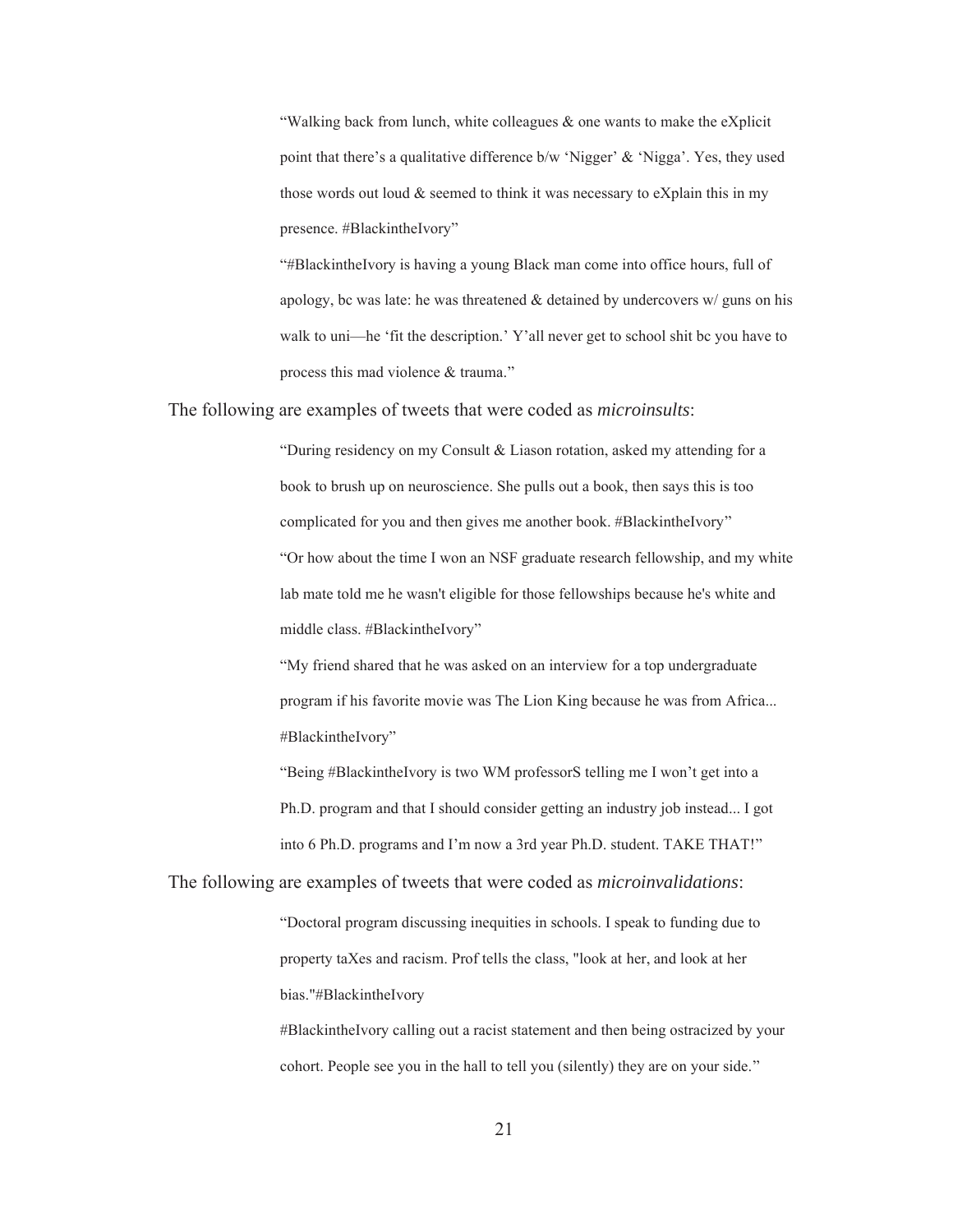"The leader of a pedagogy seminar once told me "You should think less about race when thinking about pedagogy." Again, I teach c19 US literature, especially C19 African American literature. #BlackInTheIvory" "Told by HR office that being paid half of what other colleagues were remunerated for the same work was not discrimination #BlackintheIvory" "When I started my PhD, I was told my by my head of school that race theory/feminist theory was useless so why bother. With "well intentioned" sincerity because he, a white man, was "worried" about my future employability. #blackintheivory"

The following are examples of tweets that were coded as *microaggressions;* 

*unspecified*:

"#BlackintheIvory When you are the only Black faculty and you have several colleagues who constant call you 'boy.' And then when you complain people say 'you don't know what you're talking about, even if someone had called you a 'boy', it deals more with your age than your race'." "#BlackintheIvory When you get called into the Dean's office to eXplain why you embedded issues of diversity into a course on ethics. And then when the Dean

says to you, 'I just want to make sure that I don't have a Reverend Wright on my hands"

"Our 3rd year rotations were at an inner city hospital

classmate: I don't wanna live in the ghetto.

Me: what do you mean?

C: you know what I mean

Me: no I don't. Before you answer that, remember I'm black

C: that's not what I meant. And you're not like them #BlackintheIvory"

The following are examples of tweets that were coded as *incivility*:

"#BlackintheIvory is being refered to by your colleagues as "troublemaker."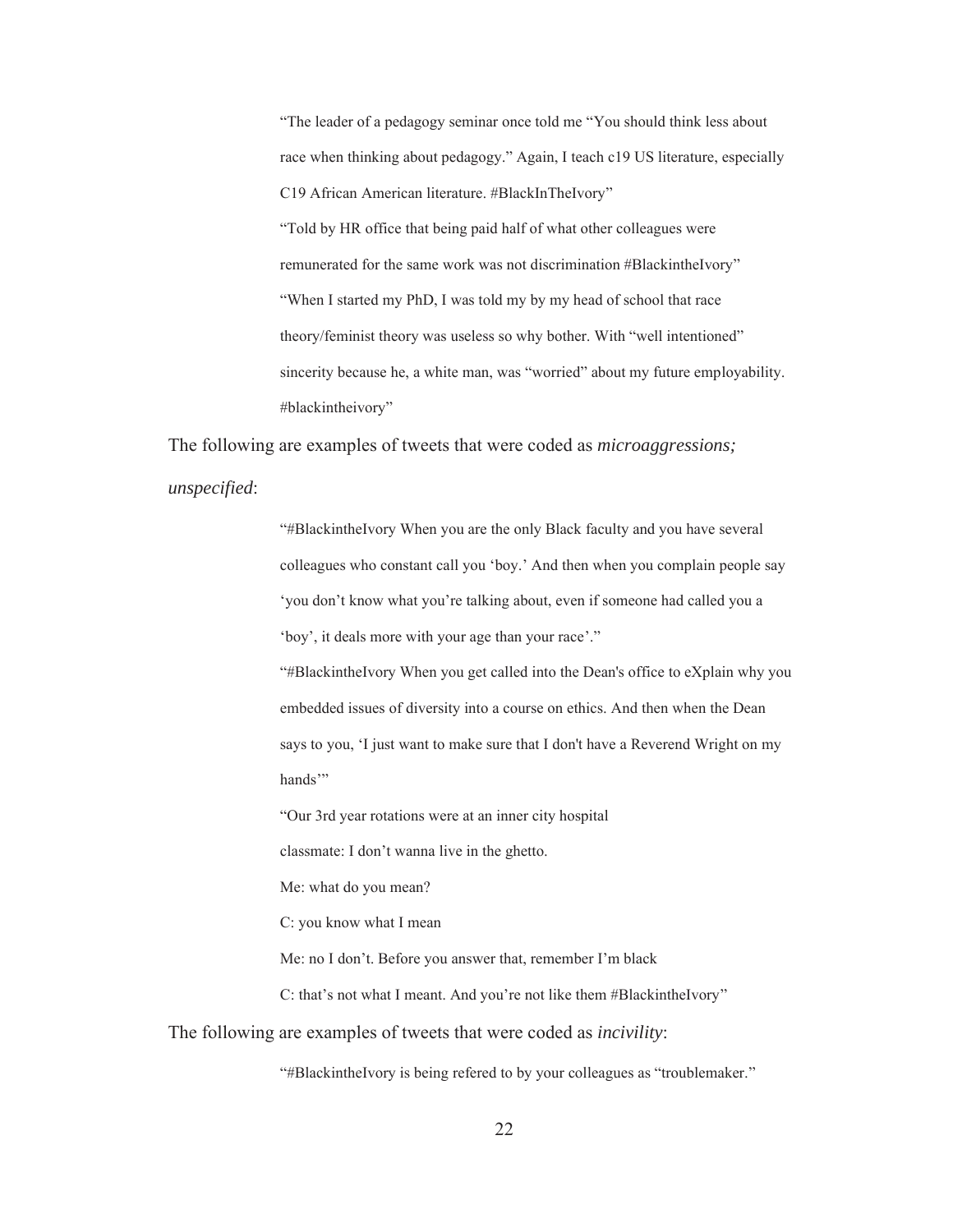"#BlackintheIvory When a group of White faculty walk up to you and ask whether you are a drug dealer because you are always on your phone. And then start laughing at you as if you are the butt of a joke"

"3rd year uni wanting to write about MarXism and class reductionism. The seminar leaders advised that I could be more 'fiesty' and 'sassy' and asked why I didn't chose to write on the question about race.  $\odot$  #BlackintheIvory" "Some of my #BlackintheIvory eXperiences:

1. To get the highest GPA during post-grad and an admin in the dep. comes to me saying: that doesn't mean anything afterall I am black and come from Sudan. I cried my eyes off that day!!"

"Some of my #BlackInTheIvory eXperiences: In a small waiting area to meet a PI in another department, my name is called, I say 'yes' & wave to indicate it's me, but person goes to white women sitting near me to introduce themselves… I then stand up and I met with an 'oh'."

These tweets reveal that the academia is rife with discriminatory experiences that minorities face. Though the literature does indicate that subtle discrimination exists and is ubiquitous in every workplace, the actual incidences and frequencies of discrimination have not been actually measured because of the fear of reporting to official avenues. The premise of this study was to have an alternative means of gauging prevalence of the discrimination that ethnic and racial minorities may face in academia outside of organization specific data. The following are examples of tweets that attest to the discriminatory experience of minorities:

> "I created a twitter account just to post this thread. I'm seeing a lot of ppl talking about not being able to speak up using #BlackintheIvory bc of the very real fear of retribution in academia (1/11)"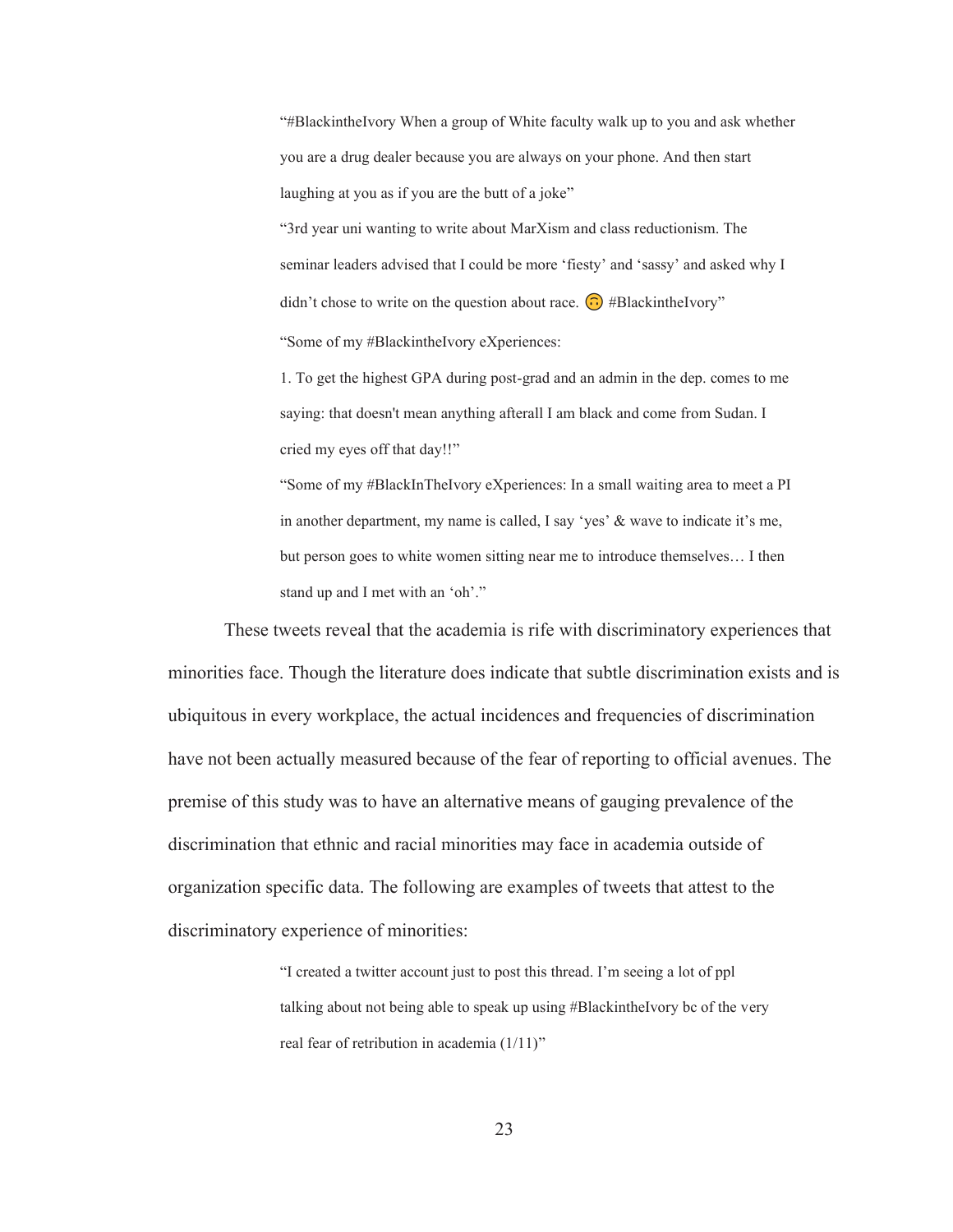"'despite popular stereotypes of the Ivory Tower as a bastion of liberal ideology, academia operates as an institution with white supremacist rot at its core. ' A Personal Response to #BlackInTheIvory by (name redacted for privacy)"

"Exactly this. This is how microaggressions work. It eats away at you, & yet, the aggressor is free from consequences, free from culpability,  $\&$  is none the wiser, & will do this, & worse, again and again. The incidents can be so fleeting, & damaging all at once. #BlackintheIvory"

According to the U.S. Equal Employment Opportunity Commission (EEOC; 2021a), in 2020, there were 22,064 cases of racial discrimination filed with the EEOC, meaning racial discrimination comprised of 32.7% of the charges filed. Though there were cases in which discrimination of multiple forms were filed together, this is still a substantial amount considering the amount of racial discrimination that may have been unreported. While EEOC claims are usually from typical workplaces, and academia is not a typical workplace, parallels can still be made. Given that the frequencies of microaggressions and incivilities coded were lower than even the amount of reported racial discrimination, this may be because the tweeter's still feared repercussions from their institutions or colleagues for speaking about their specific experiences. The following highlights some of the tweets that speak to fear of retaliation:

> "THIS IS THE SAD TRUTH! At the end of the day, these academic streets are too small and we fear that this will get traced back to us. These #BlackInTheIvory tweets are NOTHING compared to our worst racism-related experiences. #BlackLivesMatter #BlackInSTEM #BlackandSTEM" "When you're too scared to like or retweet some #BlackintheIvory stories because they reflect your EXACT experiences but you know it's not safe and so you just bookmark them to remind yourself that you're not the only one."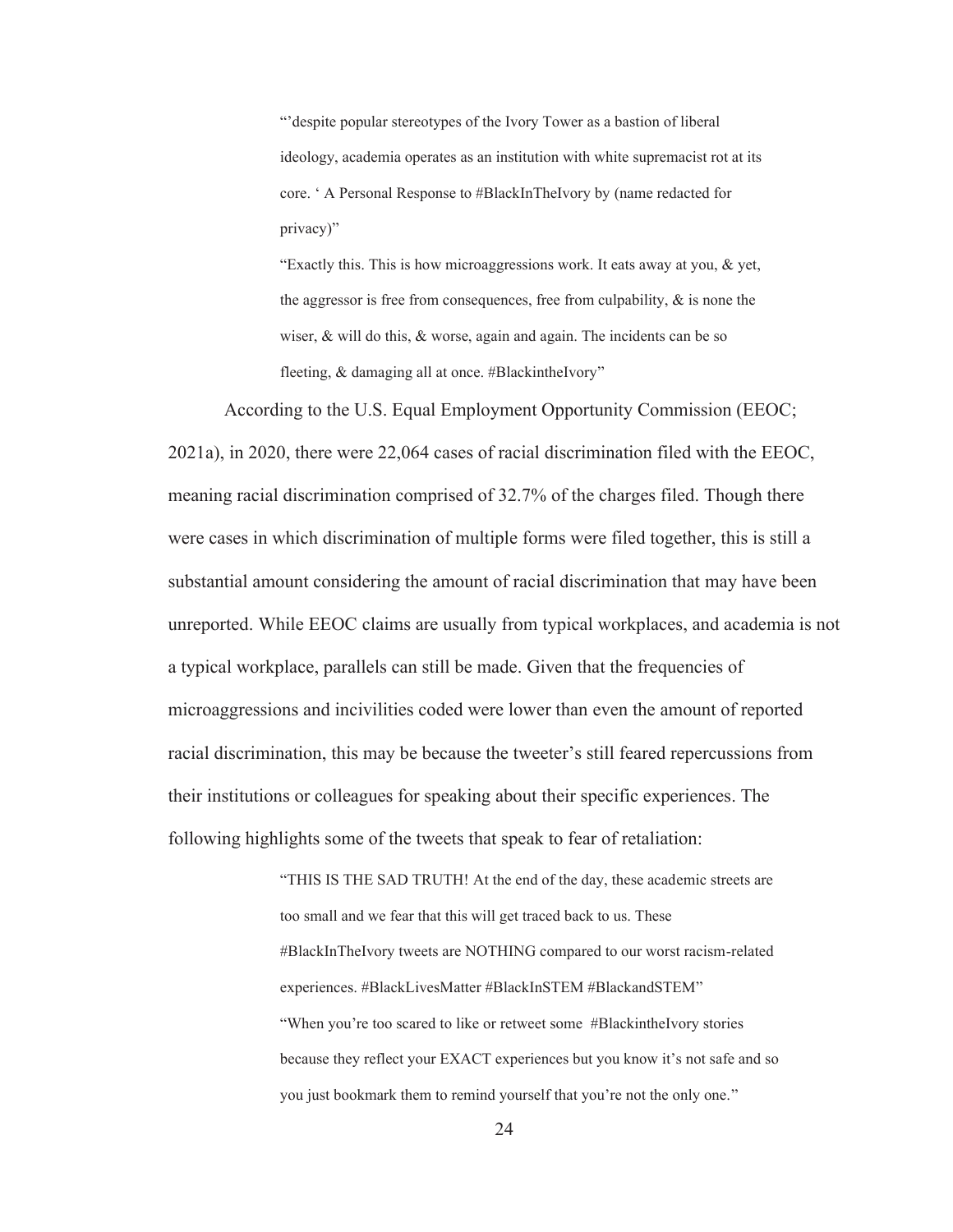"#BlackintheIvory means not really being able to participate in this amazing hashtag and thread for fear of all the emails, calls, and texts you will receive from various members of your institution(s).  $\bigcirc$ "

"Knowing that you have stories to tell but you remain silent because of the fear of retaliation... I've been racially profiled and dealt with micro & macro aggressions. #BlackintheIvory"

In fact, some tweets indicated that the tweeter had reported or confronted the behavior that was experienced by them, but had no justice done for them:

> "#BlackintheIvory is being called a terrorist and the N-word by patients and being told it's unprofessional to report that. It's being told 'you're here to serve patients and learn, stop complaining.'"

"#BlackintheIvory is when you complain about racial slurs during research fieldwork (locals at your site calling you a monkey, for example) & your PI tells you it's a 'learning experience' and that it's up to you to show them Black people are human just like them. #BlackInSTEM"

"I had a professor use the term 'tar baby' to refer to a research project nobody wanted to work on, then he spent the rest of the afternoon trying to convince me why I shouldn't be offended  $\odot$  #BlackintheIvory"

Moreover, several experiences detailed the explicit instances of racism that perpetuates in what should be a safe haven of knowledge. For example:

> "#BlackintheIvory Attending a PWI in the 2000s and having to see nooses hung on the Quad while walking pass buildings with the N word sprayed on them is one of the hardest lessons to learn when pursuing higher education. #Racismisnotdead"

> "#BlackintheIvory Having a professor say to the class, 'if you don't turn in your papers, I'll... idk... I'll have to call the KKK on ya or somethin' and immediately feel all eyes turn to you, the only black person in the room."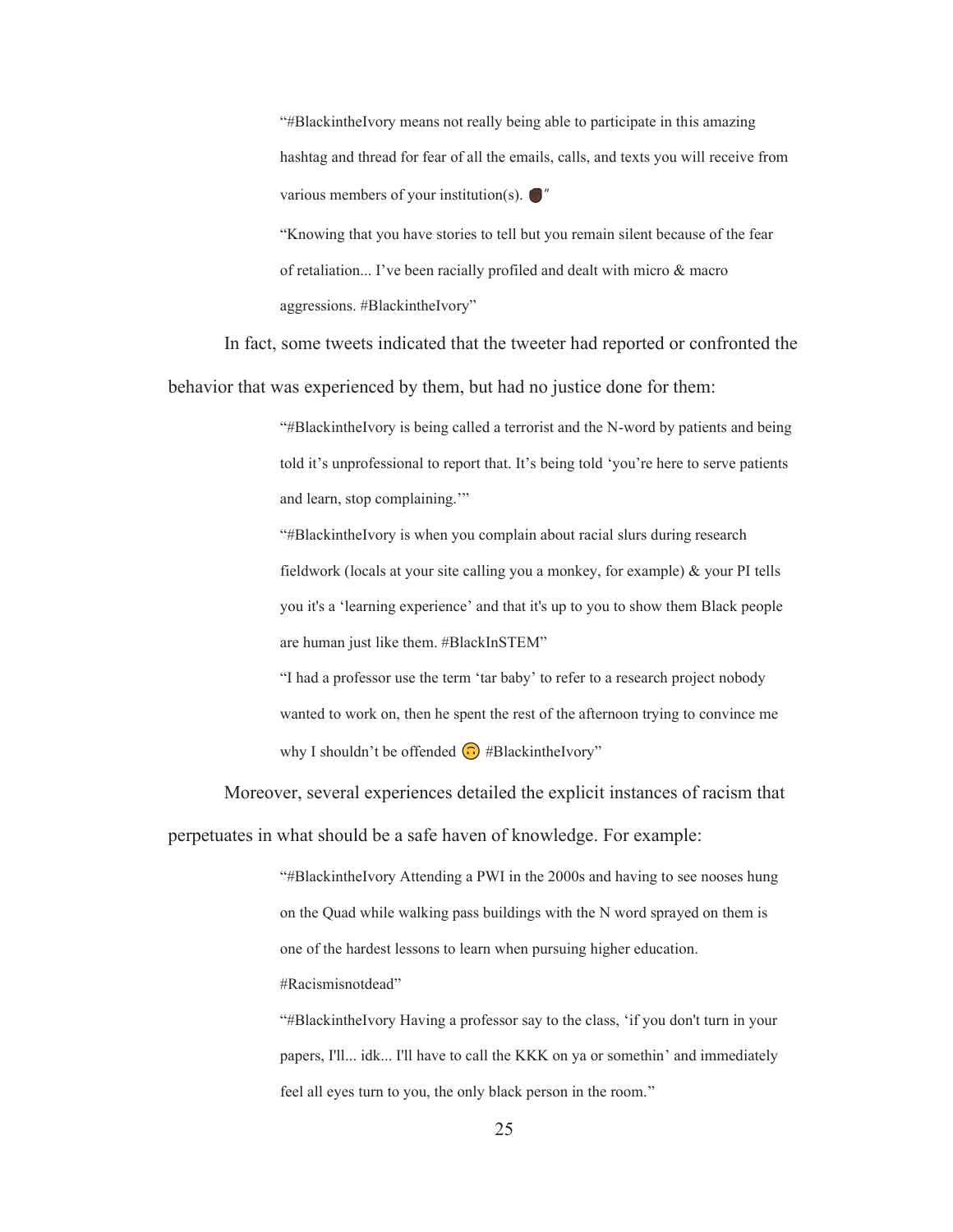"Having a white male student bring a fully formed noose 2campus 2threaten me because he didn't like learning about race (said it was racist of me to teach it... in a Sociology course.

1/ #SocInTheIvory #BlackintheIvory"

"That time I presented my dissertation at a prestigious conference at a prestigious school and someone in the front row asked, 'Isn't it appropriate for White liberals to talk down to Black people, since they're less intelligent?' Crickets from the audience. #BlackintheIvory"

During the coding of the data, several testaments showed that the discrimination that racial and ethnic minorities experienced negative effects from the treatment that they endured in academia. These are a few examples:

> "I've experienced more racial inferiority in academia than in other walks of life. The black academic is like a drop of oil in the ocean. To survive in this environment, his 'blackness' must be stripped away for 'whiteness' ('whiteness'=social construct-not race) #BlackintheIvory" "Pre-ABD, I took on a project coding open-ended survey responses abt department/campus climate. I read story after story from Black faculty enduring hostile environments. It was emotionally exhausting. I quit the project before I quit grad school. #BlackintheIvory"

> "being #BlackintheIvory #BlackinIvory is the inability to authentically disclose your experiences due to the deep fears, traumas, and insecurities that stem from compounding anti-black/painful experiences at the hands of white, nonblack poc, and black faculty, admin, staff etc."

In the collection of the data, there were instances that highlighted the intersectionality of being a minority female and the discrimination that they face. These are a few examples: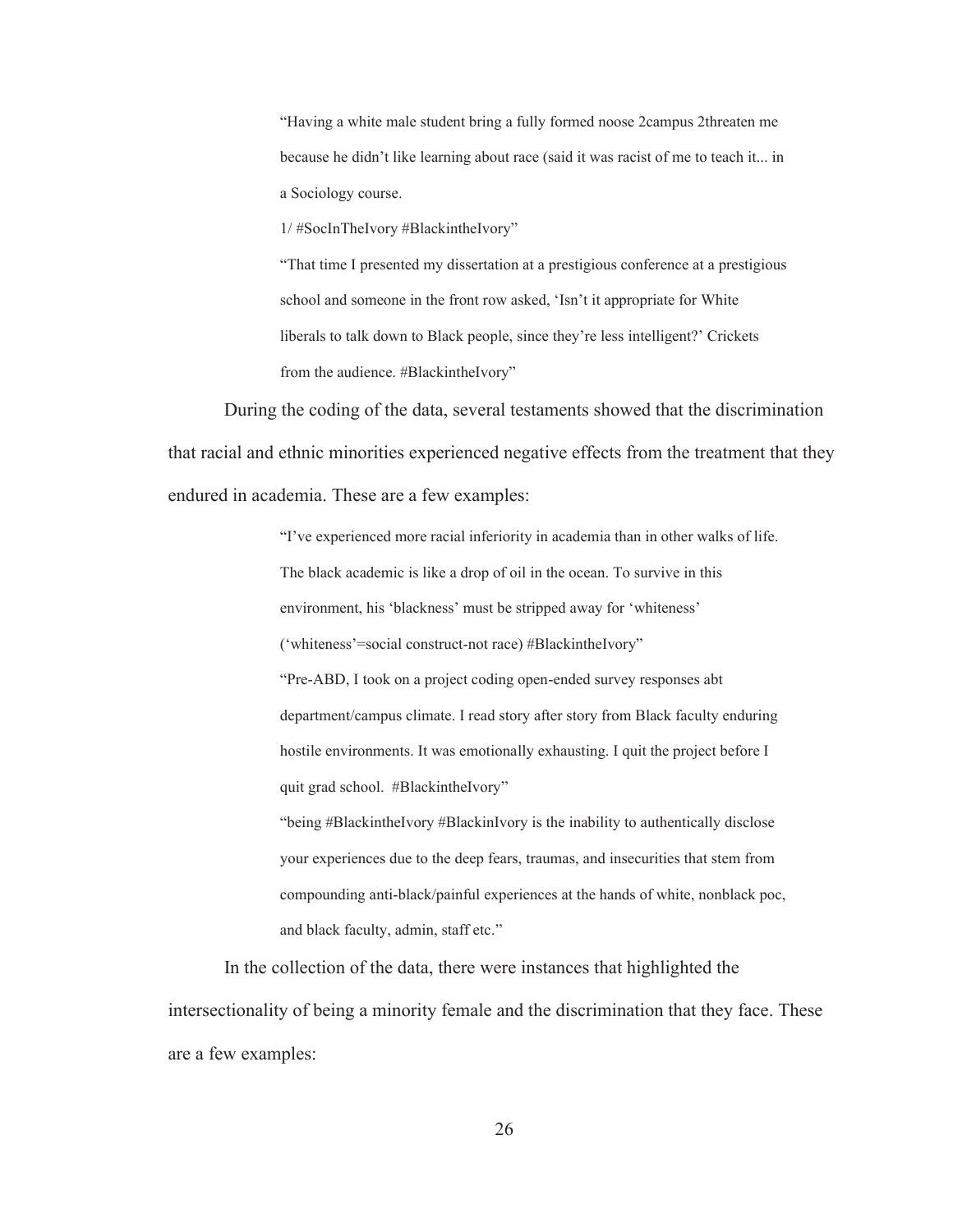"#BlackInTheIvory is being told by a senior academic during my undergrad that as a black woman, I just need to add "disabled and gay" to "my list" get further in

 $STEM$  $\mathbb{Q}$ "

"That as a black women we stay quiet because we don't want to be viewed as the 'angry black woman'. We hold on to our thoughts and ideas Bc we're still struggling with imposter syndrome #BlackintheIvory"

"I've been seeing a lot of "I think they just did/said that because you're a woman" replies on Black women's #BlackintheIvory posts, and let me tell you- not only is that horribly disrespectful, that is also simply not the conversation we're having right now."

"Yes,  $\omega$  (redacted), let's gender this. #BlackInTheIvory is being propositioned in a glass hotel elevator by an older white male conference attendee at a major national conference with the line, 'What would Thomas Jefferson say about all of this?'"

These are just a fraction of the reported experiences of ethnic and racial minorities in academia. It is clear that subtle discrimination, and at times, overt discrimination, still runs rampant in the gilded halls of academia.

#### **Agreement Analyses**

For studies that use nominal or ordinal scales, ratings are typically used to interpret the data. The reliability of these ratings is imperative to the research involved. Kappa statistics are used to measure the interrater reliability (agreement between ratings made by 2 or more raters) and intrarater reliability (agreement between ratings made by the same rater across 2 or more occasions (Sim & Wright, 2005). Cohen's Kappa is used to gauge the agreement between 2 raters by calculating the overall percentage of agreement, which is calculated over all paired ratings, or effective percentage of agreement, which is calculated over those paired ratings where at least one rater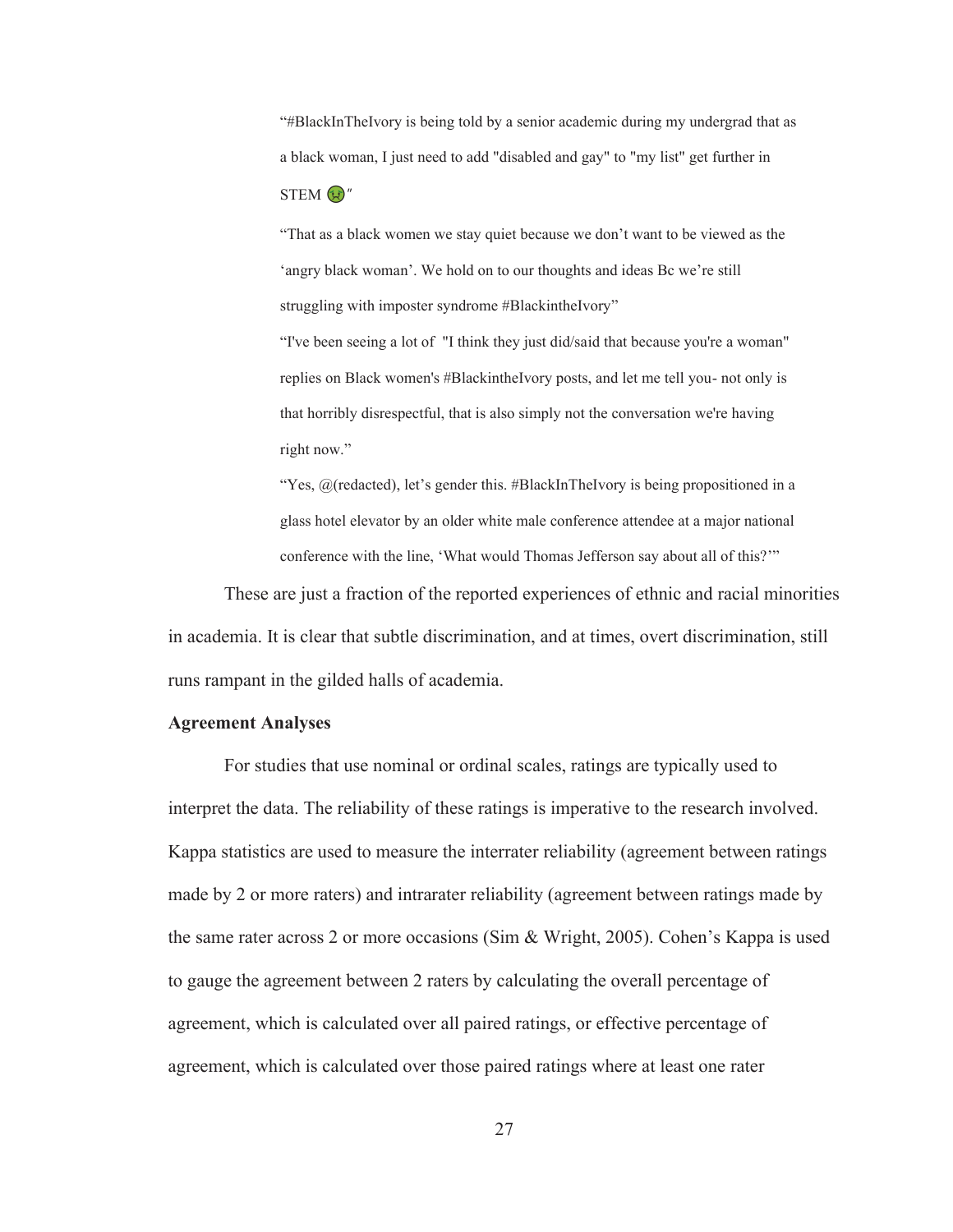diagnoses presence of the variable (Sim & Wright, 2005). If raters agree by chance, they are not actually "agreeing", this agreement is the result of random error; only agreement that is because of actual agreement, free from chance is considered "true" agreement (Sim & Wright, 2005). Kappa is a measure of "true" agreement. Kappa "indicates the proportion of agreement beyond that expected by chance, the achieved beyond chance agreement as a proportion of the possible beyond-chance agreement" (Sim & Wright, 2005). The equation for kappa is as follows:

 $=\frac{\text{observed agreement} - \text{chance agreement}}{1 - \text{chance agreement}}$ 

In terms of symbols:

$$
K = \frac{P_o - P_c}{1 - P_c}
$$

where *Po* is the proportion of observed agreements and *Pc* is the proportion of agreements expected by chance (Sim & Wright, 2005).

Kappa allows a numerical rating of the degree in which raters agree by chance (Viera & Garrett, 2005). To measure how different the observed agreement is from the expected agreement, kappa is used. A kappa coefficient of 1 indicates perfect agreement, whereas a kappa of 0 indicates agreement equivalent to chance and negative values indicate agreement less than chance (Viera & Garrett, 2005). Due to the nature of this study, Kappa statistics were used to calculate intercoder reliability on all coded dimensions. The proposed standards for strength of agreement for the kappa coefficient are that values of less than 0.40 are poor, values of 0.40 to 0.60 suggest fair agreement, values of 0.60 to 0.75 represent good agreement, and values greater than 0.75 indicate excellent agreement (Watkins & Pacheco, 2001). Because of its ability to account for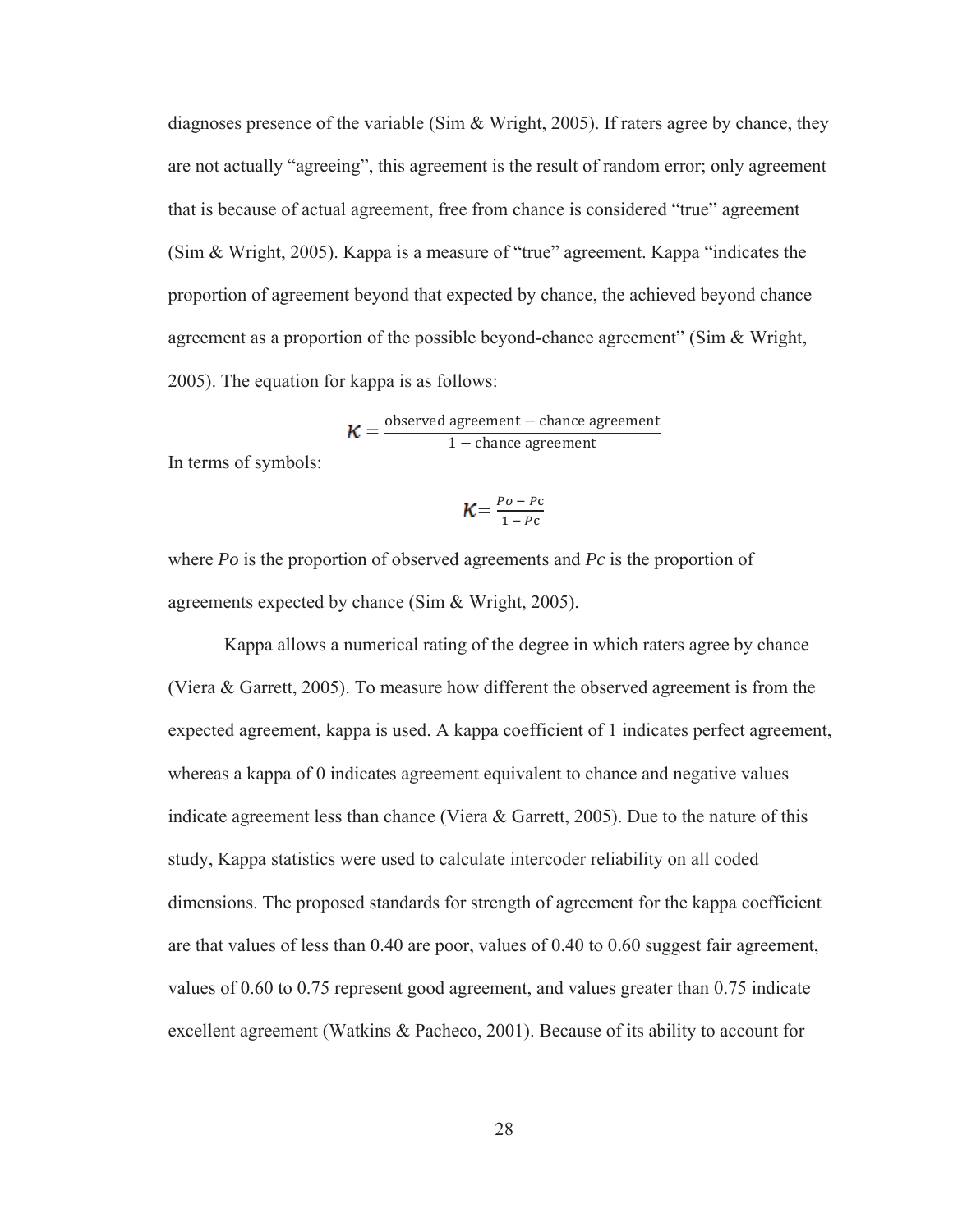chance, a kappa coefficient of +1*.*00 can correctly be interpreted as perfect agreement between observers (Watkins & Pacheco, 2001).

In this study, two undergraduate and three graduate students acted as coders and coded the 13,656 data points. The coders were given the codebook for this study (see Appendix A) to familiarize themselves with the concepts and examples of the relevant categories. The codebook was developed using established scales and the definitions were developed from established articles to increase the construct validity of the categories for this study. After coders were knowledgeable about the concepts, they were given the study procedures (see Appendix B) to study and begin the coding process. The coders classified tweets into one category of microaggressions (microassault, microinsult, microinvalidation, microaggression – unspecified) and if the tweet met the definition of incivility, the tweet could be classified into incivility.

The coders were paired into four sets: rater 1 & rater 2, rater 3 & rater 4, rater 3 & rater 5, and lastly rater 4 & rater 5. The sets of coders each coded the same data files and a kappa was calculated for each set of coders. The interrater agreement was measured on all categories, wherein the kappa was calculated based on the coder's agreement on coding a tweet into the following categories: not relevant, microassault, microinvalidation, microinsult, microaggression; unspecified, and incivility. The interrater agreement and kappa of these are reported in Tables 3, 5, 7, and 9. A kappa was also calculated based on whether the coders had coded a tweet into any of the microaggression categories (microassault, microinsult, microinvalidation, microaggression; unspecified) to ascertain whether or not there truly was a microaggressive event, in the case that coders may have misclassified a microaggression.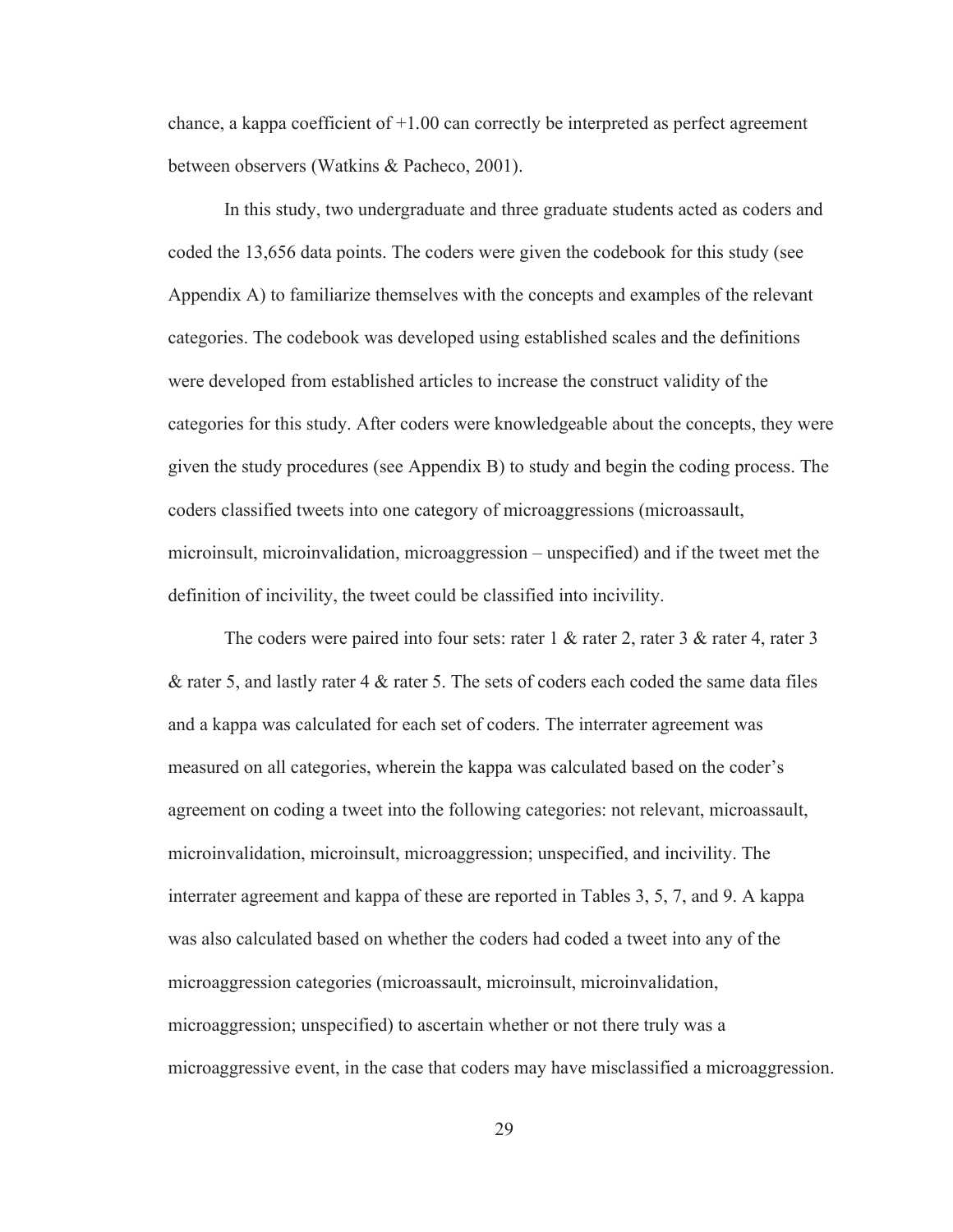The interrater agreement and kappa of these categories are reported in Tables 4, 6, 8, and 10. Rater 1 and rater 2 were in agreement on all categories  $82.78\%$  ( $\kappa = 0.606$ ) of the time. On coding just microaggressions, rater 1 and 2 were in agreement 91.53% ( $\kappa$  $= 0.759$ ) of the time. Rater 3 and rater 4 were in agreement on all categories 83.23% ( $\kappa =$ 0.463) of the time. On coding just microaggressions, rater 3 and 4 were in agreement 89.17% ( $\kappa$  = 0.638). Rater 3 and rater 5 were in agreement on all categories 82.45% ( $\kappa$  = 0.502) of the time. On coding just microaggressions, rater 3 and 5 were in agreement 88.25% ( $\kappa$  = 0.638) of the time. Rater 4 and rater 5 were in agreement on all categories 88.77% ( $\kappa$  = 0.581) of the time. On coding just microaggressions, rater 4 and 5 were in agreement 92.33% ( $\kappa$  = 0.696) of the time.

Following the standards for kappa coefficient values, all of the kappas that were calculated in the "all categories" section were between the values of  $0.40 - 0.60$ , which suggest fair agreement on the part of the coders to classify the tweets into the categories for the theme of this study. When just the interrater agreement on classifying a tweet into at least one category of a microaggression was calculated, the kappa value increased to good agreement, as expected.

As the study was done within a time constraint, the disagreements between raters were not resolved. The reported agreements are simply the sets of coders' initial classification of tweets. There were no adjustments made to calculate disagreements between raters.

## **Discussion**

This study is among the first to utilize a "big data" source, such as Twitter, to conduct a large-scale content analysis of the self-reported discrimination ethnic and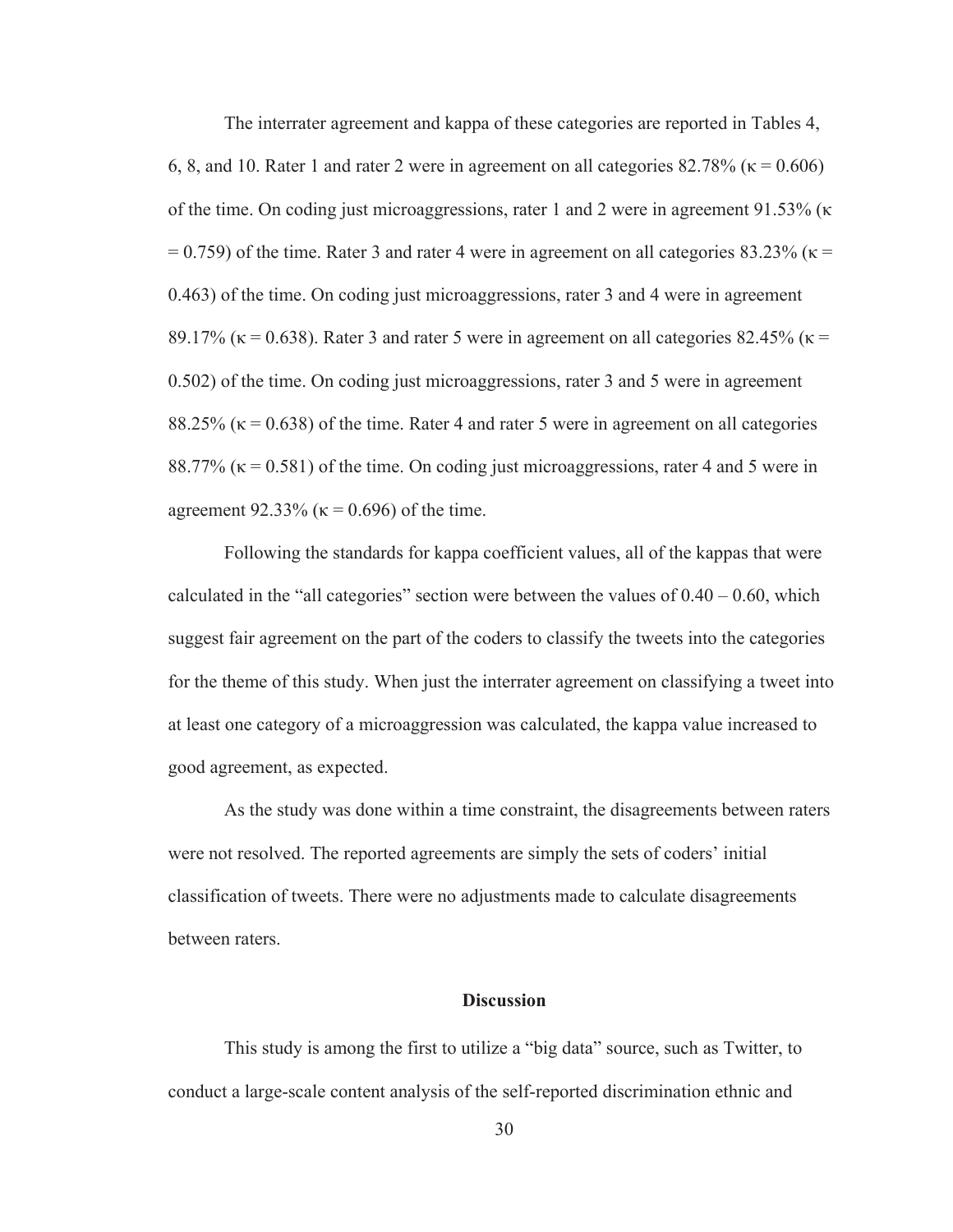racial minorities face in the workplace, specifically, academia, across employees from different organizations and positions. When tweets were coded, 27.09% of the tweets were found to be relevant to the study. However, as human coders were used to determine whether a tweet was relevant to this study, there is error to be expected in classifying the tweets. This is evident by the interrater agreement and kappa values. While the sets of coders were in agreement over 80% of the time and the Kappa coefficients for each set indicated fair agreement, there is no denying the variability of the tweets' classification by coders.

As this study sought to define abstract concepts such as discrimination, using content analysis in order to classify the tweets, the coding used was interpretative rather than topical coding. Coders had to interpret each tweet based on the tweet contents to categorize the tweets into the defined categories, rather than code using topical sorting such as when computer assisted data analysis (Podolefsku & McCarty, 1983). Importantly, coders reported some difficulty in the coding task as some tweets were "subjective" or "vague". The variability of interrater agreement between raters may be the result of individual differences, such as personal backgrounds, different social networks, cultures, knowledge prior to the study, and a plethora of other factors.

However, definitions of the constructs of interest (microaggressions, microassaults, microinvalidations, microinsults, and incivility were drawn from the literature and are well established. In addition, examples of the constructs provided for training purposes were drawn from well-established, valid and reliable scales, thus enhancing the construct validity of the study. It should be noted that coding using Twitter data runs into the essential issue of understanding the intent and message based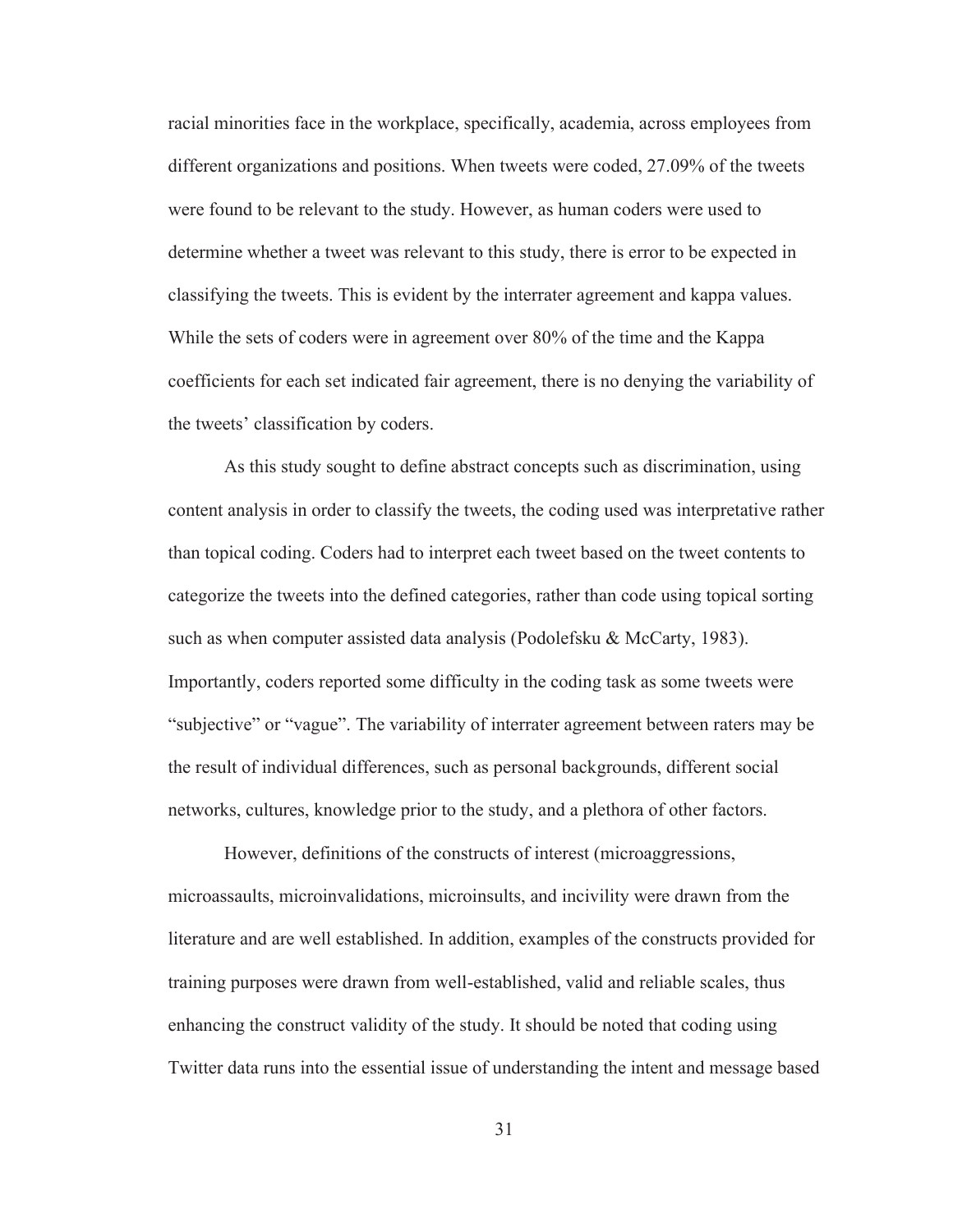on only the content of the tweet. Context of the tweet matters, as some of the text may have been broken up or written in response to another tweeter. Though Twitter may provide a wealth of information, contextualizing this information on just 280 characters is difficult.

Nevertheless, this study was able to use content analysis of the tweets to depict the discrimination of minorities in academia. The premise of this study was that by accessing personal accounts from the individuals who experience subtle discrimination, we would be able to utilize an alternative source of information ascertain the frequency of which they occur and what type of discrimination was experienced. Too often subtle discriminatory behavior occurs and is left unreported because while organizations have policies against overt discrimination, subtle discriminatory behaviors have less clear avenues to pursue justice and those who are impacted by prejudicial actions are left to deal with the consequences (Jones et al., 2013). Employees may fear retaliation, fear alienation from peers, or the organizational climate stifles the reporting of discriminatory acts (Williams, 2019). This is corroborated by many accounts from the tweets. Moreover, at times when the discriminatory behaviors were confronted, minorities were invalidated and shut down. It is highly likely that the frequency that the subtle discrimination that ethnic and racial minorities face in academia are still underreported from this method of data collection. However, this study may bring about a new method to portraying the depth and prevalence of discrimination ethnic and racial minorities face by using a public "big data" source.

The main objective of my thesis was to identify and categorize subtle discrimination shared by ethnic and racial minority employees, focusing on tweet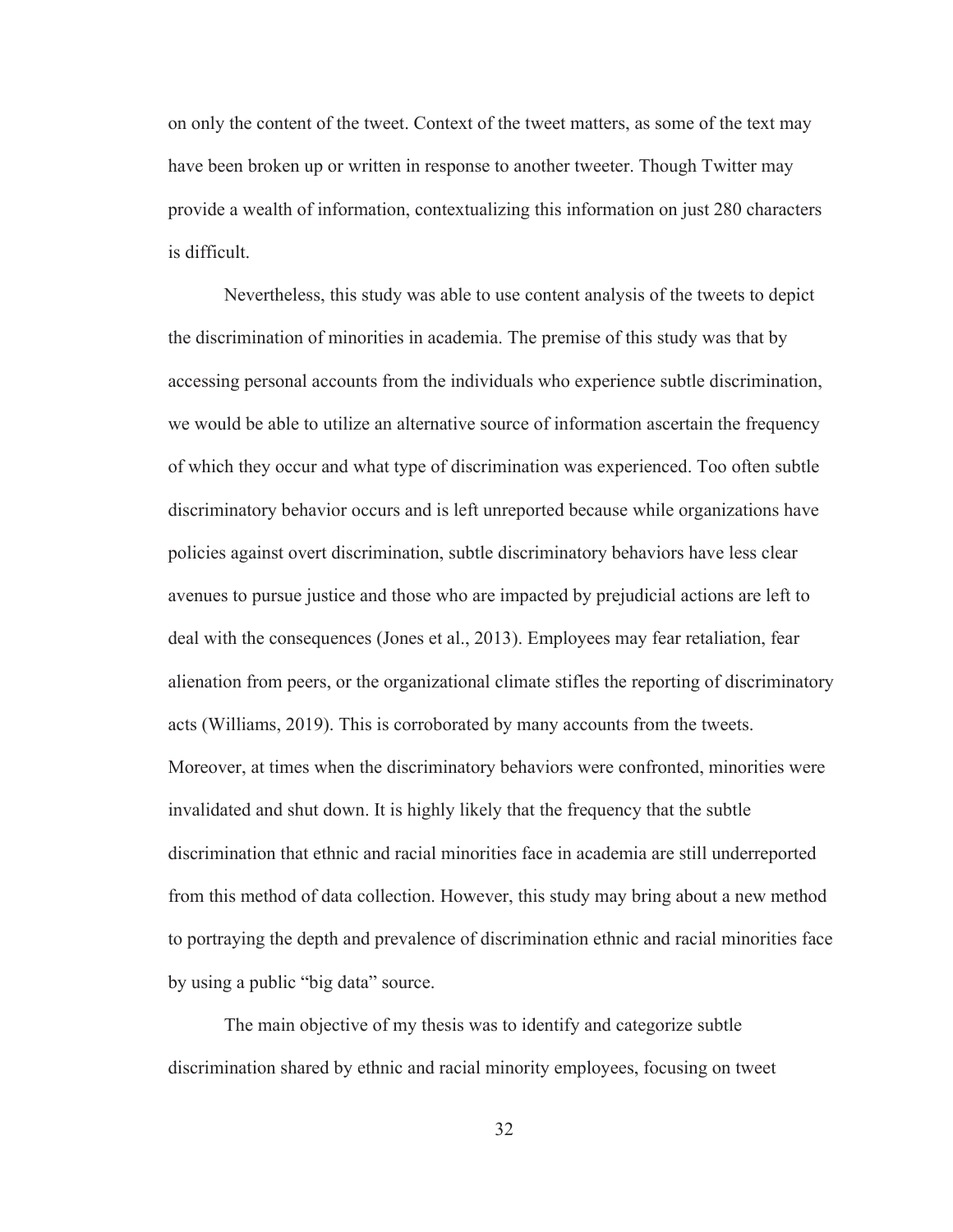content. Thereby, this study advances our understanding of how pervasive prejudicial behavior is, even within the confines of the gilded halls of knowledge. Despite attention to dissemination of knowledge and skills in institutions of higher education, nondiscrimination rules guided by EEO law are ignored, not understood, and violated as evidenced by the behavior documented in tweets. Universities and colleges may not be the typical workplace, but it has employees and customers alike from its students, staff, and faculty. As with any organization, for there to be efficient and effective productivity for its employees, the employees must be supported. While there are laws within the U.S. that prevent the discrimination of an applicant or employee based on their race through any employment decision (hiring, firing, promotions, benefits, training, layoffs, or any other condition of employment), as well as preventing harassment of employees based on the individual's race/color, these laws do not prohibit the simple "teasing" or off-handed comments that are not "very serious" (EEOC, 2021b). Racial harassment is only illegal when "it is so frequent or severe that it creates a hostile or offensive work environment or when it results in an adverse employment decision (such as the victim being fired or demoted)" (EEOC, 2021b). Thus, overt discrimination may fall in this realm, however, whether or not subtle discrimination such as incivility and microaggressions falls under this purview may not be as clear. Individual institutions may have policies regarding this, but there is no common standard when dealing with these subtle discriminatory experiences.

It is no surprise that racism and discrimination still exist, it is embedded within society's unconscious and permeates throughout all aspects of life. However, this study reveals that despite all of the comprehensive data on the value to supporting minorities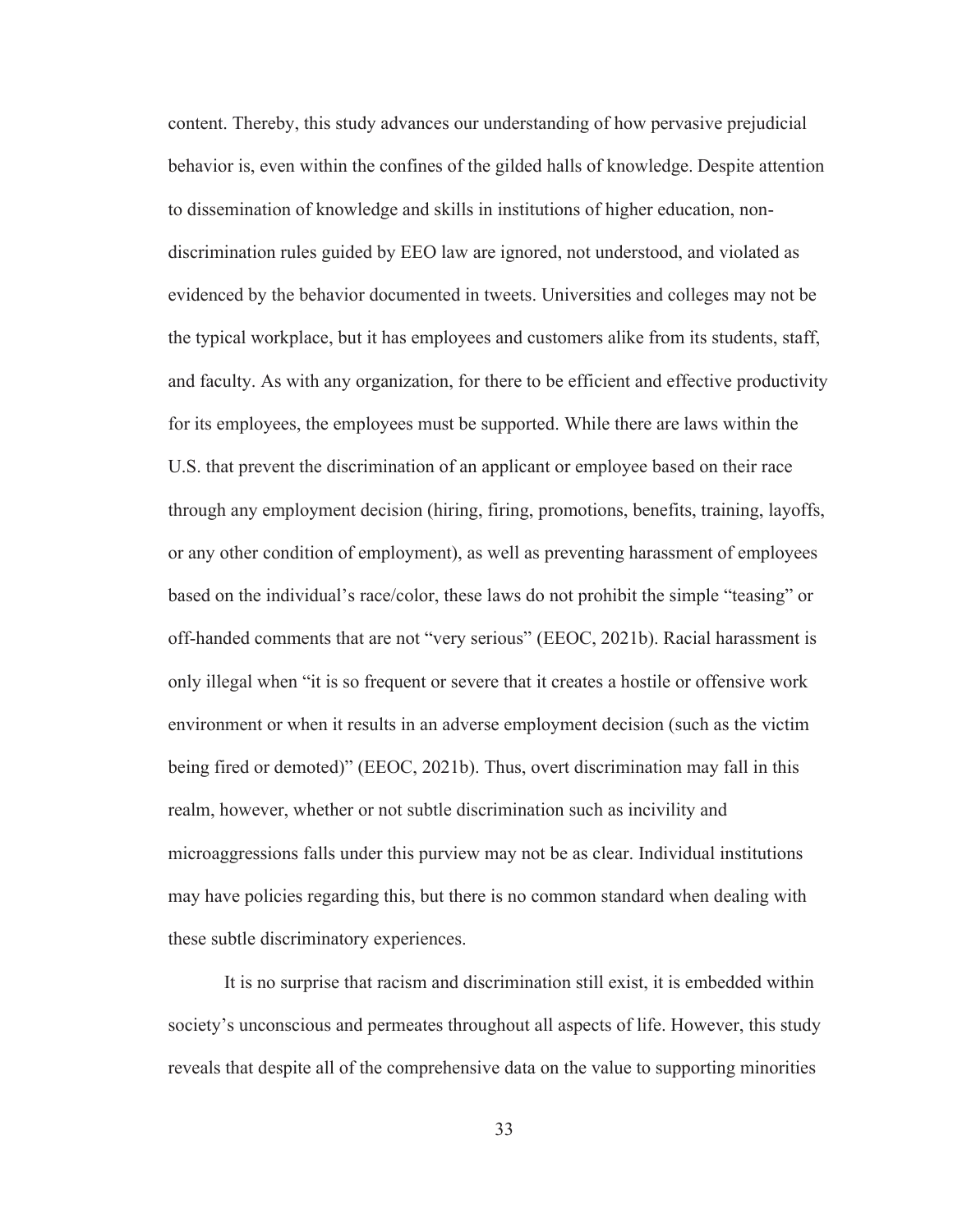within organizations (e.g., productivity, health, well-being, etc.), members of the academy display discriminatory behaviors and academia is lacking in its implementation of effective strategies to combat discrimination. Universities, colleges, and other institutions of learning need to support and elevate its minority students, staff, faculty, and professors so that they are able to contribute their own knowledge and experience. Though some may argue that affirmative action is the method used to propel ethnic and racial minorities within the workplace, affirmative action is typically a legal remedy for past discriminatory practices or it may be a voluntary action in response to noncompliance to nondiscrimination and "it does not require preference for minorities or women in actual selection decisions, rather the emphasis is on recruitment and outreach" (Gutman et al., 2010). Thus, unless an institution has discriminated against protected classes in the past, affirmative action may not be utilized. Moreover, if it is implemented, there is no guarantee that the organization would be able to support minorities in full.

#### **Limitations and Future Research**

As this study prioritized the anonymity of the personal data that was gathered, demographic information was not available to collect. The age, gender, academic position, specific location, or affiliated workplaces were not tracked, unless the contents of a tweet specified such information. Future studies should gather willing participants in order to gain access to such information, so that research can be more predictive. Moreover, this study did not track the frequencies of the tweeter's tweets. As the study did not identify each tweeter, it is more than likely that a single tweeter may have multiple data points wherein they shared their various discriminatory experiences under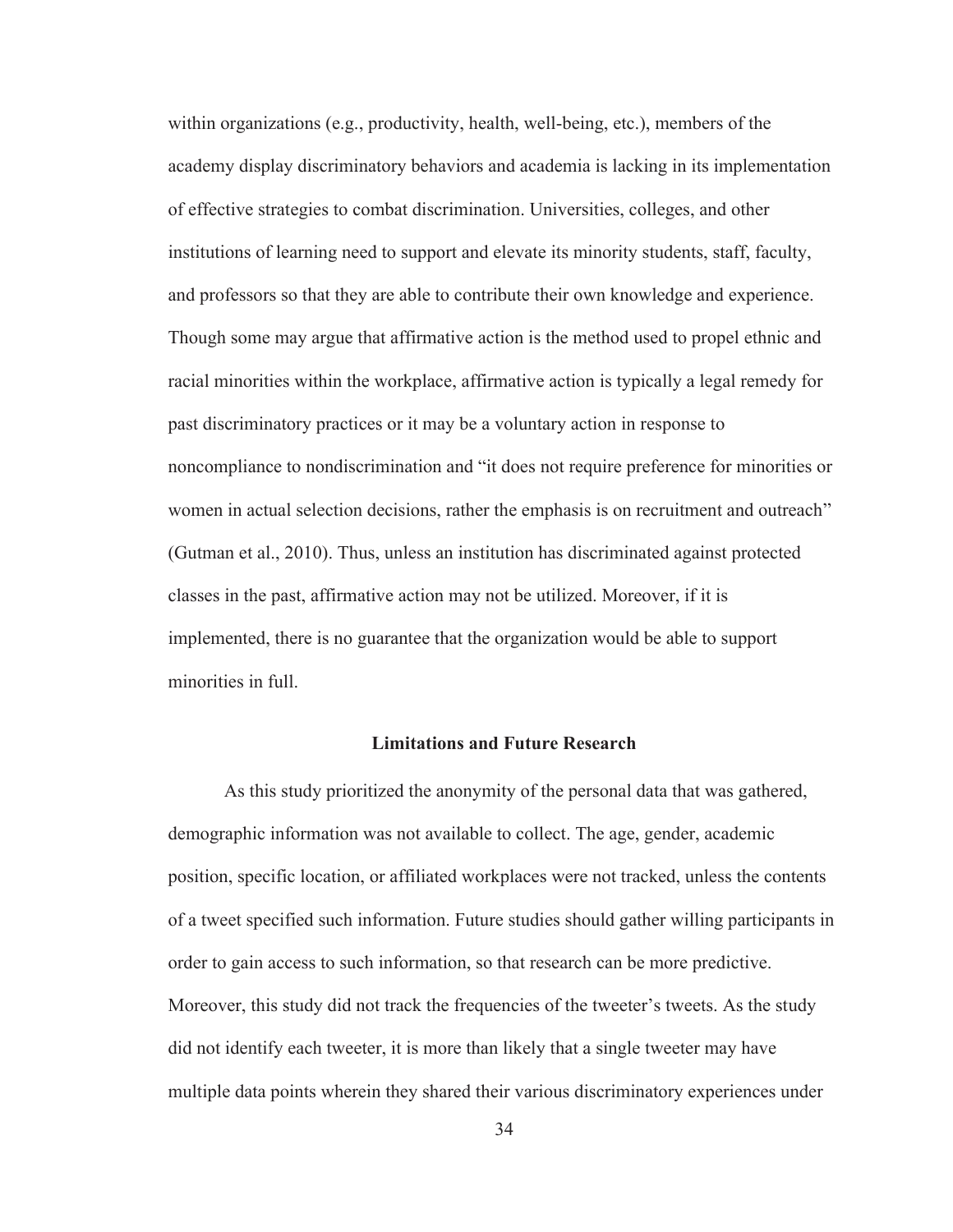the #BlackintheIvory. A design flaw in this study was that the amount of social media use cannot be detected in a content analysis. That is, this study did not track the frequencies of the tweets by the day or time within the timeframe of June 7, 2020 – June 17, 2020. However, it should be noted that the majority of the relevant tweets (i.e., those containing subtle discrimination) were extracted from earlier on in the timeframe, while sharing information tweets were more frequent towards the end of the timeframe. This is likely because the hashtag went "viral" at the beginning of the selected timeframe. Future studies should track the frequencies and time that the tweeter tweets something as this may reveal more information.

Further, this study was unable to differentiate between the ethnic and racial minorities that utilized the #BlackintheIvory to shed light onto their own discriminatory experiences. Specifically, there were Aboriginal academics, Asian academics, Muslim academics, and academics from African descendant that were found in the data extracted, but we were unable to differentiate their experiences. During the coding process, several tweets detailed the experiences of academics in other countries, Australia, Canada, the UK, the Netherlands, Germany, and others as they utilized the #BlackintheIvory hashtag to shed light onto their discriminatory experiences. Future research should utilize more hashtags that may be able to specify specific ethnic and racial minorities in order to accurately measure their experiences in academia.

This study utilized the hashtag function to collect relevant data, however, Twitter has three tools to facilitate interactivity that this study neglected to measure: mentions, retweets, and the favorite feature. While this study did measure the amount of tweets that were a part of a thread, we were unable to specify which tweets were a part of a thread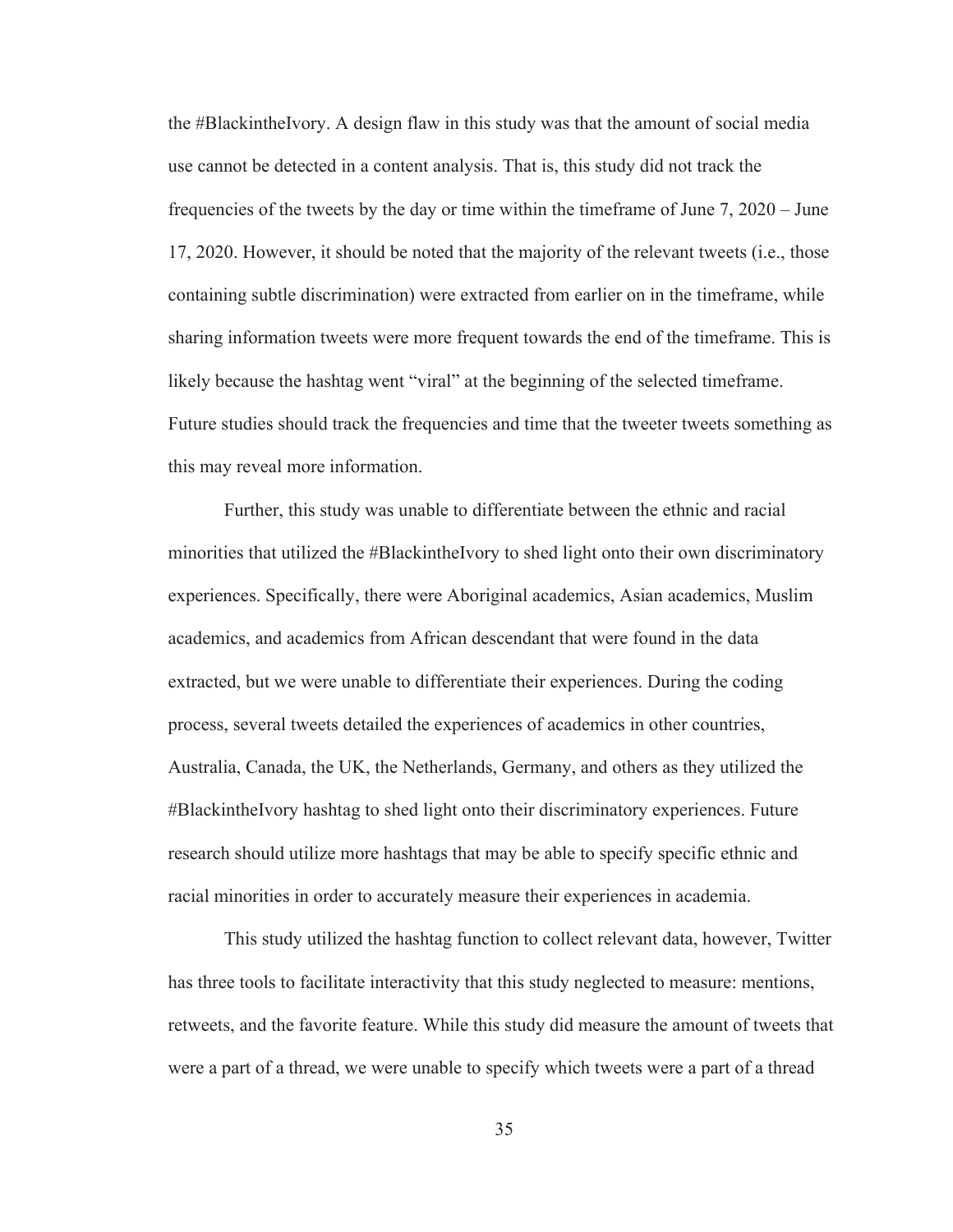detailing a single tweeter's experiences. Future studies should put in place a design that would be able to differentiate between all of the interactive function of the social media platform used.

Lastly, this study was unable to account for the intersectionality of female minorities because of its research design. There was not a reliable method to account for gender differences when content coding. Future research designs should gather willing participants who are able to consent to giving that information or utilize Twitter's API to gain access to that information, with consent, to be able to account for how female minorities or transgender minorities may face discrimination in academia. This study provides empirical support for knowledge sharing on social technologies such as social media platforms that can be used to convey information about their work. Social media users are growing exponentially by the day as such technologies are more accessible. These are a wealth of big data that may be strategically to share knowledge for future research about the workplace, the organization, and work behaviors.

## **Practical Implications**

As this study utilized content analysis to determine the instances of subtle discrimination via microaggressions and workplace incivility, in order to improve future research using this design, a more developed construct of microassaults, microinsults, microinvalidations, and incivility is needed. Though this study utilized preexisting scales in order to increase the content validity to define the constructs of the categories, there was still difficulty in determining the discriminate validity of the constructs. Further, this study emphasizes the importance of training when dealing with human coders for content analysis. Another point to note is the limitations of using content analysis on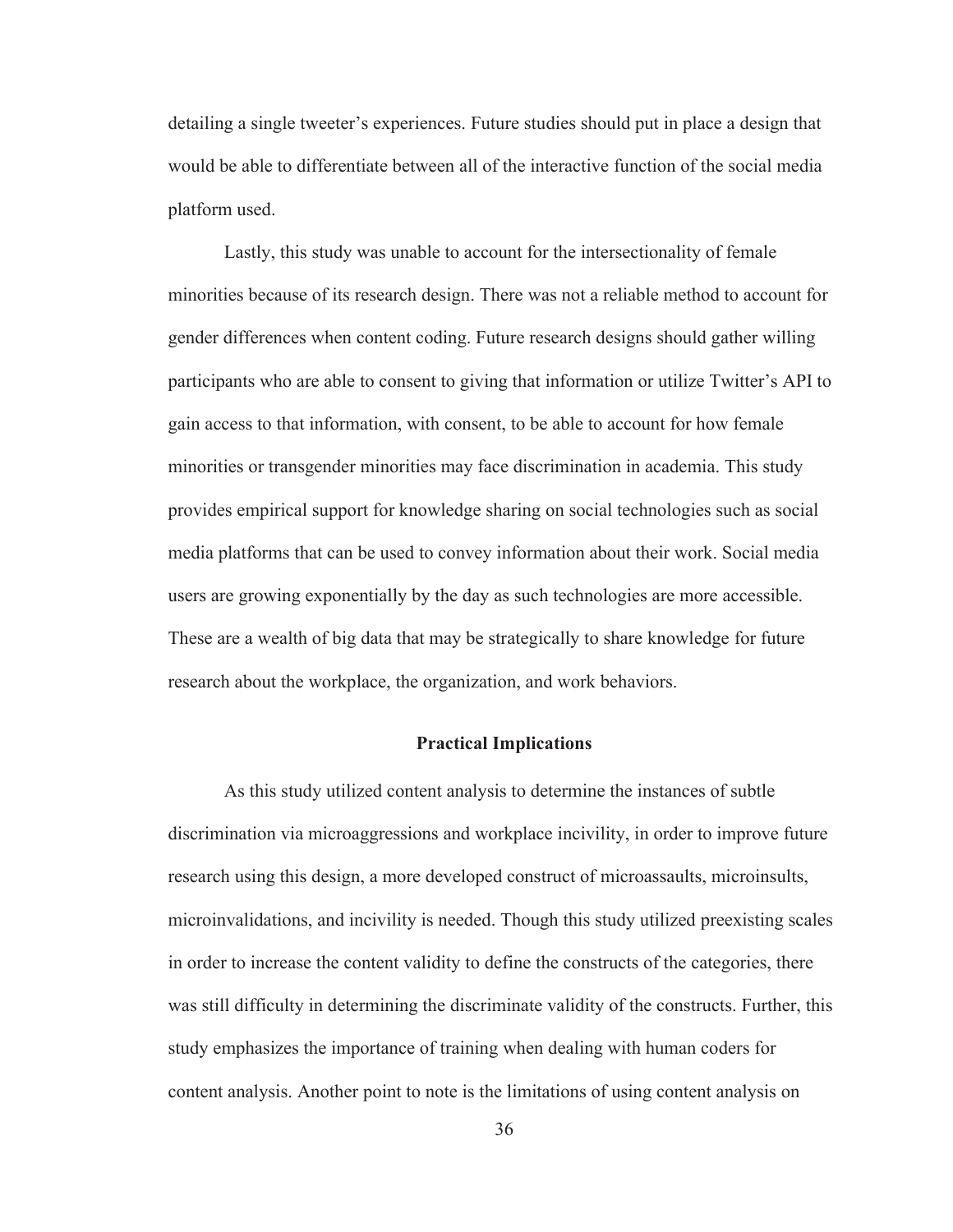Twitter data for future research, as Twitter data can be vague and limited in the information it provides. Further, this study may build a foundation for future computer assisted data analysis. Machine learning has grown to insurmountable heights and providing the basis for identifying classifiers of terms within text to categorize them may help researchers more accurately and quickly analyze data such as in O'Dea et al.'s (2015) study utilizing human coders and machine learning to identify suicidality on Twitter.

This study demonstrates that discrimination is a serious problem in academia, as any workplace. Though there is not a way to measure all discriminatory experiences that minorities face, the data from this study highlights the need for change. These organizations may adhere to EEO laws in nondiscrimination practices; however, subtle discriminatory behaviors may still slip through the cracks. Academia and all forms of higher education need to be held to a higher standard to support minority students, staff, and faculty. Perhaps these institutions need to restructure their design to resemble a more typical workplace so that reporting instances of discrimination may be more accessible.

Most workplaces and these learning institutions comply with EEOC rules, such that claimants of noncompliance may, in deferral states (states with EEO laws), have 300 days to file with the EEOC, but the first 60 days belong to the state (Gutman et al., 2010). In non-deferral states (states without EEO laws), the statute of limitations for filing with the EEOC is 180 days. However, because of the tenure system within academia, there may be a fear of reporting and nothing being done because the instigator is "tenured". As universities and institutions of higher education often sweep reports of discrimination under the rug, especially when pertaining to those who have tenure,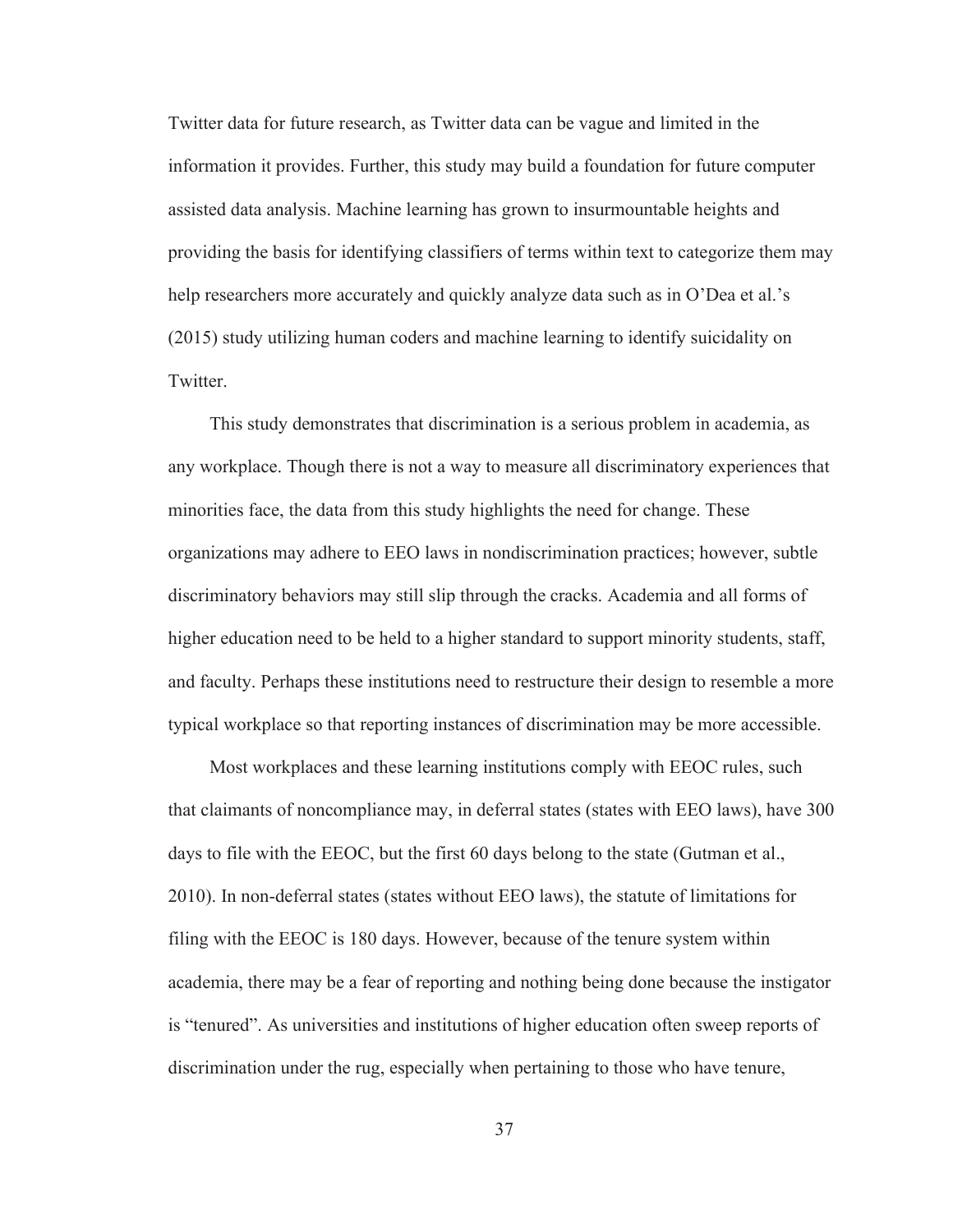unless there is a public outcry that denounces the faculty who commit atrocities, there is often no other avenue for justice of those who are discriminated against. At the very least, universities and other institutions need to be held accountable for allowing such practices.

Moreover, there are a plethora of organizations that do not know the importance of diversity, equity, and inclusion; thus, they are stuck on just increasing diversity. An increasing number of HR professionals are realizing this by following this analogy: "diversity is inviting different kinds of people to a party; inclusion is asking everyone to dance; equity is asking everyone to help to plan the party and then valuing and utilizing their input" (Falcone, 2020). Rather than institutions focusing on increasing diversity, academia needs to improve equity and inclusion of minority populations. Additionally, creating networks of support groups, such as the Black Student Union (BSU) or International Student Union (ISU) depending on the institution, for minority populations could help retention as social support often buffers against negative psychological health for minorities (Bagci et al., 2018; DeCuir-Gunby & Gunby, 2016).

Though there are laws to protect protected groups, such as Title VII, these laws do not prevent discrimination, nor do they ensure employee compliance. These laws simply act as a method to restore justice to those discriminated against and enforce nondiscriminatory policies in organizations that allowed the discrimination to happen (Gutman et al., 2010). Therefore, it is incumbent of the organization to do better for its minority population. Establishing clear policies and procedures on how to report discrimination, being transparent in this process, allowing anonymous reporting to prevent retaliation, these are just some things that organizations should do to support its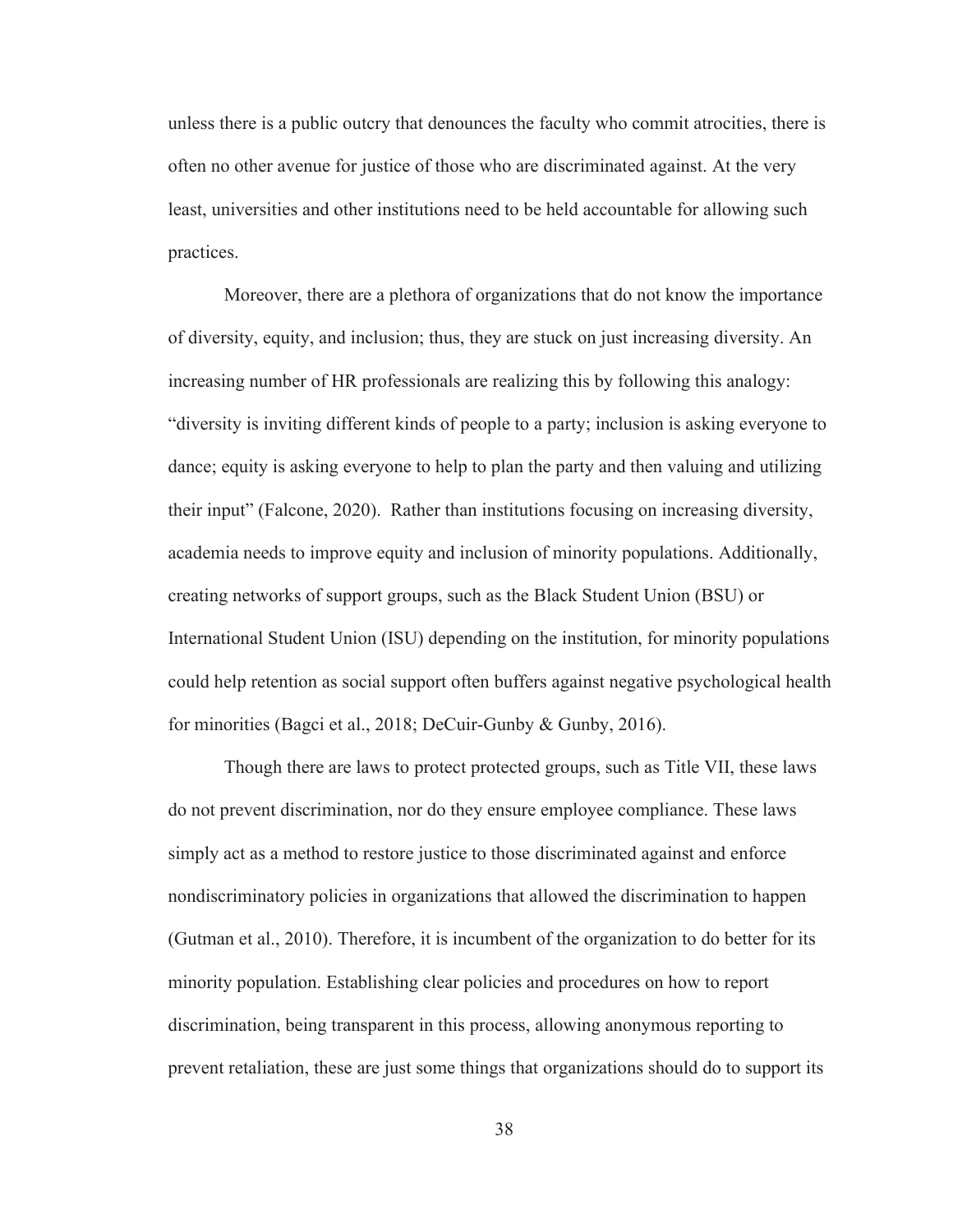minority employees. Lastly, though it may be redundant as academia is the supposed pinnacle of knowledge, educating those within academia about the discrimination minorities face is imperative, as there are too many who do not know or do not acknowledge the differences in reality of others' experiences.

## **Conclusion**

This study was able to collect and analyze data from Twitter to better ascertain the ethnic and racial minority experience within academia. Overall, the study suggests promising results for future research utilizing social media. While this study was created in the hopes to give voice to the rise in racial awakening as more and more Black, Brown, and other people of color have told their stories within the past year, it cannot describe the trauma and hurt that was caused. Racism exists and though discrimination is not as overt as it once was, its new form, subtle discrimination, penetrates the subconscious of society. It exists within the workplace and it exists within academia. There can only be a call to be cognizant of this fact and a call for change to happen.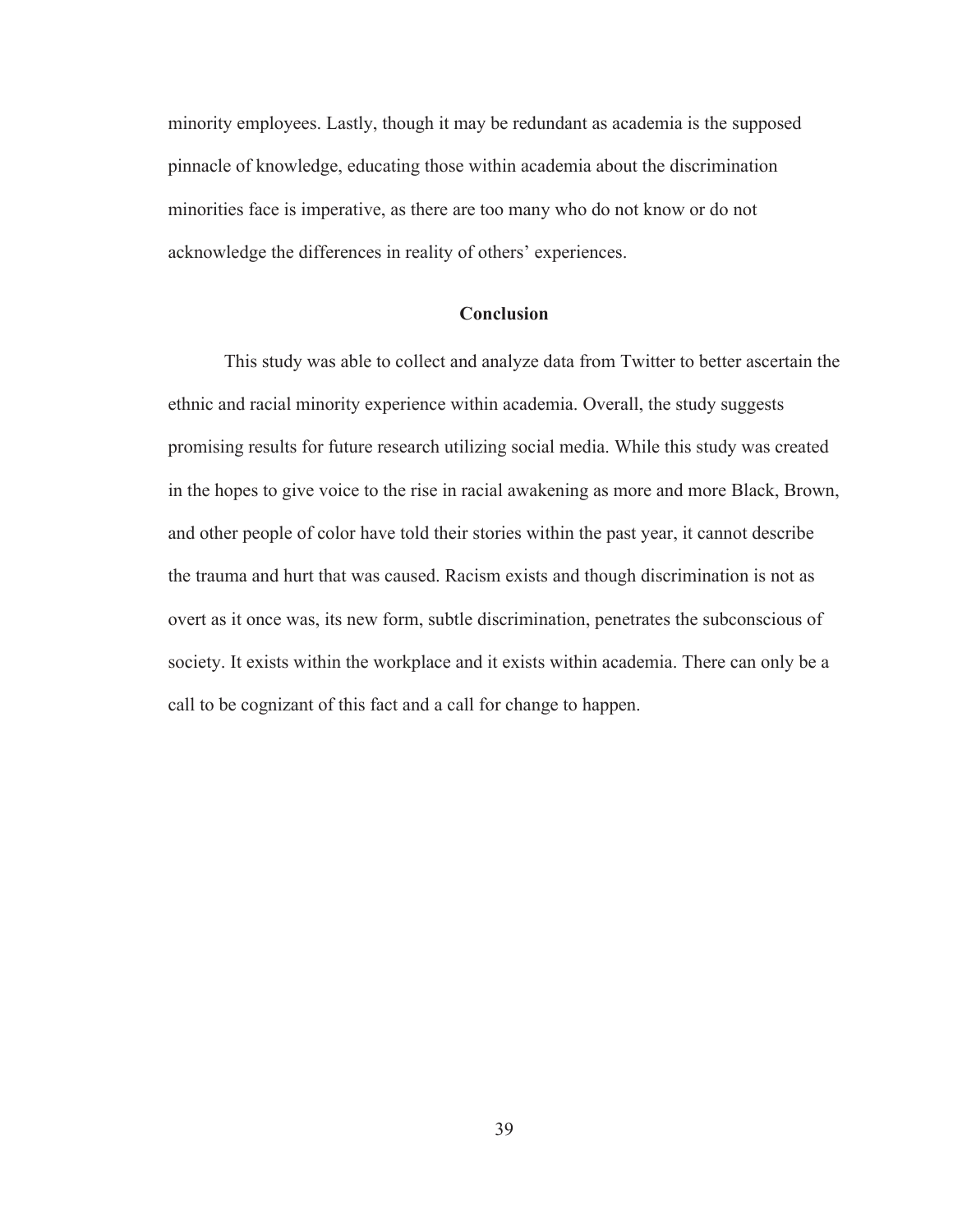#### **References**

- Abid, G., Khan, B., Rafiq, Z., & Ahmed, A. (2015). Workplace incivility: Uncivil activities, antecedents, consequences, and level of incivility. *Science International, 27*(6), 6307-6312.
- Aharoni-Goldenberg, S., Tziner, A., & Barnett, D. (2019). Repercussions of incivility and hostile expressions in academia: A legal perspective. *Industrial and Organizational Psychology*, *12*, 385-390.
- Aronson, J., & Inzlicht, M. (2004). The ups and downs of attributional ambiguity. *Psychological Science (0956-7976)*, *15*(12), 829–836.
- Bagci, S. C., Turnuklu, A., & Bekmezci, E. (2018). The buffering role of in‐group identification and intergroup contact on the association between perceived discrimination and mental health. *Journal of Community & Applied Social Psychology*, *28*(5), 293–305. https://doi-org.libsrv.wku.edu/10.1002/casp.2357
- Bergman, M. E. (2019). Civility, anti-racism, and inclusion. *Industrial and Organizational Psychology*, *12*(4), 412-418.
- Brough, P., Muller, W., & Westman, M. (2018). Work, stress, and relationships: The crossover process model. *Australian Journal of Psychology*, *70*(4), 341–349. https://doi-org.libsrv.wku.edu/10.1111/ajpy.12208
- Brunsma, D. L., Embrick, D. G., & Shin, J. H. (2017). Graduate students of color: Race, racism, and mentoring in the white waters of academia. *Sociology of Race and Ethnicity*, *3*(1), 1-13.
- Capasso, R., Zurlo, M. C., & Smith, A. P. (2018). Ethnicity, work-related stress and subjective reports of health by migrant workers: A multi-dimensional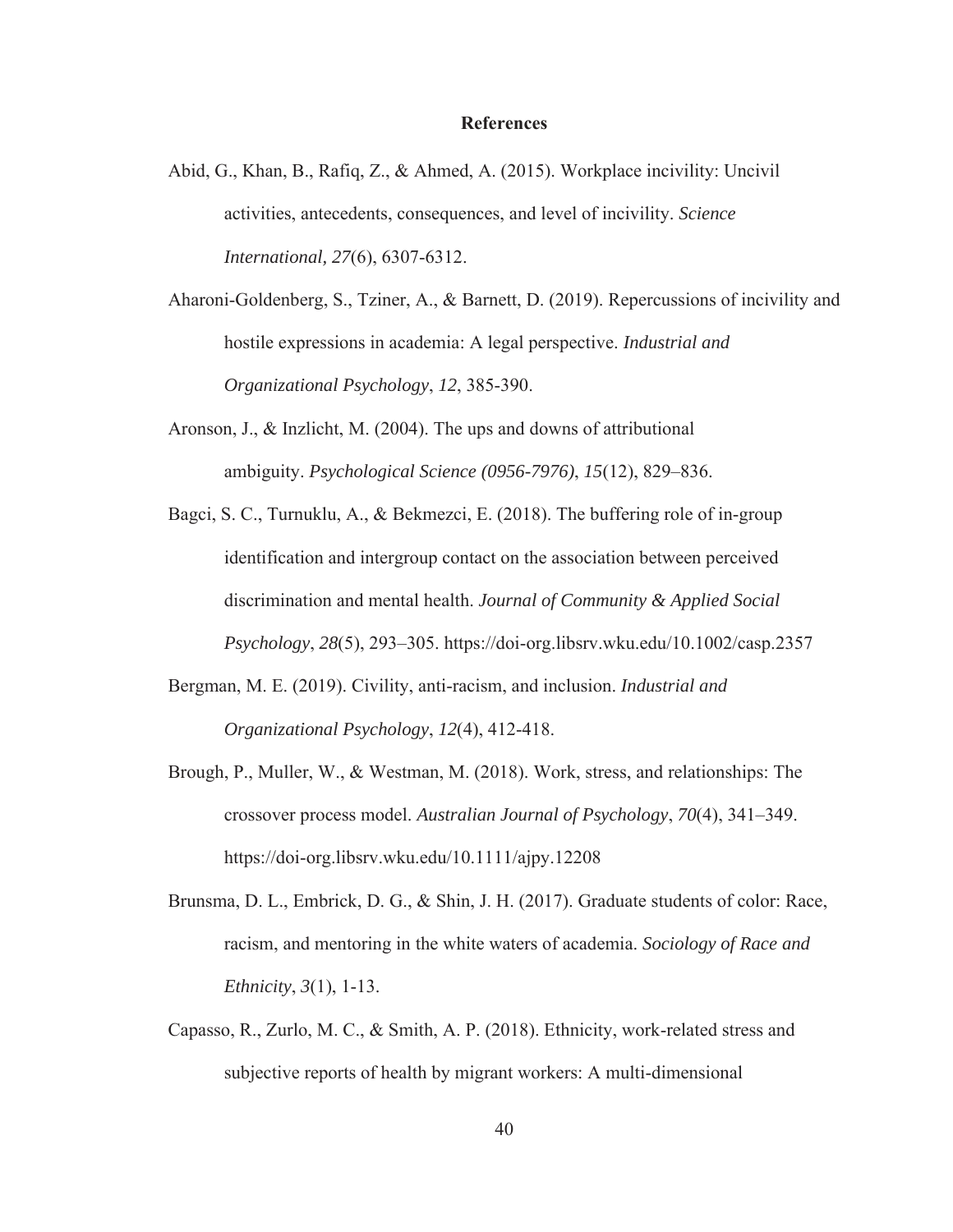model. *Ethnicity & Health*, *23*(2), 174–193. https://doiorg.libsrv.wku.edu/10.1080/13557858.2016.1258041

- Clement, J. (2020, September 25). Most popular social media apps in the U.S. 2019, by audience. Statistica. https://www.statista.com/statistics/248074/most-popular-ussocial-networking-apps-ranked-by-audience/
- Cortina, L. M., Cortina, M. G., & Cortina, J. M. (2019). Regulating rude: Tensions between free speech and civility in academic employment. *Industrial and Organizational Psychology*, *12*(4), 357-375.
- Cortina, L. M., Kabat-Farr, D., Leskinen, E. A., Huerta, M., & Magley, V. J. (2013). Selective incivility as modern discrimination in organizations: Evidence and impact. *Journal of Management*, *39*(6), 1579–

1605. https://doi.org/10.1177/0149206311418835

- Cortina, L. M., Magley, V. J., Williams, J. H., & Langhout, R. D. (2001). Incivility in the workplace: Incidence and impact. *Journal of Occupational Health Psychology, 6*(1), 64–80. https://doi.org/10.1037/1076-8998.6.1.64
- DeCuir-Gunby, J. T., & Gunby, N. W. (2016). Racial microaggressions in the workplace: A critical race analysis of the experiences of African American educators. *Urban Education*, *51*(4), 390–414. https://doi.org/10.1177/0042085916628610
- Dhanani, L. Y., Beus, J. M., & Joseph, D. L. (2018). Workplace discrimination: A meta‐ analytic extension, critique, and future research agenda. *Personnel Psychology*, *71*(2), 147–179. https://doi-org.libsrv.wku.edu/10.1111/peps.12254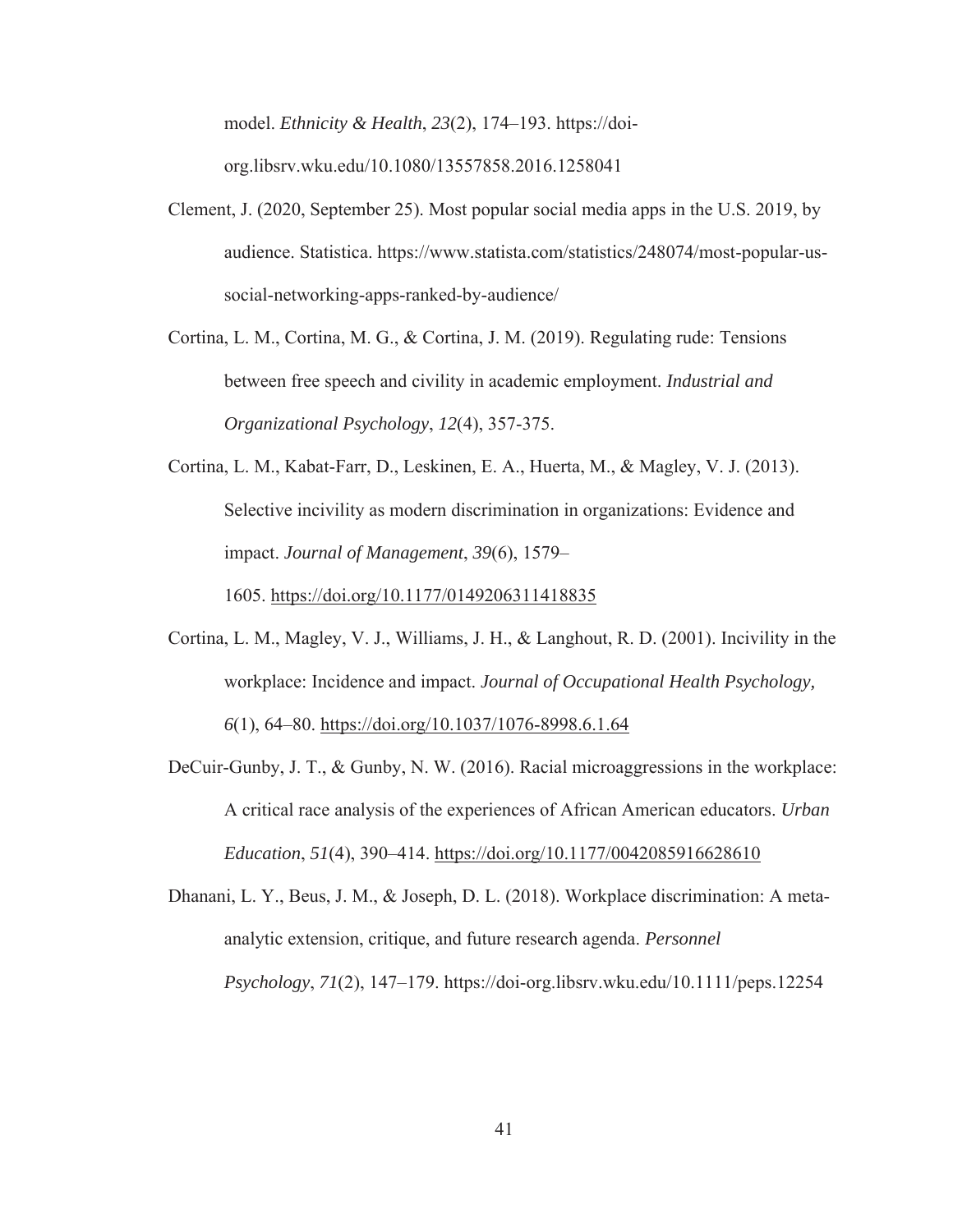- Enright, M. (2020). UConn Professor's Hashtag Goes Viral In Fight Against Racism. *UCONN Today.* Retrieved from https://today.uconn.edu/2020/06/uconnprofessors-hashtag-goes-viral-fight-racism/
- Erlingsson, C., & Brysiewicz, P. (2017). A hands-on guide to doing content analysis. *African Journal of Emergency Medicine*, *7*(3), 93-99.
- Estes, B., & Wang, J. (2008). Integrative literature review: Workplace incivility: Impacts on individual and organizational performance. *Human Resource Development Review*, *7*(2), 218–240. https://doi.org/10.1177/1534484308315565
- Falcone, P. (2020). Viewpoint: Make this checklist your DE&I launching point. SHRM. Retrieved from https://www.shrm.org/ResourcesAndTools/hr-topics/behavioralcompetencies/global-and-cultural-effectiveness/Pages/Viewpoint-Make-This-Checklist-Your-DEI-Launching-Point.aspx
- Gillborn, D. (2015). Intersectionality, critical race theory, and the primacy of racism: Race, class, gender, and disability in education. *Qualitative Inquiry*, *21*(3), 277- 287.
- Gutman, A., Koppes, L. & Vondanovich, S. (2010). *EEO Law and Personnel Practices (3rd Edition*). New York, NY: Psychology Press/Routledge Taylor and Francis Group.
- Hatipoglu, B., & Inelmen, K. (2018). Demographic diversity in the workplace and its impact on employee voice: The role of trust in the employer. *The International Journal of Human Resource Management, 29*(5), 970-994.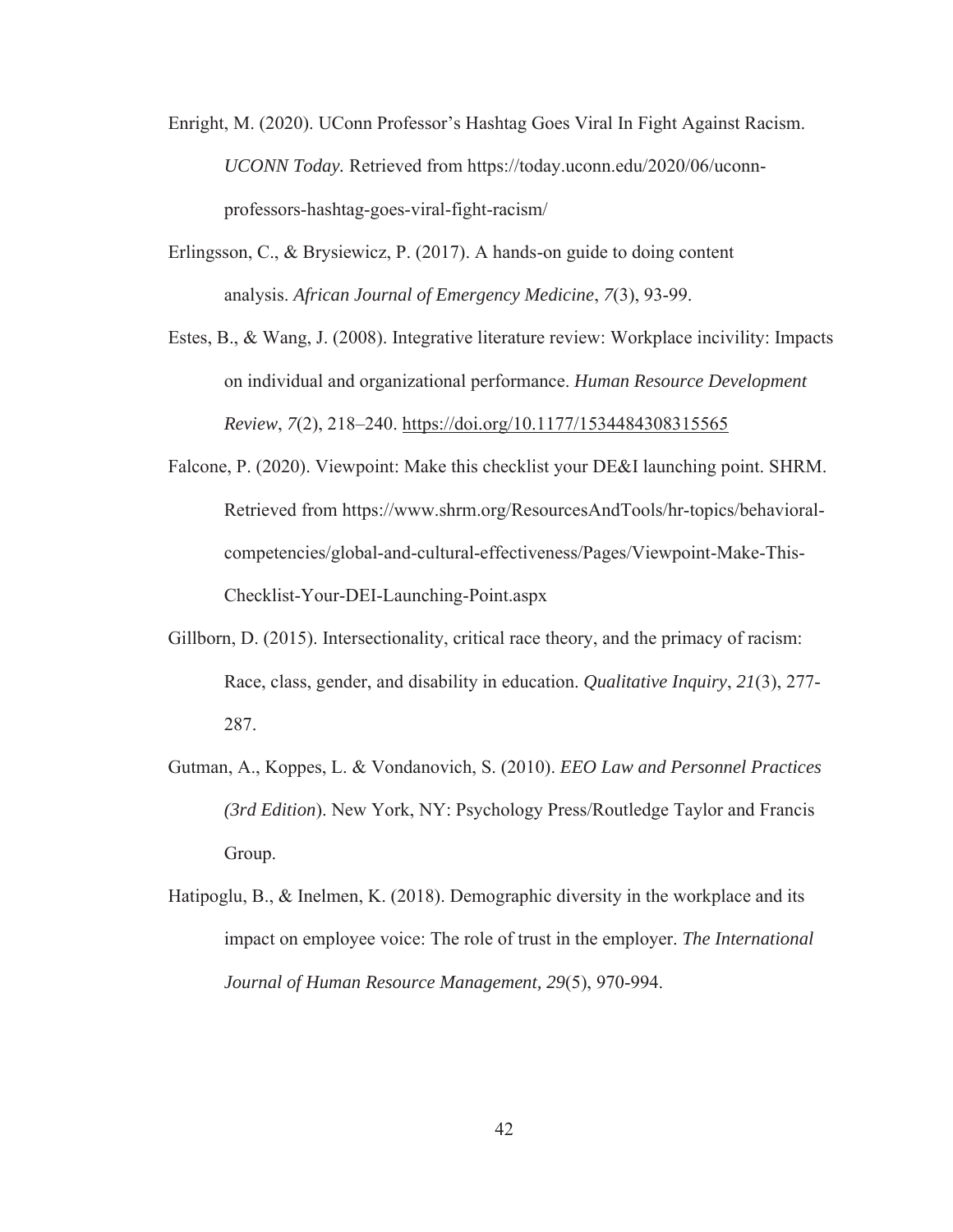- Holder, A., Jackson, M. A., & Ponterotto, J. G. (2015). Racial microaggression experiences and coping strategies of Black women in corporate leadership. *Qualitative Psychology*, *2*(2), 164.
- Hormuth, S. E. (1986). *European Journal of Social Psychology*, *16*(2), 181–192.
- Howard, T. C., & Navarro, O. (2016). Critical race theory 20 years later: Where do we go from here?. *Urban Education*, *51*(3), 253-273.
- Hoyt, C. L., Aguilar, L., Kaiser, C. R., Blascovich, J., & Lee, K. (2007). The selfprotective and undermining effects of attributional ambiguity. *Journal of Experimental Social Psychology*, *43*(6), 884-893.
- Iqbal, M. (2020, July 30). Twitter Revenue and Usage Statistics (2020). Business of Apps. https://www.businessofapps.com/data/twitter-statistics/#1
- Johnson-Bailey, J. (2015). Academic incivility and bullying as a gendered and racialized phenomena. *Adult Learning*, *26*(1), 42-47.
- Jones, K. P., Arena, D. F., Nittrouer, C. L., Alonso, N. M., & Lindsey, A. P. (2017). Subtle discrimination in the workplace: A vicious cycle. *Industrial and Organizational Psychology*, *10*(1), 51-76.
- Jones, K. P., Peddie, C. I., Gilrane, V. L., King, E. B., & Gray, A. L. (2016). Not so subtle: A meta-analytic investigation of the correlates of subtle and overt discrimination. *Journal of management*, *42*(6), 1588-1613.
- Kabat-Farr, D. & Cortina, L. M. (2012). Selective incivility: Gender, race, and the discriminatory workplace. In S. Fox & T. R. Lituchy (Eds.). Gender and the dysfunctional workplace. (pp. 107-119). Monograph Book.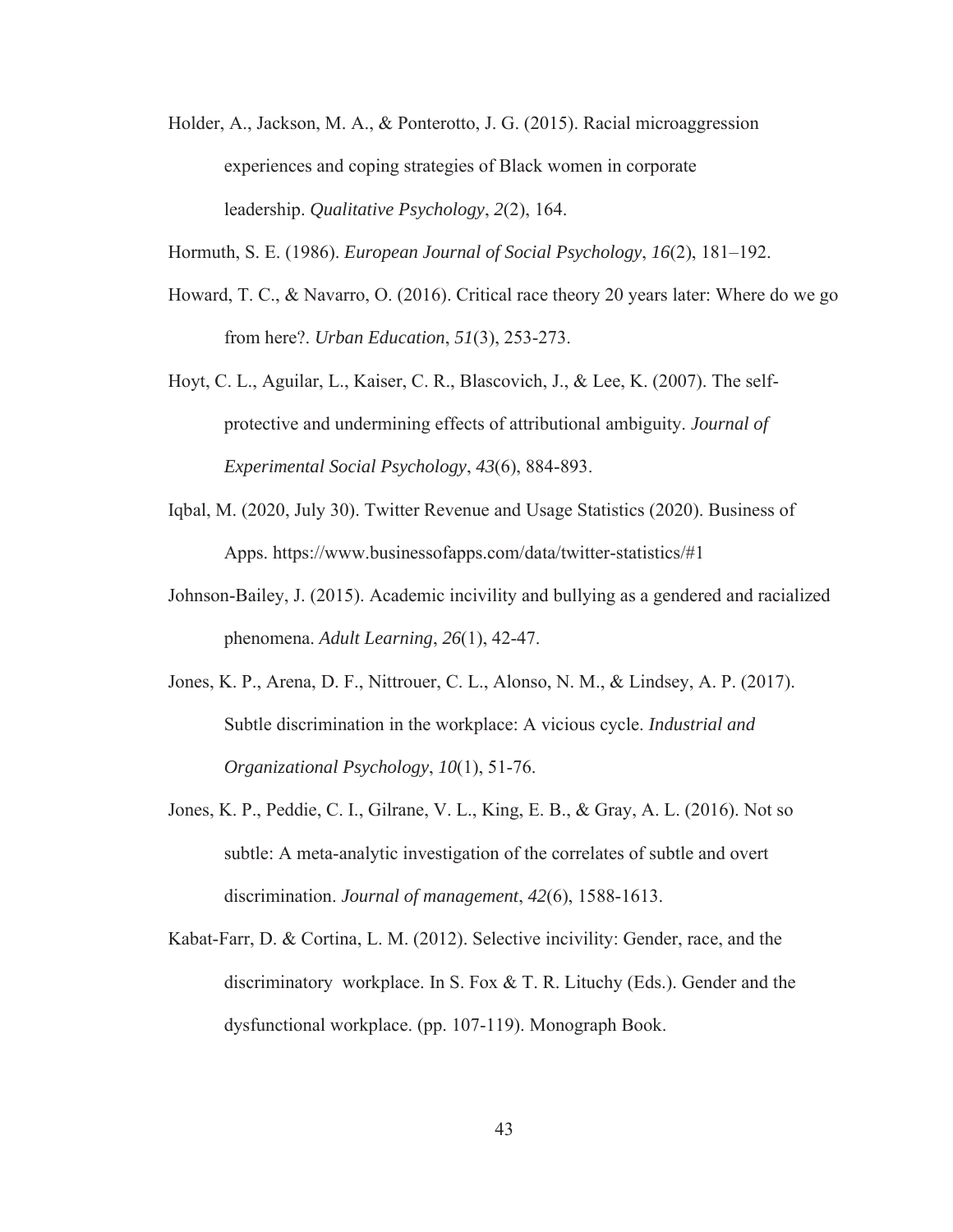- LaSala, K. B., Wilson, V., & Sprunk, E. (2016). Nursing academic administrators' lived experiences with incivility and bullying from faculty: consequences and outcomes demanding action. *Nurse educator*, *41*(3), 120-124.
- Louis, D. A., Rawls, G. J., Jackson-Smith, D., Chambers, G. A., Phillips, L. L., & Louis, S. L. (2016). Listening to our voices: Experiences of Black faculty at predominantly White research universities with microaggression. *Journal of Black Studies*, *47*(5), 454-474.
- Marchiondo, L. A., Cortina, L. M., & Kabat, F. D. (2018). Attributions and appraisals of workplace incivility: Finding light on the dark side? *Applied Psychology: An International Review*, *67*(3), 369–400. https://doiorg.libsrv.wku.edu/10.1111/apps.12127
- Muliira, J. K., Natarajan, J., & Van Der Colff, J. (2017). Nursing faculty academic incivility: perceptions of nursing students and faculty. *BMC medical education*, *17*(1), 253.
- O'Dea, B., Wan, S., Batterham, P.J., Calear, A.L., Paris, C., & Christensen, H. (2015). Detecting suicidality on Twitter. *Internet Interventions, 2*(2), 183-188.
- Patton, T. O. (2004). Reflections of a Black woman professor: Racism and sexism in academia. *Howard Journal of Communications*, *15*(3), 185-200.
- Podolefsku, A. & McCarty, C. (1983). Topical sorting: A technique for computer assisted qualitative data analysis. *American Anthropologist. 85*(4). 886-890.
- Pitcan, M., Park‐Taylor, J. and Hayslett, J. (2018), Black men and racial microaggressions at work. *The Career Development Quarterly, 66*: 300-314.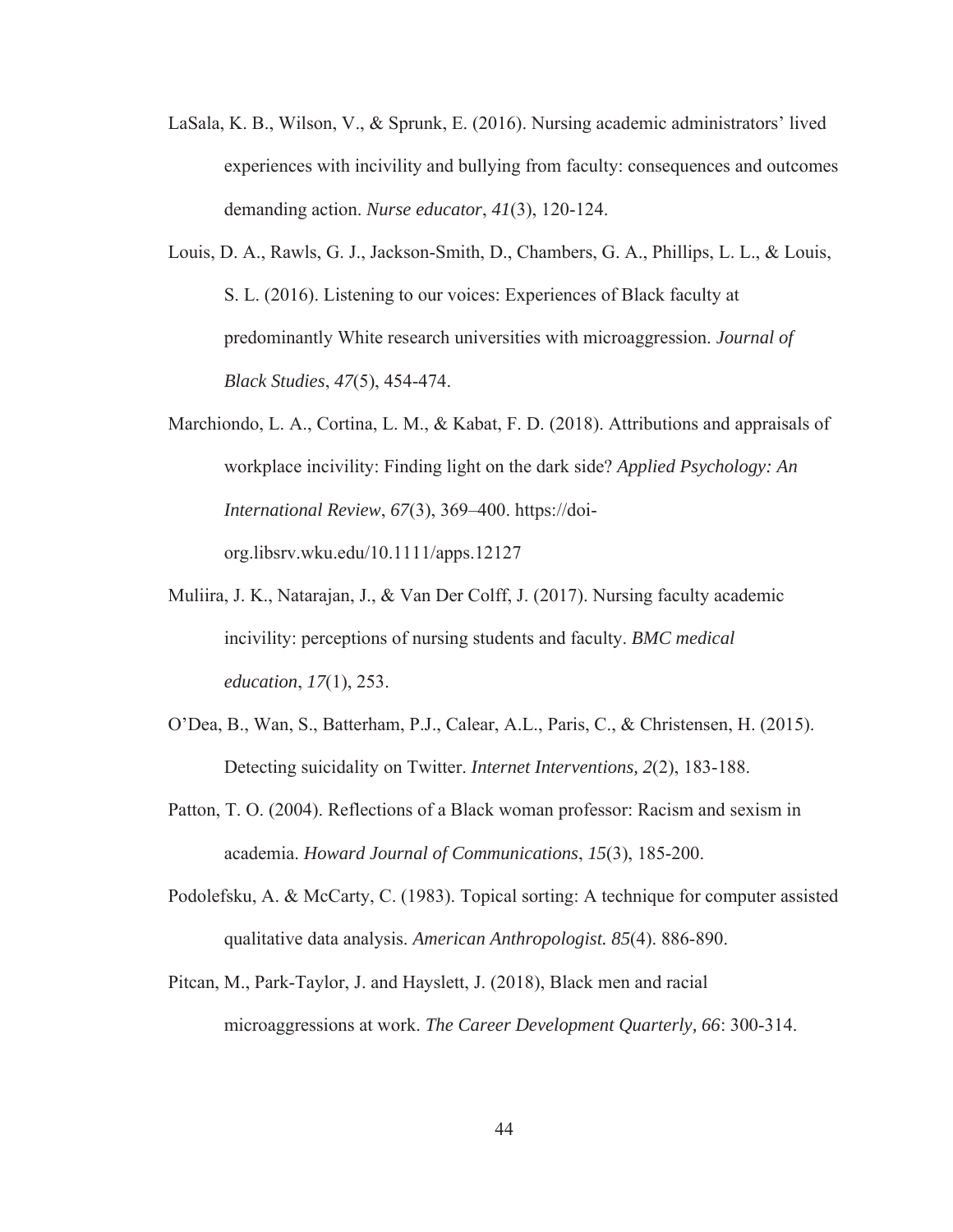- Sabharwal, M., Levine, H., & D'Agostino, M. (2018). A conceptual content analysis of 75 years of diversity research in public administration. *Review of Public Personnel Administration*, *38*(2), 248-267.
- Schilpzand, P., de Pater, I.E., & Erez, A. (2016). Workplace incivility: A review of the literature and agenda for future research. Journal of Organizational Behavior, 37, S57-S88.
- Sim, J. & Wright, C. C. (2005). The kappa statistic in reliability studies: Use, interpretation, and sample size requirements. *Physical Therapy, 85*(3), 257–268.
- Sue, D. W., Lin, A. I., & Rivera, D. P. (2009). Racial microaggressions in the workplace: Manifestation and impact.
- Tinline, G., & Cooper, C. (2019). Work-related stress: The solution is management not mindfulness. *Organizational Dynamics*, *48*(3), 93–97. https://doiorg.libsrv.wku.edu/10.1016/j.orgdyn.2019.03.004
- U.S. Equal Employment Opportunity Commission (2021a). *Charge statistics (charges filed with EEOC) FY 1997 through FY 2020*. Retrieved from https://www.eeoc.gov/eeoc/statistics/enforcement/charges.cfm
- U.S. Equal Employment Opportunity Commission F(2021b). *Race/Color discrimination.* Retrieved from https://www.eeoc.gov/racecolor-discrimination

Vahle-Hinz, T., Baethge, A., & Van Dick, R. (2019). Beyond one work day? A daily diary study on causal and reverse effects between experienced workplace incivility and behaving rude towards others. European Journal of Work and Organizational Psychology, 28(2), 272-285.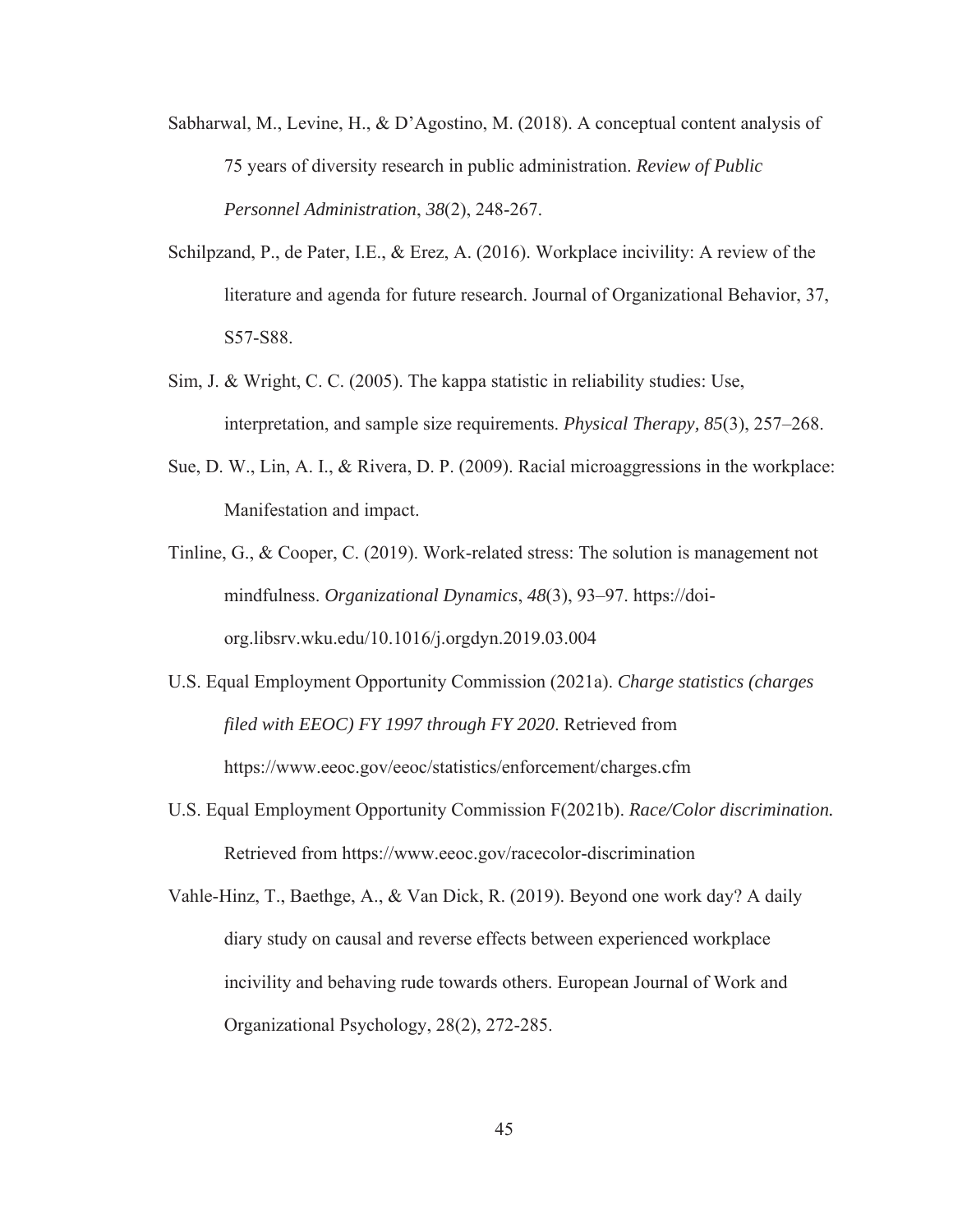- Van Laer, K., & Janssens, M. 2011. Ethnic minority professionals' experiences with subtle discrimination in the workplace. *Human Relations*, 64: 1203-1227.
- Viera, A. J., & Garrett, J. M. (2005). Understanding interobserver agreement: The kappa statistic. *Fam med*, *37*(5), 360-363.
- Walsh, B. M., Kabat-Farr, D., Matthews, R. A., & Schulte, B. D. (2019). Can we select for respect in academe?. *Industrial and Organizational Psychology*, *12*(4), 405- 407.
- Watkins, M.W. & Pacheco, M. (2001). Interobserver agreement in behavioral research: importance and calculation. *Journal of Behavioral Education, 10*(4), 205-212.
- Welbourne, J. L., Gangadharan, A., & Sariol, A. M. (2015). Ethnicity and cultural values as predictors of the occurrence and impact of experienced workplace incivility. *Journal of Occupational Health Psychology, 20*(2), 205–

217. https://doi.org/10.1037/a0038277

Wojcik, S. & Hughes, A. (2019, April 24). *Sizing up Twitter users*. Pew Research Center Internet & Technology. Retreived from

https://www.pewresearch.org/internet/2019/04/24/sizing-up-twitter-users/

- Williams, M. T. (2019). Adverse racial climates in academia: Conceptualization, interventions, and call to action. *New ideas in Psychology*, *55*, 58-67.
- Zurbrügg, L., & Miner, K. N. (2016). Gender, sexual orientation, and workplace incivility: Who is most targeted and who is most harmed? *Frontiers in psychology*, *7*, 565.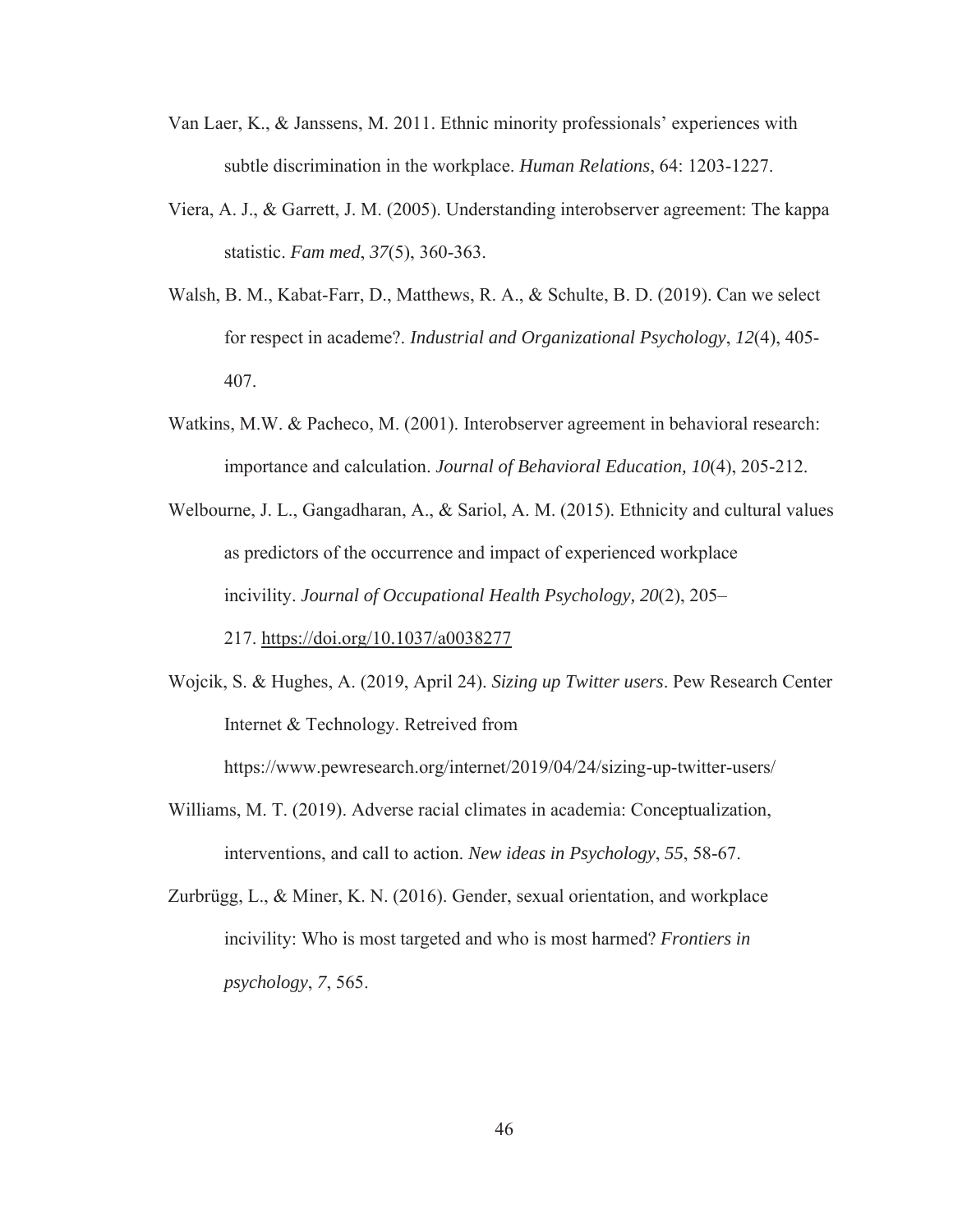# **Tables**

# **Table 1**

*Coding Categories.* 

| Categories      | Definition                                                        | Example                 |
|-----------------|-------------------------------------------------------------------|-------------------------|
| Microaggression | Everyday exchanges, in the form of seemingly                      | Overlooking a person's  |
|                 | innocuous comments and subtle or dismissive                       | opinion in a group      |
|                 | gestures and tones that send denigrating                          | discussion because of   |
|                 | messages to people because they belong to a                       | the person's race.      |
|                 | minority group (Williams, 2019).                                  |                         |
| Microassault    | Explicit attacks that are intended to hurt or                     | Using a racial slur.    |
|                 | offend someone and typically do not attempt to                    |                         |
|                 | veil the discrimination that fueled it (DeCuir-                   |                         |
|                 | Gunby & Gunby, $2016$ ).                                          |                         |
| Microinsult     | Behavioral and verbal expressions that express                    | Telling a Black person  |
|                 | insensitivity and rudeness towards an                             | they are well-spoken    |
|                 | individual's heritage and racial identity (Sue et                 | and articulate.         |
|                 | al., 2009).                                                       |                         |
|                 | Microinvalidation Comments entrenched in the colorblindness       | Telling an Asian person |
|                 | belief and invalidate or negate an individual's                   | they must be a good     |
|                 | psychosocial reality of being a minority and the                  | student.                |
|                 | experiences that come with it by assuming                         |                         |
|                 | "everyone has the same experiences" (Sue et al.,                  |                         |
|                 | 2009).                                                            |                         |
| Workplace       | Low-intensity deviant behavior with ambiguous Making demeaning or |                         |
| Incivility      | intent to harm the target, in violation of                        | derogatory remarks      |
|                 | workplace norms for mutual respect (Anderson                      | about a person.         |
|                 | & Pearson, 1999).                                                 |                         |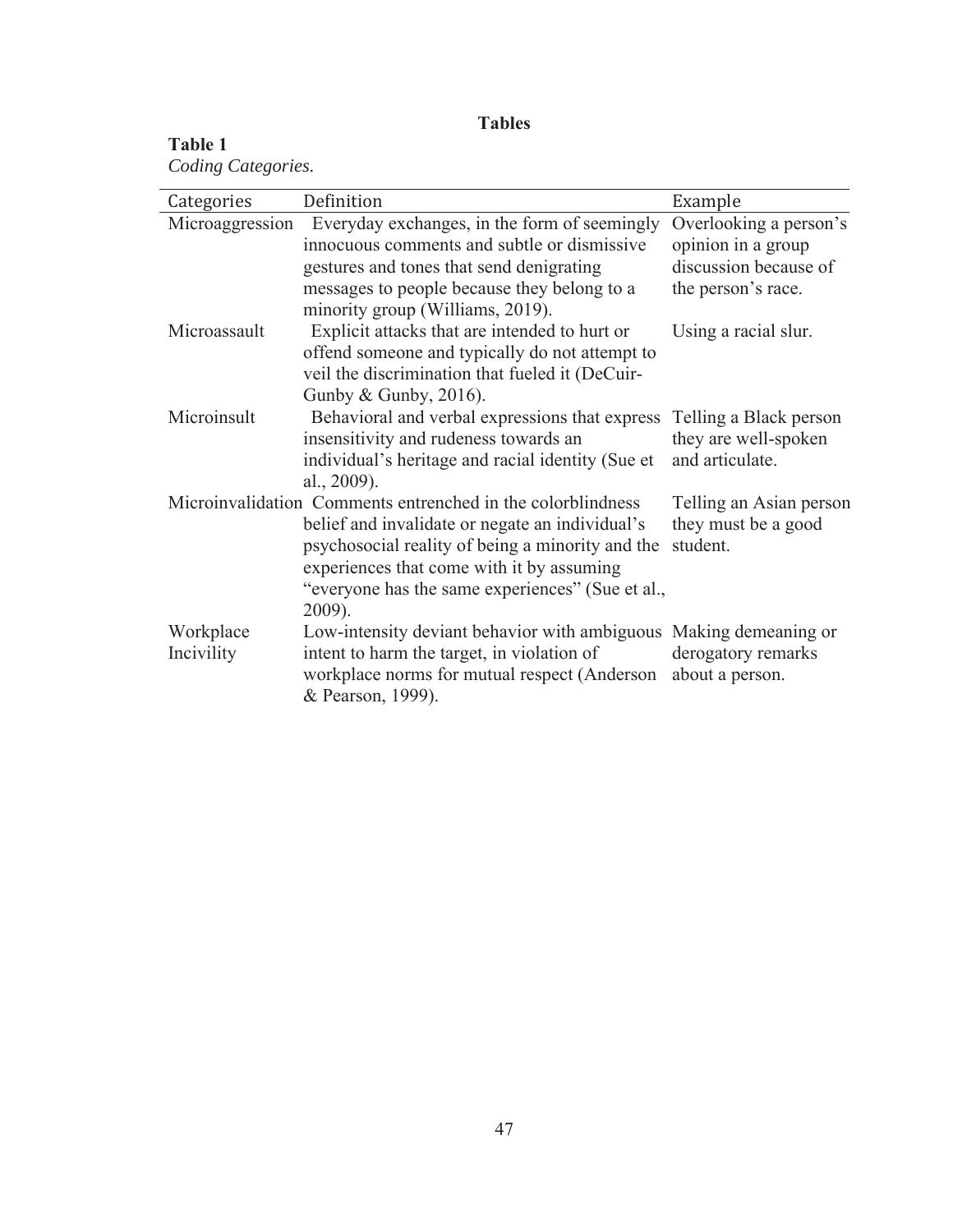| Variable                    | % out of total | % out of relevant |
|-----------------------------|----------------|-------------------|
| Microaggression             |                |                   |
| Microassault                | 2.0507         | 7.5196            |
| Microinsult                 | 7.1617         | 26.4538           |
| Microinvalidation           | 3.1561         | 11.6581           |
| Microaggression;            | 5.3163         | 19.6375           |
| unspecified                 |                |                   |
| <b>Workplace Incivility</b> |                |                   |
| Incivility                  | 9.4097         | 34.7579           |
| <b>Other Conditions</b>     |                |                   |
| Sharing Information         | 9.5137         |                   |
| Not available               | 0.4761         |                   |
| <b>Tweet Thread</b>         | 4.1233         |                   |

**Table 2**  *Breakdown of Percentages for Twitter Variables*

*Note*. This data was gathered from the agreed upon tweets from coders. 13,656 tweets were the total number of extracted tweets.

3,697 tweets were identified as relevant to this study (i.e., containing instances of microaggressions and incivility within the tweet contents).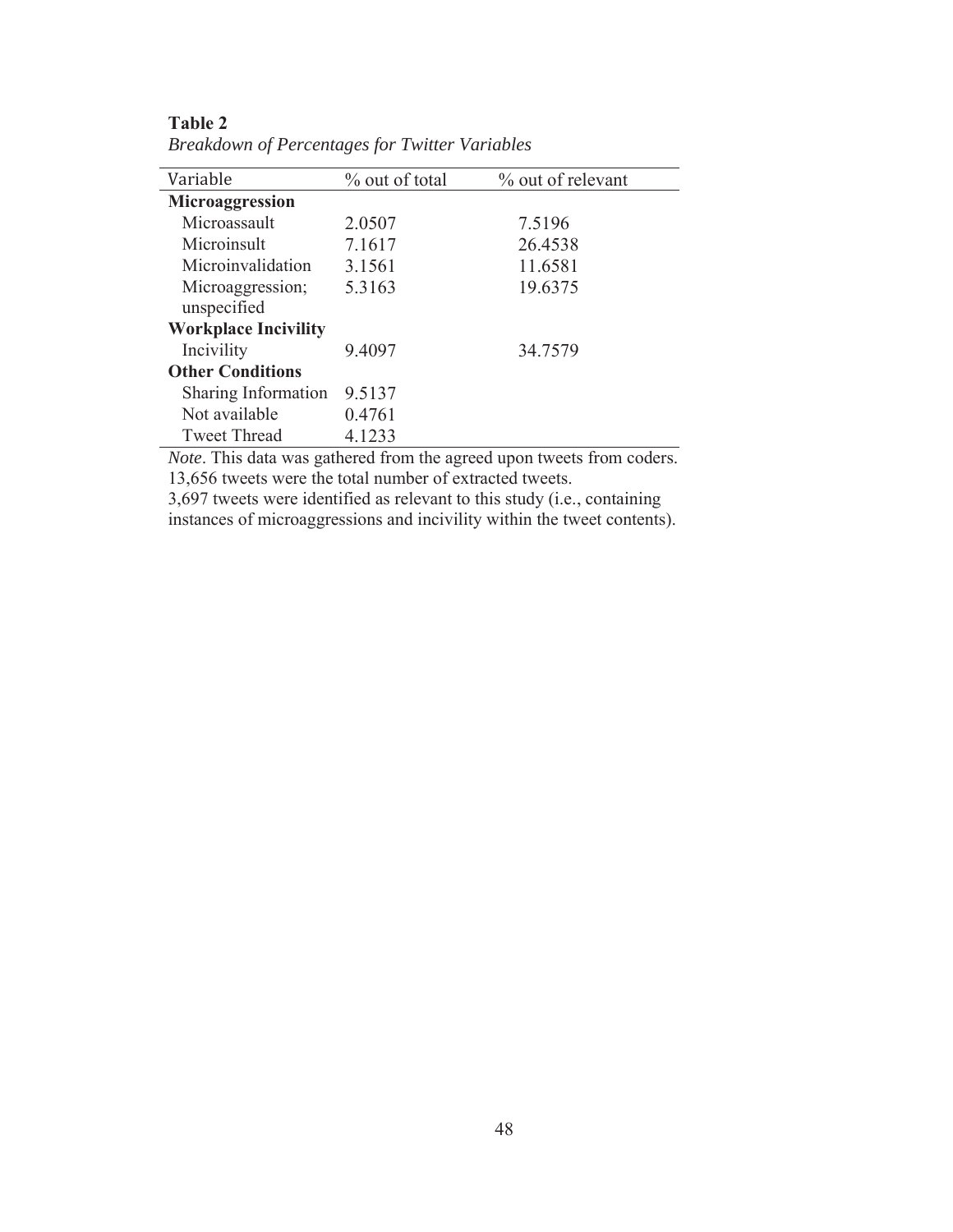| Rater 2 |              |      |     |      |             |            |              |       |
|---------|--------------|------|-----|------|-------------|------------|--------------|-------|
|         |              | N/R  | MA  | MINV | <b>MINS</b> | <b>MUN</b> | <b>INCIV</b> | Total |
|         | N/R          | 4079 | 32  | 24   | 26          | 50         | 21           | 4232  |
| Rater 1 | MA           | 10   | 73  | 9    |             |            | 0            | 95    |
|         | <b>MINV</b>  | 6    | 21  | 118  | 40          |            |              | 190   |
|         | <b>MINS</b>  | 19   | 20  | 67   | 213         | 16         |              | 335   |
|         | <b>MUN</b>   | 33   | 82  | 19   | 180         | 157        | 9            | 480   |
|         | <b>INCIV</b> | 15   | 52  | 13   |             | 190        | 46           | 323   |
|         | Total        | 4162 | 280 | 250  | 467         | 418        | 78           | 5655  |

**Table 3**  *Interrater Agreement* 

*Note*: N/R: is not relevant, MA is microassault, MINV is microinvalidation, MINS is microinsult, MUN is microaggression unspecified, INCIV is incivility.  $κ = 0.606$ 

# **Table 4**

*Interrater Agreement on Microaggressions* 

|                   | Rater 2             |                                           |      |      |
|-------------------|---------------------|-------------------------------------------|------|------|
|                   |                     | Not Microaggression Microaggression Total |      |      |
|                   |                     |                                           |      |      |
|                   | Not Microaggression | 4161                                      | 394  | 4555 |
| Rater 1           | Microaggression     |                                           | 1021 | 1100 |
|                   | Total               | 4240                                      | 1415 | 5655 |
| $\sim$ $=$ $\sim$ |                     |                                           |      |      |

 $κ = 0.759$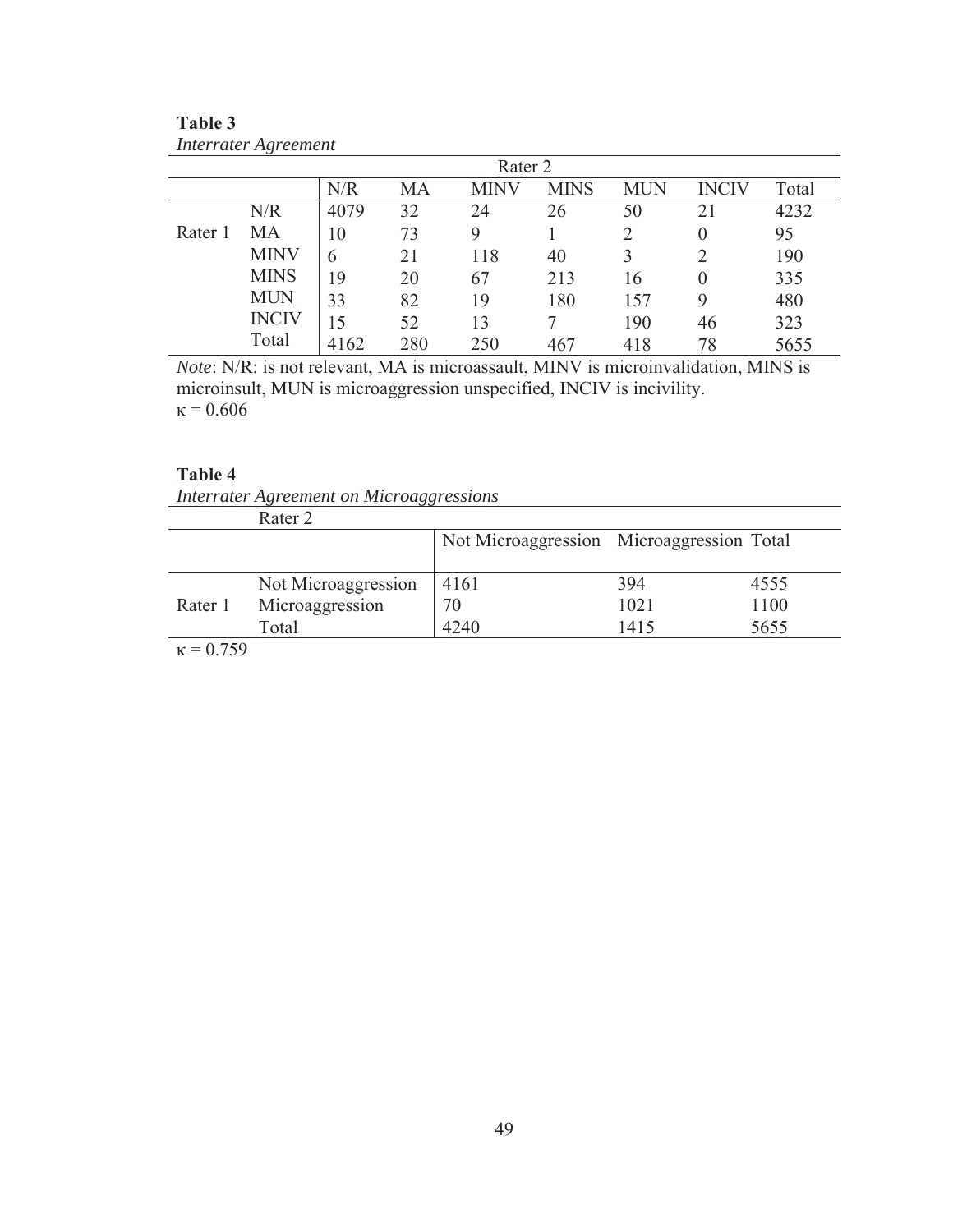| Rater 4 |              |      |          |                  |             |            |              |       |
|---------|--------------|------|----------|------------------|-------------|------------|--------------|-------|
|         |              | N/R  | MA       | <b>INV</b>       | <b>MINS</b> | <b>MUN</b> | <b>INCIV</b> | Total |
|         | N/R          | 2310 | 9        |                  | 19          | 16         |              | 2357  |
| Rater 3 | MA           | 29   | 21       |                  | 28          | 23         |              | 102   |
|         | <b>MINV</b>  | 98   | 6        | 6                | 18          | 19         |              | 147   |
|         | <b>MINS</b>  | 88   | 9        | 6                | 151         | 47         |              | 301   |
|         | <b>MUN</b>   | 60   | 4        |                  |             |            |              | 83    |
|         | <b>INCIV</b> | 9    | $\theta$ | $\left( \right)$ |             |            |              | 10    |
|         | Total        | 2594 | 49       |                  | 224         | 116        |              | 3000  |

**Table 5**  *Interrater Agreement* 

*Note*: N/R: is not relevant, MA is microassault, MINV is microinvalidation, MINS is microinsult, MUN is microaggression unspecified, INCIV is incivility.  $κ = 0.463$ 

# **Table 6**

*Interrater Agreement on Microaggressions* 

|            | Rater 4             |                                     |     |       |
|------------|---------------------|-------------------------------------|-----|-------|
|            |                     | Not Microaggression Microaggression |     | Total |
|            |                     |                                     |     |       |
|            | Not Microaggression | 2319                                | 48  | 2367  |
|            | Microaggression     | 275                                 | 358 | 633   |
| Rater 3    | Total               | 2594                                | 406 | 3000  |
| $\cap$ con |                     |                                     |     |       |

 $\kappa$  = 0.638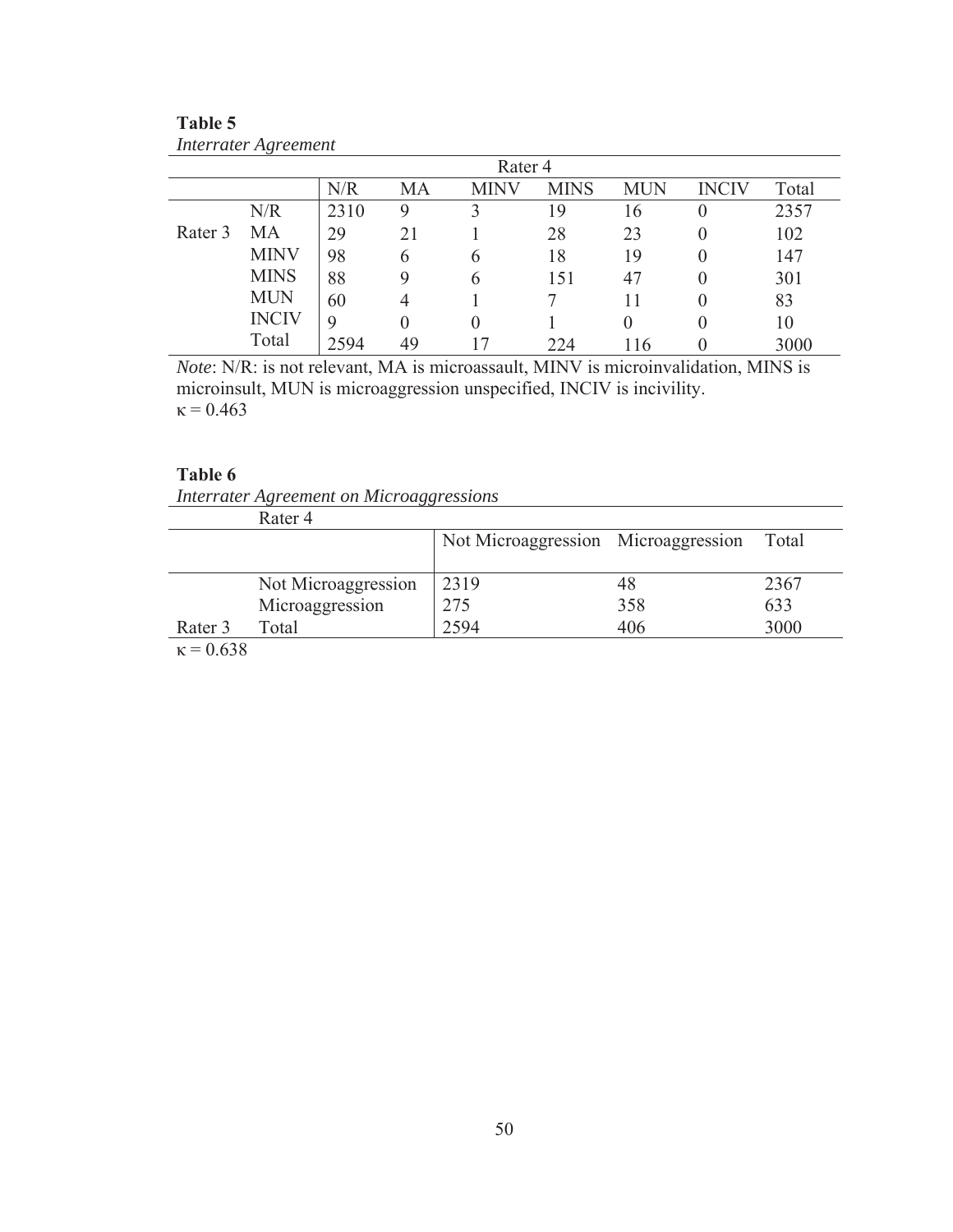| Rater 5 |              |      |    |          |             |            |              |       |
|---------|--------------|------|----|----------|-------------|------------|--------------|-------|
|         |              | N/R  | MA | INV      | <b>MINS</b> | <b>MUN</b> | <b>INCIV</b> | Total |
|         | N/R          | 1476 | 3  |          | l 5         |            |              | 1504  |
| Rater 3 | MA           | 22   | 16 | $\theta$ | $\sigma$    |            |              | 51    |
|         | <b>MINV</b>  | 72   |    | 21       | 12          | 22         |              | 130   |
|         | <b>MINS</b>  | 63   |    |          | 123         | 40         |              | 242   |
|         | <b>MUN</b>   | 51   |    |          |             | 13         |              | 68    |
|         | <b>INCIV</b> |      | 0  | $\theta$ | $\theta$    | 0          |              |       |
|         | Total        | 1689 | 34 | 30       | 57          | 89         |              | 2000  |

**Table 7**  *Interrater Agreement* 

*Note*: N/R: is not relevant, MA is microassault, MINV is microinvalidation, MINS is microinsult, MUN is microaggression unspecified, INCIV is incivility.  $\kappa$  = 0.502

# **Table 8**

*Interrater Agreement on Microaggressions* 

|            | Rater 5             |                                     |     |       |
|------------|---------------------|-------------------------------------|-----|-------|
|            |                     | Not Microaggression Microaggression |     | Total |
|            |                     |                                     |     |       |
|            | Not Microaggression | 1482                                |     | 1509  |
|            | Microaggression     | 208                                 | 283 | 491   |
| Rater 3    | Total               | 1690                                | 310 | 2000  |
| $\cap$ con |                     |                                     |     |       |

 $\kappa$  = 0.638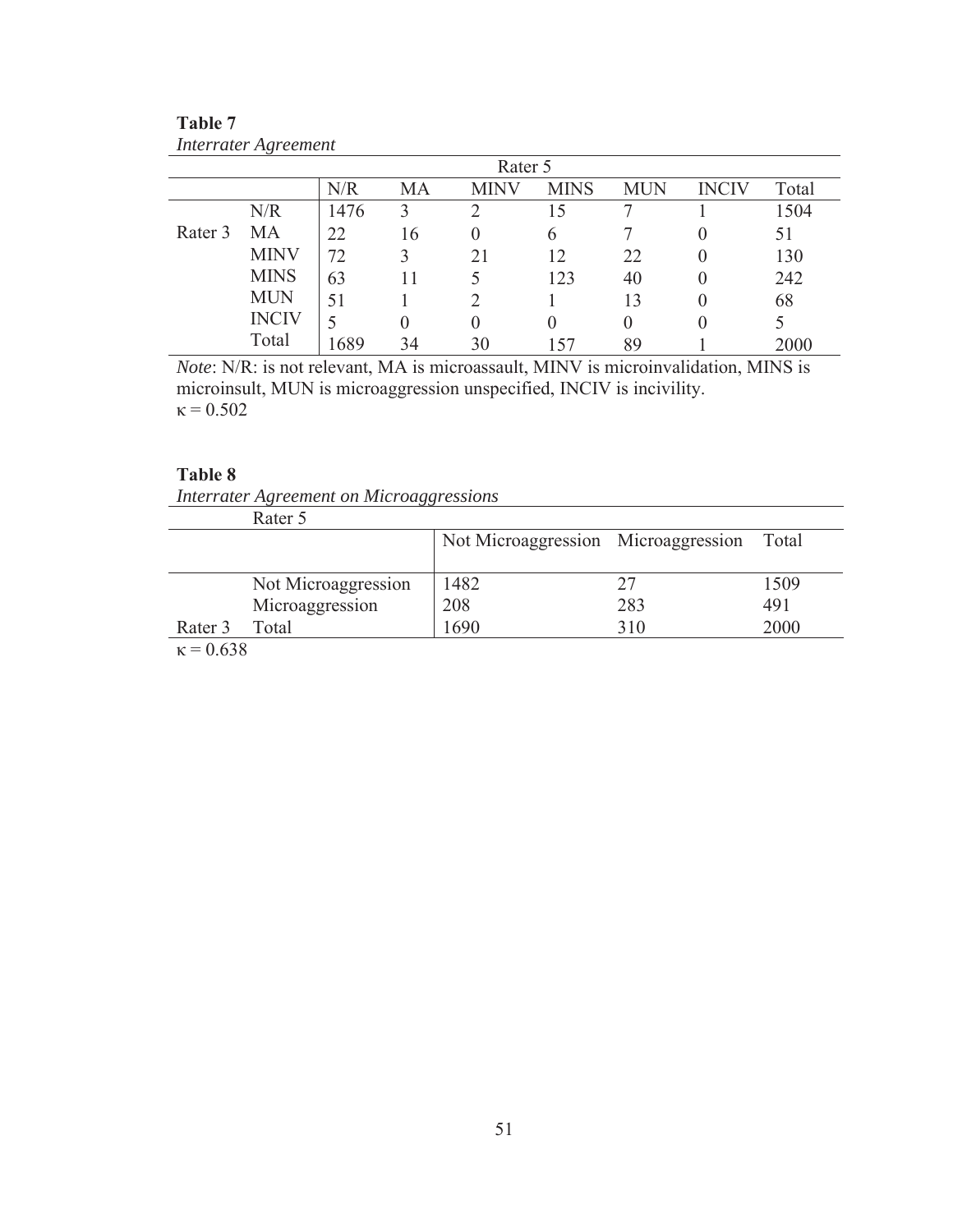| Rater 5            |              |          |    |      |             |            |              |       |
|--------------------|--------------|----------|----|------|-------------|------------|--------------|-------|
|                    |              | N/R      | MA | MINV | <b>MINS</b> | <b>MUN</b> | <b>INCIV</b> | Total |
|                    | N/R          | 2439     |    | 16   | 36          | 67         |              | 2571  |
| Rater <sub>4</sub> | MA           | 23       | 31 |      |             |            |              | 63    |
|                    | <b>MINV</b>  | 9        | 4  |      | 10          | 8          |              | 36    |
|                    | <b>MINS</b>  | 27       | 13 |      | 136         | 28         |              | 206   |
|                    | <b>MUN</b>   | 38       | 8  | 8    | 16          | 52         |              | 124   |
|                    | <b>INCIV</b> | $\theta$ | 0  | 0    | 0           |            |              |       |
|                    | Total        | 2536     |    | 31   | 205         | 156        |              | 3000  |

**Table 9**  *Interrater Agreement* 

*Note*: N/R: is not relevant, MA is microassault, MINV is microinvalidation, MINS is microinsult, MUN is microaggression unspecified, INCIV is incivility.  $\kappa$  = 0.581

# **Table 10**

*Interrater Agreement on Microaggressions* 

|         | Rater 5             |                                     |     |       |
|---------|---------------------|-------------------------------------|-----|-------|
|         |                     | Not Microaggression Microaggression |     | Total |
|         |                     |                                     |     |       |
|         | Not Microaggression | 2441                                | 130 | 2571  |
|         | Microaggression     | 100                                 | 329 | 429   |
| Rater 4 | Total               | 2541                                | 459 | 3000  |
| 0.600   |                     |                                     |     |       |

 $κ = 0.696$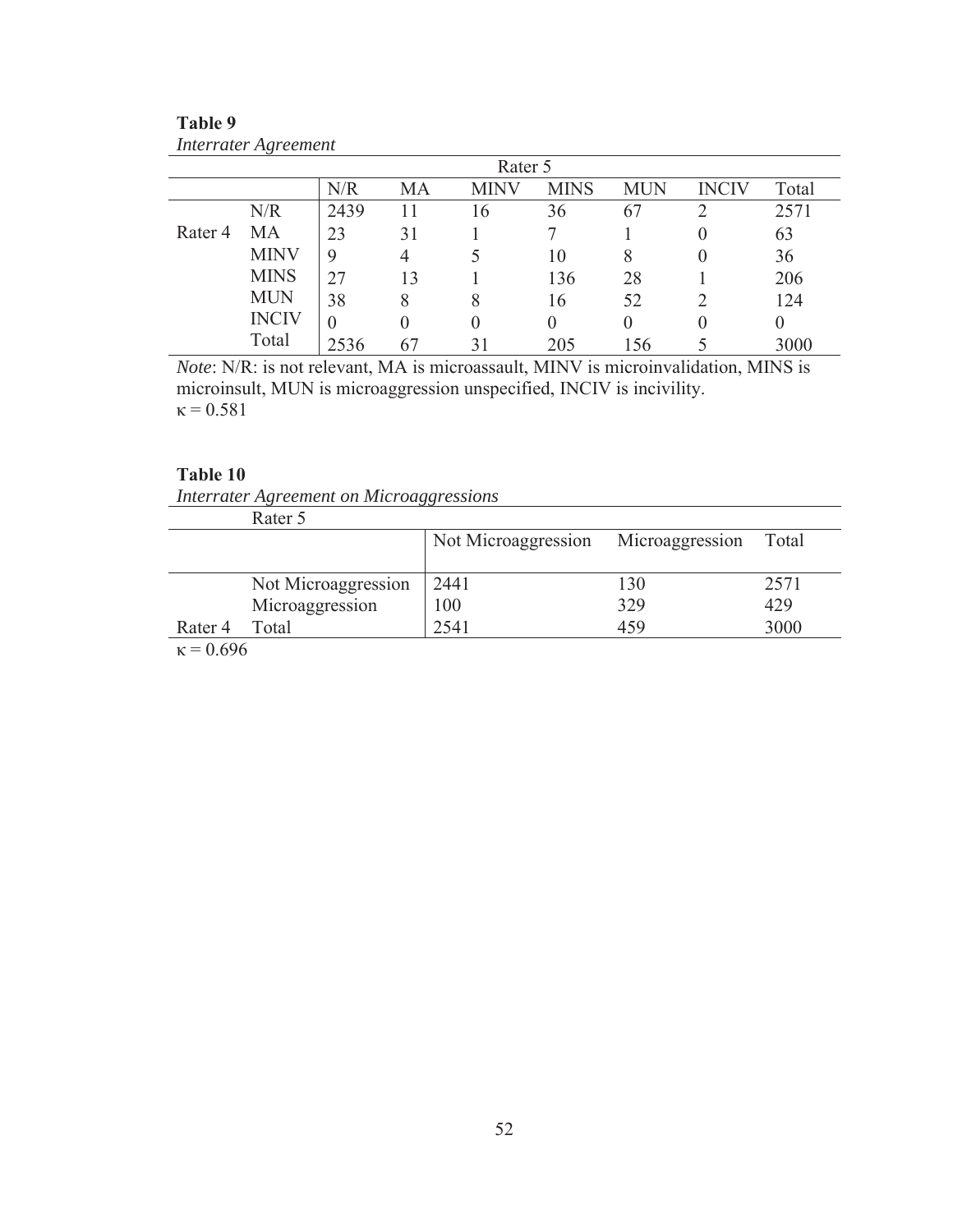# **APPENDIX A**

# Microaggressions and Workplace Incivility Codebook

| Variable                                                                                                                                                                                                                                                                                                            |                                           |                                                                                                                                                                                                          |  |
|---------------------------------------------------------------------------------------------------------------------------------------------------------------------------------------------------------------------------------------------------------------------------------------------------------------------|-------------------------------------------|----------------------------------------------------------------------------------------------------------------------------------------------------------------------------------------------------------|--|
| <b>Subtle Discrimination</b><br>Interpersonal discrimination that is enacted unconsciously or unintentionally and that is<br>entrenched in common everyday interactions, taking the shape of harassment, joke,<br>incivility, avoidance, and other types of disrespectful treatment (Van Laer & Janssens,<br>2011). |                                           |                                                                                                                                                                                                          |  |
|                                                                                                                                                                                                                                                                                                                     | Variables Measuring Subtle Discrimination |                                                                                                                                                                                                          |  |
| Microaggression<br>Everyday exchanges, in the form of seemingly<br>innocuous comments and subtle or dismissive gestures<br>and tones that send denigrating messages to people<br>because they belong to a minority group (Williams,<br>2019).                                                                       |                                           | <b>Workplace Incivility</b><br>Low-intensity deviant<br>behavior with ambiguous<br>intent to harm the target, in<br>violation of workplace<br>norms for mutual respect<br>(Anderson & Pearson,<br>1999). |  |
| <b>Microassaults</b>                                                                                                                                                                                                                                                                                                | <b>Microinsults</b>                       | <b>Microinvalidations</b>                                                                                                                                                                                |  |
| Explicit                                                                                                                                                                                                                                                                                                            | Behavioral                                | Comments entrenched                                                                                                                                                                                      |  |
| attacks that                                                                                                                                                                                                                                                                                                        | and verbal                                | in the colorblindness                                                                                                                                                                                    |  |
| are intended to                                                                                                                                                                                                                                                                                                     | expressions                               | belief and invalidate or                                                                                                                                                                                 |  |
| hurt or offend                                                                                                                                                                                                                                                                                                      | that express                              | negate an individual's                                                                                                                                                                                   |  |
| someone and                                                                                                                                                                                                                                                                                                         | insensitivity                             | psychosocial reality of                                                                                                                                                                                  |  |
| typically do                                                                                                                                                                                                                                                                                                        | and rudeness                              | being a minority and                                                                                                                                                                                     |  |
| not attempt to<br>veil the                                                                                                                                                                                                                                                                                          | towards an<br>individual's                | the experiences that<br>come with it by                                                                                                                                                                  |  |
| discrimination                                                                                                                                                                                                                                                                                                      | heritage and                              | assuming "everyone                                                                                                                                                                                       |  |
| that fueled it                                                                                                                                                                                                                                                                                                      | racial identity                           | has the same                                                                                                                                                                                             |  |
| (e.g., using a                                                                                                                                                                                                                                                                                                      | (e.g., telling a                          | experiences" (e.g.,                                                                                                                                                                                      |  |
| racial slur;                                                                                                                                                                                                                                                                                                        | Black person                              | telling an Asian person                                                                                                                                                                                  |  |
| DeCuir-                                                                                                                                                                                                                                                                                                             | they are well-                            | they must be a good                                                                                                                                                                                      |  |
| Gunby $&$                                                                                                                                                                                                                                                                                                           | spoken and                                | student; Sue et al.,                                                                                                                                                                                     |  |
| Gunby, 2016).                                                                                                                                                                                                                                                                                                       | articulate;                               | 2009).                                                                                                                                                                                                   |  |
|                                                                                                                                                                                                                                                                                                                     | Sue et al.,                               |                                                                                                                                                                                                          |  |
|                                                                                                                                                                                                                                                                                                                     | 2009).                                    |                                                                                                                                                                                                          |  |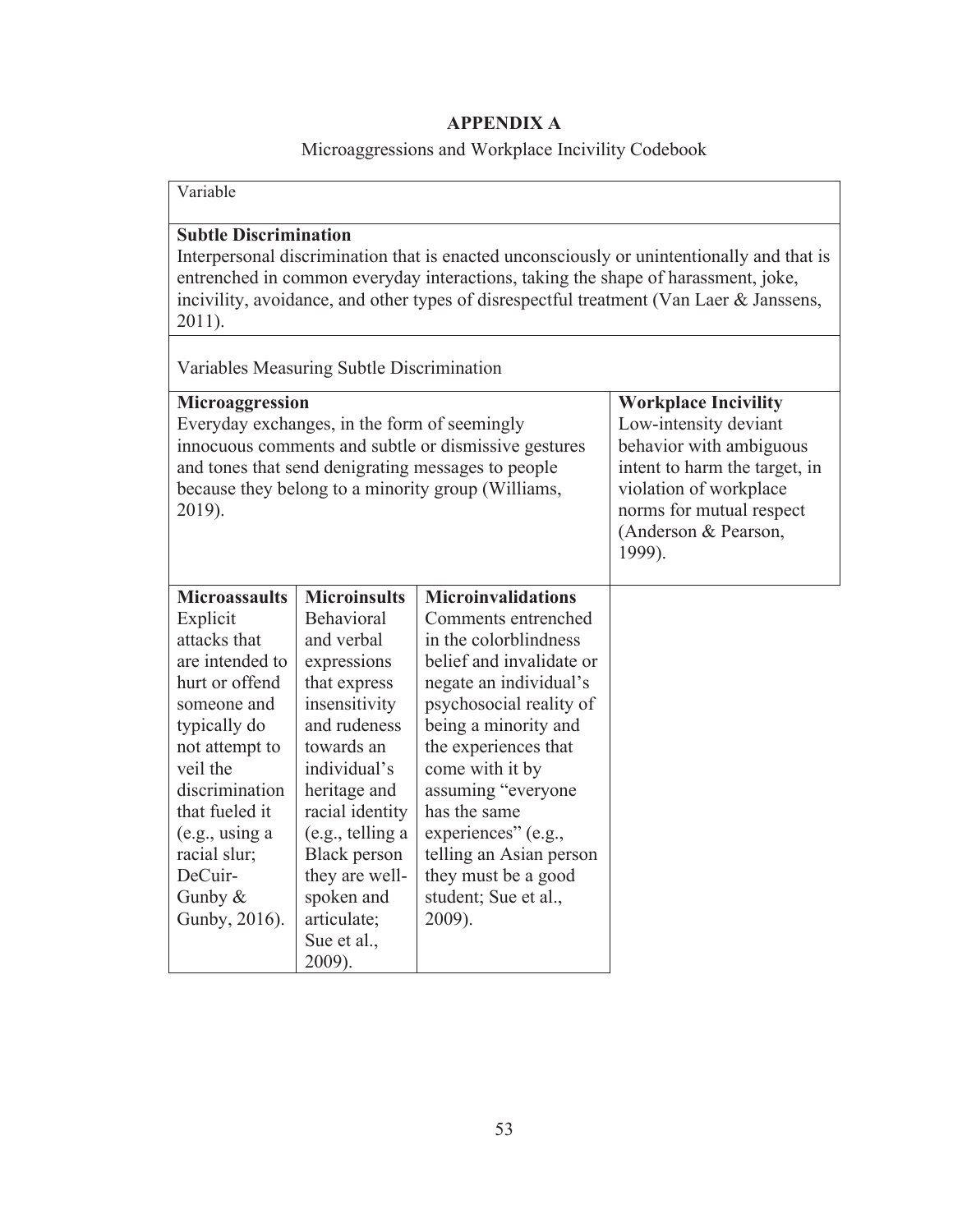In order to enhance the construct validity of the coding scheme, the following examples were developed from each construct derived from preestablished measurement scales.

| <b>Workplace Incivility</b>                                                             |                                                                                      |  |  |
|-----------------------------------------------------------------------------------------|--------------------------------------------------------------------------------------|--|--|
| <b>REFERENCE:</b> Cortina, L.M., Magley, V.J., Williams, J.H., & Langhout, R.D. (2001). |                                                                                      |  |  |
|                                                                                         | Incivility in the workplace: Incidence and impact. Journal of Occupational Health    |  |  |
| Psychology, $6(1)$ , $64-80$ .                                                          |                                                                                      |  |  |
|                                                                                         | *Examples of behaviors and actions that are indicative of incivility were drawn from |  |  |
| items on the above scale                                                                |                                                                                      |  |  |
|                                                                                         | Text mentions colleagues/students/supervisors behaving in a                          |  |  |
|                                                                                         | condescending manner or putting down focal individual                                |  |  |
|                                                                                         | Text refers to colleagues/students/supervisors paying little                         |  |  |
|                                                                                         | attention to focal individual or showing little interest in their                    |  |  |
|                                                                                         | opinion                                                                              |  |  |
| Examples                                                                                | Text refers to colleagues/students/supervisors making demeaning                      |  |  |
|                                                                                         | or derogatory remarks to focal individual                                            |  |  |
|                                                                                         | Text refers to colleague/students/supervisor addressing focal                        |  |  |
|                                                                                         | individual in unprofessional terms, either publicly or privately                     |  |  |
|                                                                                         | Text refers to colleagues/students/supervisors ignoring or                           |  |  |
|                                                                                         | excluding focal individual from professional camaraderie                             |  |  |
|                                                                                         | Text refers to a colleague/student/supervisor doubting judgment of                   |  |  |
|                                                                                         | focal individual on matters that they are knowledgeable on                           |  |  |

| <b>Microaggressions</b>       |                                                                                        |  |
|-------------------------------|----------------------------------------------------------------------------------------|--|
|                               | <b>REFERENCE:</b> Nadal, K.L. (2011). The racial and ethnic microaggressions scale     |  |
|                               | (REMS): Construction, reliability, and validity. Journal of Counseling Psychology. 58  |  |
| $(4)$ 470-480.**              |                                                                                        |  |
|                               | **Examples of behaviors and actions that are indicative of microaggressions were drawn |  |
| from items on the above scale |                                                                                        |  |
|                               | Text refers to colleague/student/supervisor behaving in                                |  |
|                               | unfriendly and unwelcoming ways because of focal individuals'                          |  |
|                               | race                                                                                   |  |
|                               | Text refers to a colleague/student/supervisor overlooking focal                        |  |
|                               | individual's opinion was overlooked in a group discussion                              |  |
|                               | because of their race.                                                                 |  |
| Examples                      | Text refers to a colleague/student/supervisor ignoring focal                           |  |
|                               | individual at school or at work because of their race.                                 |  |
|                               | Text refers to a colleague/student/supervisor addressing focal                         |  |
|                               | individual in unprofessional terms, either publicly or privately.                      |  |
|                               | Text refers to a colleague/student/supervisor assuming that                            |  |
|                               | focal individual's work would be inferior to people of other                           |  |
|                               | racial groups.                                                                         |  |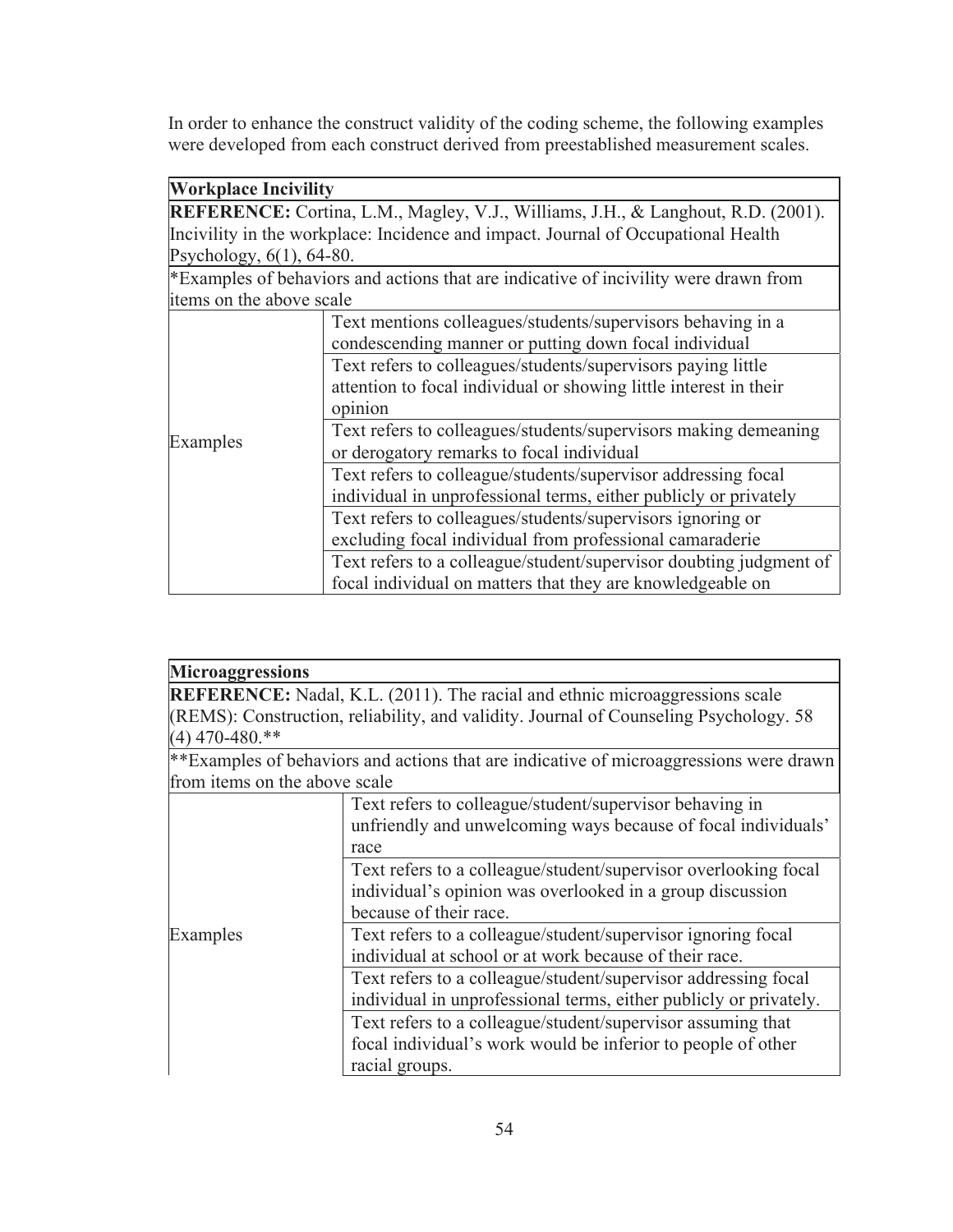| Text refers to a colleague/student/supervisor treating focal |
|--------------------------------------------------------------|
| individual differently than White co-workers.                |

| <b>Microinvalidations</b>                                                             |                                                                                     |  |  |  |
|---------------------------------------------------------------------------------------|-------------------------------------------------------------------------------------|--|--|--|
|                                                                                       | <b>REFERENCE:</b> Nadal, K.L. (2011). The racial and ethnic microaggressions scale  |  |  |  |
| (REMS): Construction, reliability, and validity. Journal of Counseling Psychology. 58 |                                                                                     |  |  |  |
| $(4)$ 470-480.***                                                                     |                                                                                     |  |  |  |
|                                                                                       | ***Examples of behaviors and actions that are indicative of microinvalidations were |  |  |  |
| drawn from items on the above scale                                                   |                                                                                     |  |  |  |
|                                                                                       | Text refers to a colleague/student/supervisor telling the focal                     |  |  |  |
|                                                                                       | individual that they "don't see color."                                             |  |  |  |
|                                                                                       | Text refers to a colleague/student/supervisor telling the focal                     |  |  |  |
|                                                                                       | individual that they do not see race.                                               |  |  |  |
|                                                                                       | Text refers to a colleague/student/supervisor telling the focal                     |  |  |  |
|                                                                                       | individual that people should not think about race anymore.                         |  |  |  |
| <b>Examples</b>                                                                       | Text refers to a colleague/student/supervisor telling the focal                     |  |  |  |
|                                                                                       | individual that she or he was color-blind.                                          |  |  |  |
|                                                                                       | Text refers to a colleague/student/supervisor telling the focal                     |  |  |  |
|                                                                                       | individual that people of color do not experience racism                            |  |  |  |
|                                                                                       | anymore.                                                                            |  |  |  |
|                                                                                       | Text refers to a colleague/student/supervisor of a different                        |  |  |  |
|                                                                                       | racial group has stated that there is no difference between the                     |  |  |  |
| two of us.                                                                            |                                                                                     |  |  |  |
| Text refers to a colleague/student/supervisor telling the focal                       |                                                                                     |  |  |  |
|                                                                                       | individual that they should not complain about race.                                |  |  |  |
|                                                                                       | Text refers to a colleague/student/supervisor telling the focal                     |  |  |  |
|                                                                                       | individual that people of all racial groups experience the same                     |  |  |  |
|                                                                                       | obstacles.                                                                          |  |  |  |
|                                                                                       | Text refers to a colleague/student/supervisor telling the focal                     |  |  |  |
|                                                                                       | individual that they complain about race too much.                                  |  |  |  |
|                                                                                       | Text refers to a colleague/student/supervisor using stereotypes                     |  |  |  |
|                                                                                       | about the focal individual's race (e.g. hypersexualization of                       |  |  |  |
|                                                                                       | black women).                                                                       |  |  |  |

# **Microinsults**

**REFERENCE:** Nadal, K.L. (2011). The racial and ethnic microaggressions scale (REMS): Construction, reliability, and validity. Journal of Counseling Psychology. 58  $(4)$  470-480.\*\*\*\*

\*\*\*\*Examples of behaviors and actions were adapted from Component 1 items from the above scale to indicate microinsults

> Text refers to a colleague/student/supervisor assuming that the focal individual would have had a lower education because of their race.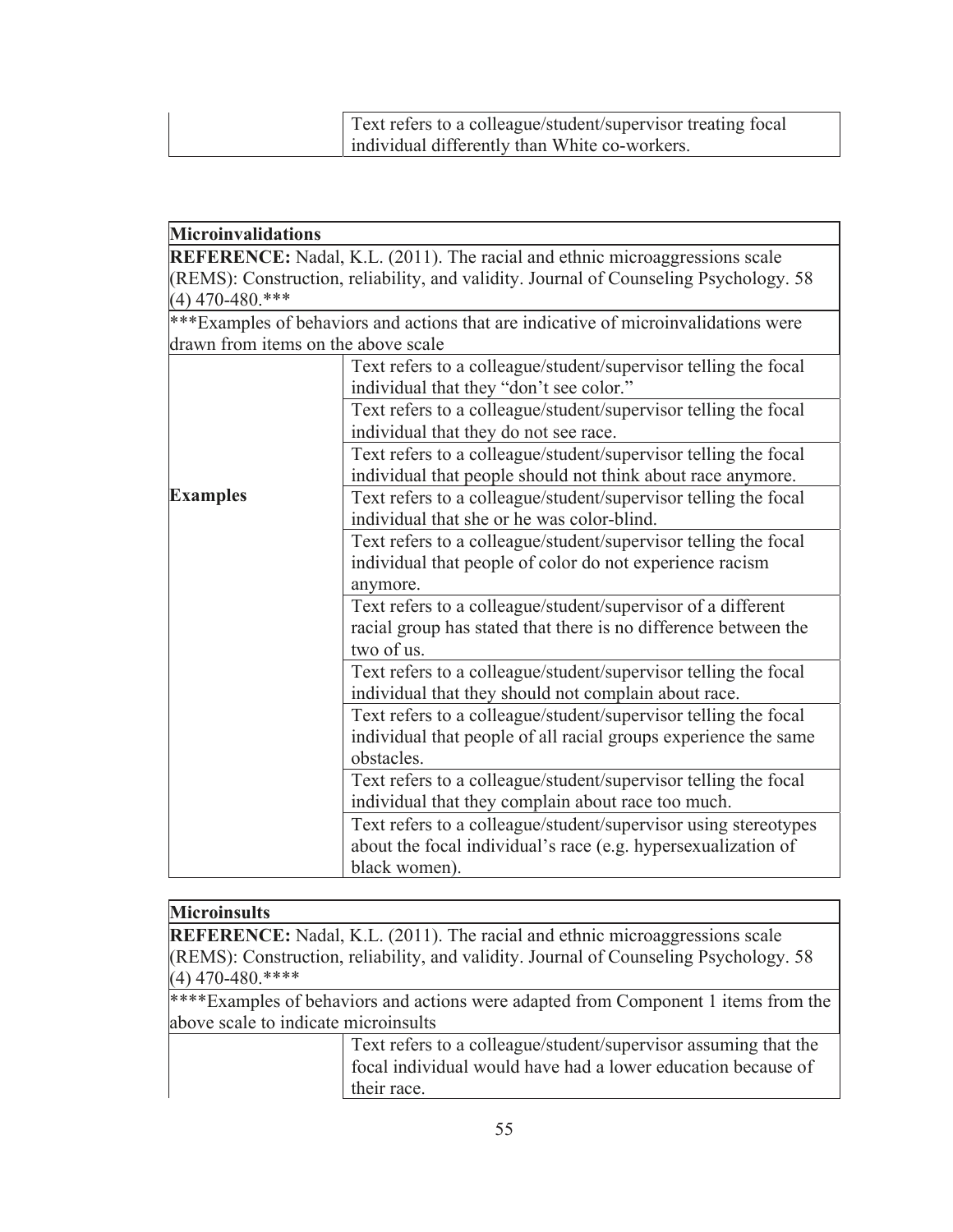|                 | Text refers to a colleague/student/supervisor assuming that the   |
|-----------------|-------------------------------------------------------------------|
|                 | focal individual was poor because of their race.                  |
|                 | Text refers to a colleague/student/supervisor assuming that the   |
|                 | focal individual would not be educated because of my race.        |
| <b>Examples</b> | Text refers to a colleague/student/supervisor acting surprised at |
|                 | the focal individual's scholastic or professional success because |
|                 | of their race.                                                    |
|                 | Text refers to a colleague/student/supervisor assuming that the   |
|                 | focal individual would not be intelligent because of their race.  |
|                 | Text refers to a colleague/student/supervisor assuming that the   |
|                 | focal individual held a lower paying job because of their race.   |
|                 | Text refers to a colleague/student/supervisor assuming that the   |
|                 | focal individual grew up in a particular neighborhood because     |
|                 | of their race.                                                    |
|                 | Text refers to a colleague/student/supervisor telling the focal   |
|                 | individual that they are "articulate" after she/he assumed they   |
|                 | wouldn't be.                                                      |

# **Microassaults**

**REFERENCE:** Torres-Harding, S.R., Andrade, A.L., & Romero Diaz, C.E. (2012). The racial microaggressions scale (RMAS): A new scale to measure experiences of racial microaggressions in people of color. *Cultural Diversity and Ethnic Minority Psychology*.  $18(2)$ . 153-164.<sup>1</sup>

DeCuir-Gunby, J. T., & Gunby, N. W. (2016). Racial Microaggressions in the Workplace: A Critical Race Analysis of the Experiences of African American Educators. *Urban Education*, *51*(4), 390–414.<sup>2</sup>

Alabi, J. (2015). Racial microaggressions in academic libraries: Results of a survey of minority and non-minority librarians. *The Journal of Academic Librarianship.* 41 (*1*). 47- 53.3

Nadal, K.L. (2011). The racial and ethnic microaggressions scale (REMS): Construction, reliability, and validity. Journal of Counseling Psychology. 58 (4) 470-480.\*\*\*\*\*

\*\*\*\*\*Examples of behaviors and actions were adapted from Component 2 items from the above scale to indicate microassaults

|                 | <sup>1</sup> Hostile or overt racial incidents such as racial name-calling                                                                                                                                               |
|-----------------|--------------------------------------------------------------------------------------------------------------------------------------------------------------------------------------------------------------------------|
|                 | <sup>2</sup> Using racial slurs or displaying a racially charged symbol such<br>as noose.                                                                                                                                |
| <b>Examples</b> | <sup>3</sup> Explicit racial derogation characterized primarily by a verbal<br>or nonverbal attack meant to hurt the indented victim through<br>name-calling, avoidant behavior, or purposeful discriminatory<br>actions |
|                 | Text refers to a colleague/student/supervisor avoiding walking<br>near focal individual on the street because of their race.                                                                                             |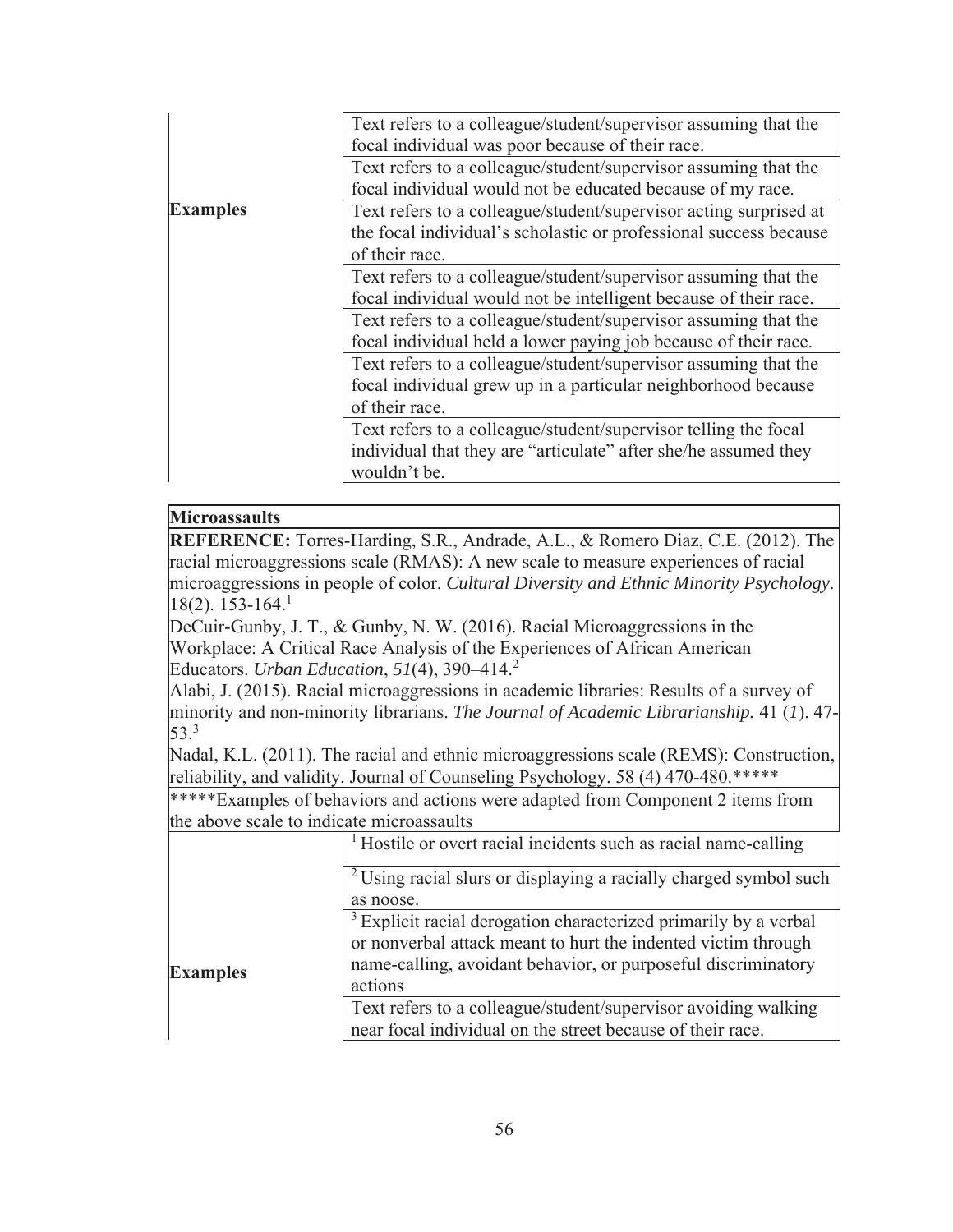| Text refers to a colleague/student/supervisor clenching her/his   |
|-------------------------------------------------------------------|
| purse or wallet upon seeing the focal individual because of their |
| race.                                                             |
| Text refers to a colleague/student/supervisor avoiding sitting    |
| next to focal individual in a public space (e.g., restaurants,    |
| movie theaters, subways, buses) because of their race.            |
| Text refers to a colleague/student/supervisor avoiding eye        |
| contact with the focal individual because of their race.          |
| Text refers to a colleague/student/supervisor's body language     |
| showing that they were scared of the focal individual, because    |
| of their race.                                                    |
| Text refers to a colleague/student/supervisor assuming that the   |
| focal individual would physically hurt them because of the        |
| focal individual's race.                                          |
| Text refers to a colleague/student/supervisor receiving           |
| substandard service in stores compared to customers of other      |
| racial groups.                                                    |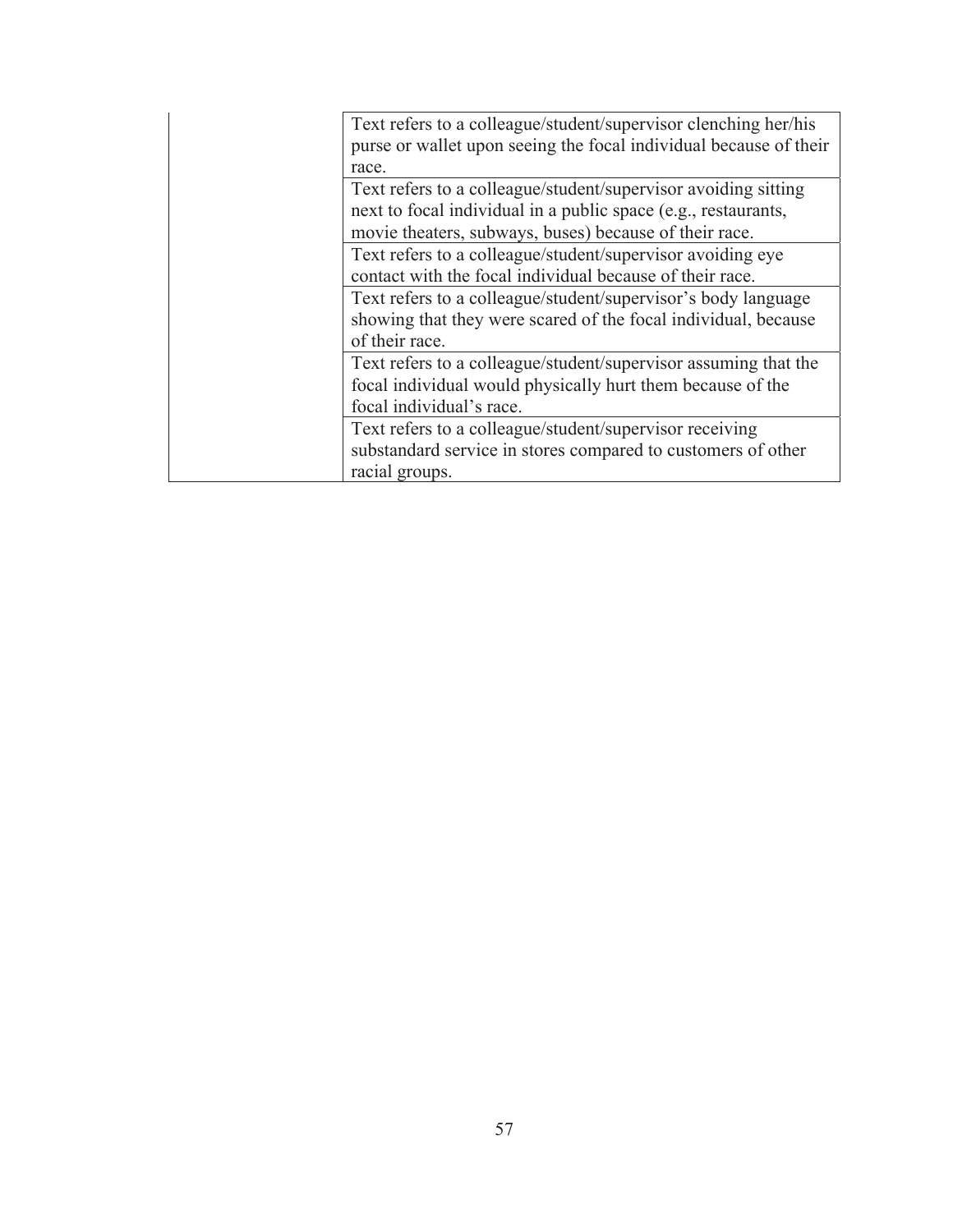# **APPENDIX B**

## Study Procedures

# **Workplace Incivility and Microaggression Coding Procedure**

Notes: Raw data will be mined from Twitter and will need to be cleaned and properly coded (refer to Workplace Incivility and Microaggression Codebook to categorize items). The coded data will be in a separate excel file from the raw data.

All data from the study will be extracted from June 7-June 17 2020.

# **Study Procedure:**

- 1. Code the contents of the tweets.
	- a. Open cleaned data excel file and **save the file as your initials in front of the file name**.
	- b. Add the categories within the "Microaggression Data Categorization" excel file (the E-R columns) to the cleaned data excel file to categorize data.
	- c. Coding will only be focused on the content of the tweet (i.e. column C).
	- d. The substantive coding of data will be divided into 5 categories: *MICROASSAULT, MICROINSULT, MICROINVALIDATION, MICROAGGRESSION: UNSPECIFIED*, and *INCIVILITY.* 
		- $\triangleright$  If the tweet cannot be categorized as including a microassault, microinsult, microinvalidation, unspecified microaggression, or involving an instance of workplace incivility, then mark an **X i**n the category labeled "Not Relevant".
		- $\triangleright$  If the tweet can be classified as both a microaggression and incivility, mark both the microaggression and incivility with an **X**.
		- $\triangleright$  If the tweet is in another language, translate the tweet via google translate and input both versions.
	- e. Mark an **X** for the tweet if:
		- $\triangleright$  The tweet is sharing a source of information (e.g., video, article, etc.), mark an X in the category labeled "Sharing Information".
		- $\triangleright$  The tweet cannot be viewed and is seen in the cell as "Not" Available", this is because the tweeter is private or the tweet has been deleted, if so, mark an X in the column labeled "Not Available".
		- $\triangleright$  The tweet is a part of a thread, mark an X in the column labeled "Tweet thread".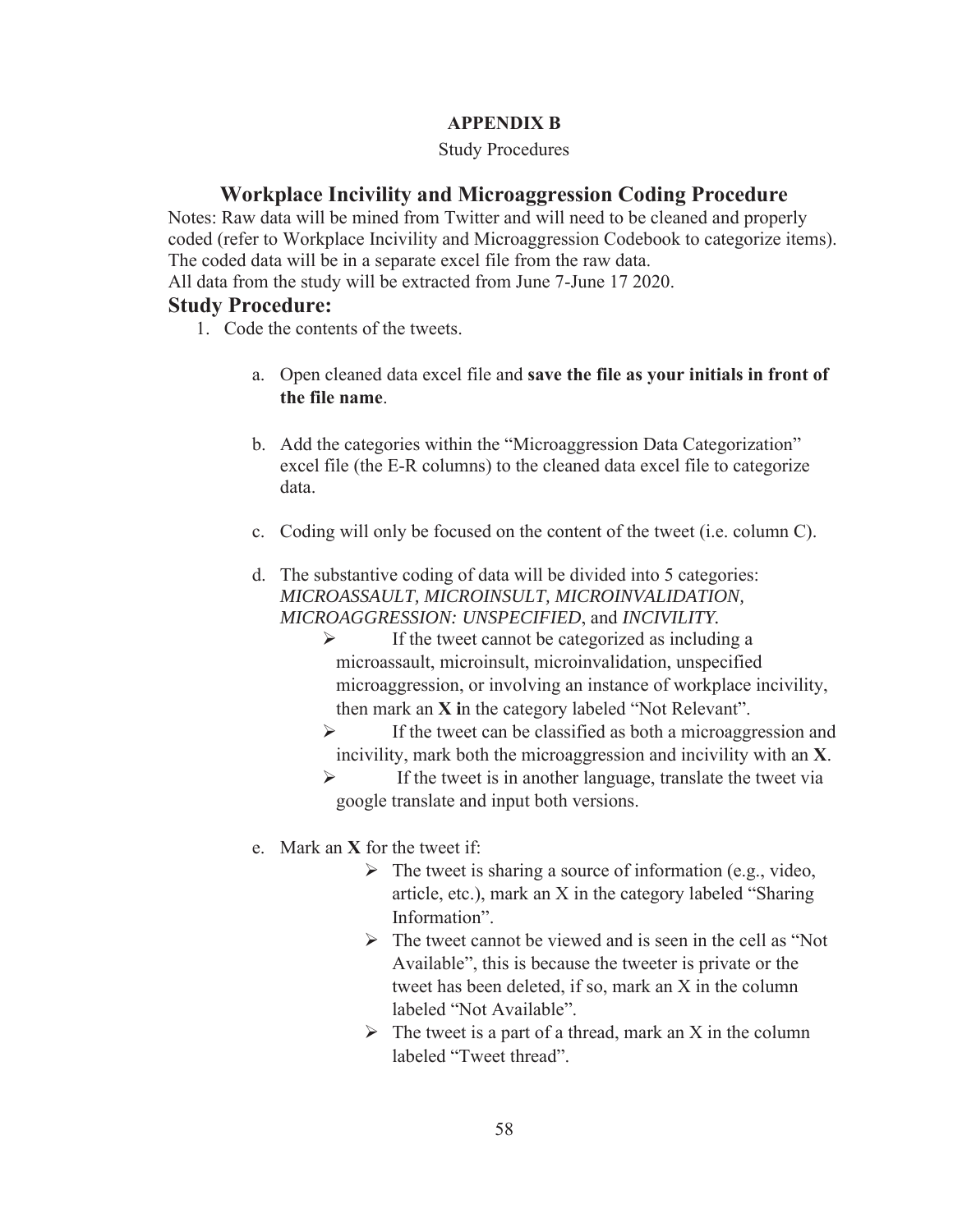- $\cdot \cdot$  If the tweet content indicates that the tweet is a part of a thread, open URL to read full thread and code content of the tweet.
- f. Mark an **X** under the category to code each tweet.
	- ¾ Only 1 category for Microaggression
	- $\triangleright$  Tweet can be both a microaggression and incivility if it fits both definitions.
	- $\triangleright$  Highlight the row if unsure about categorization of tweet.
- 2. Inputting relevant information.
	- a. Source of Microaggression
		- $\triangleright$  Identify the perpetrator of microaggression experienced, if stated within tweet.
			- ¾ Professor, faculty, coworker, superior, institution, student, passerby
		- ¾ If no source identifiable, Input **N/A**.
	- b. Source of Incivility
		- $\triangleright$  Identify the perpetrator of incivility experienced, if stated within tweet.
			- ¾ Professor, faculty, coworker, superior, institution, student, passerby
		- ¾ If no source identifiable, Input **N/A**.
	- c. Location of Incident
		- ¾ Identify the location of incident experienced, if stated within tweet.
			- $\triangleright$  State, city, university
		- ¾ If no source identifiable, Input **N/A**.
	- d. Resolution if any
		- $\triangleright$  Identify if a resolution of incident was reached, if any, if stated within tweet.
			- $\triangleright$  Keep to 5 word maximum.
		- ¾ If no source identifiable, Input **N/A**.
	- e. Academic Position of Tweeter
		- $\triangleright$  Identify the position of tweeter in the context of the discrimination experienced, if stated within tweet.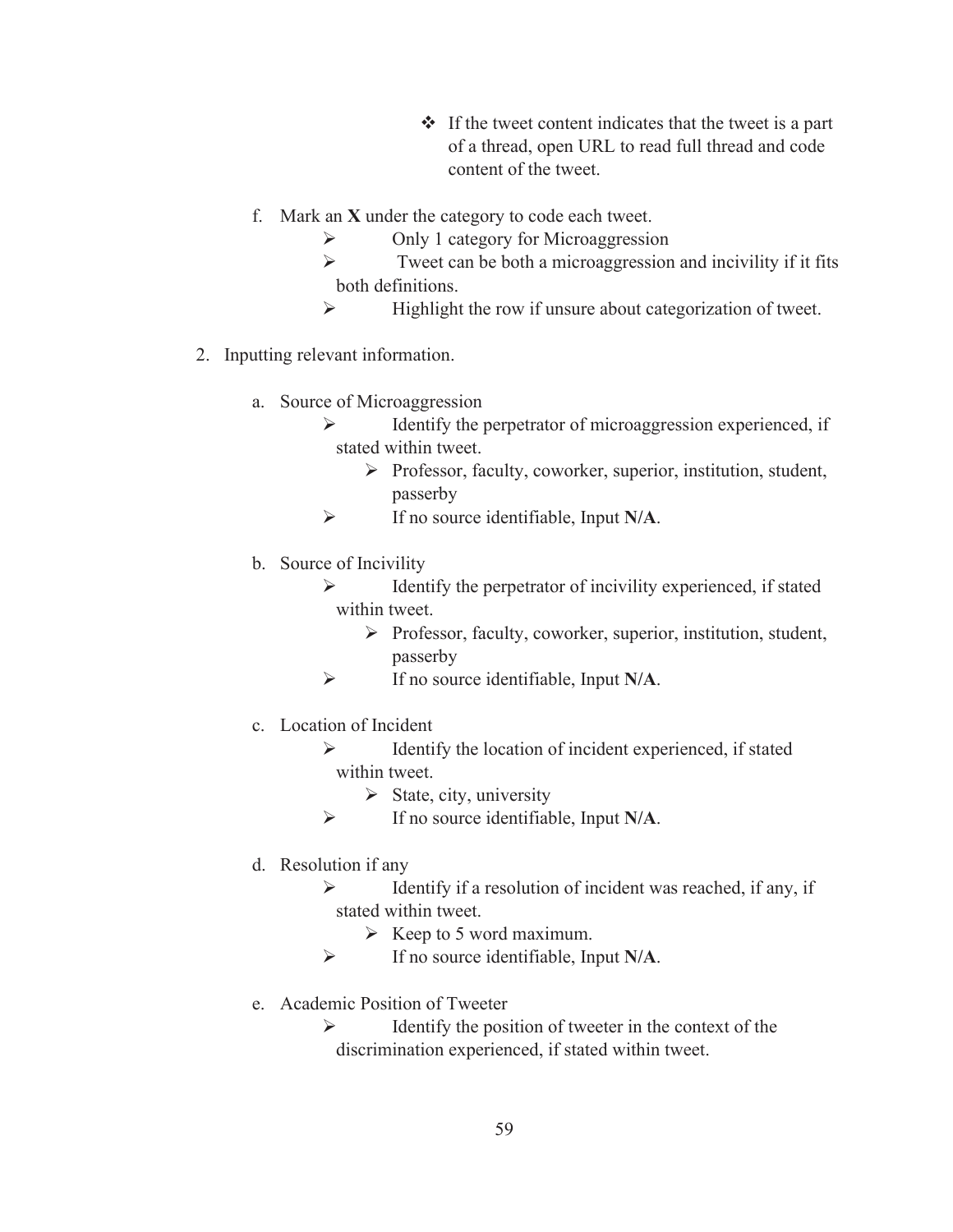- Professor, faculty, staff, administrator, student, parent of student
- If no source identifiable, Input **N/A**.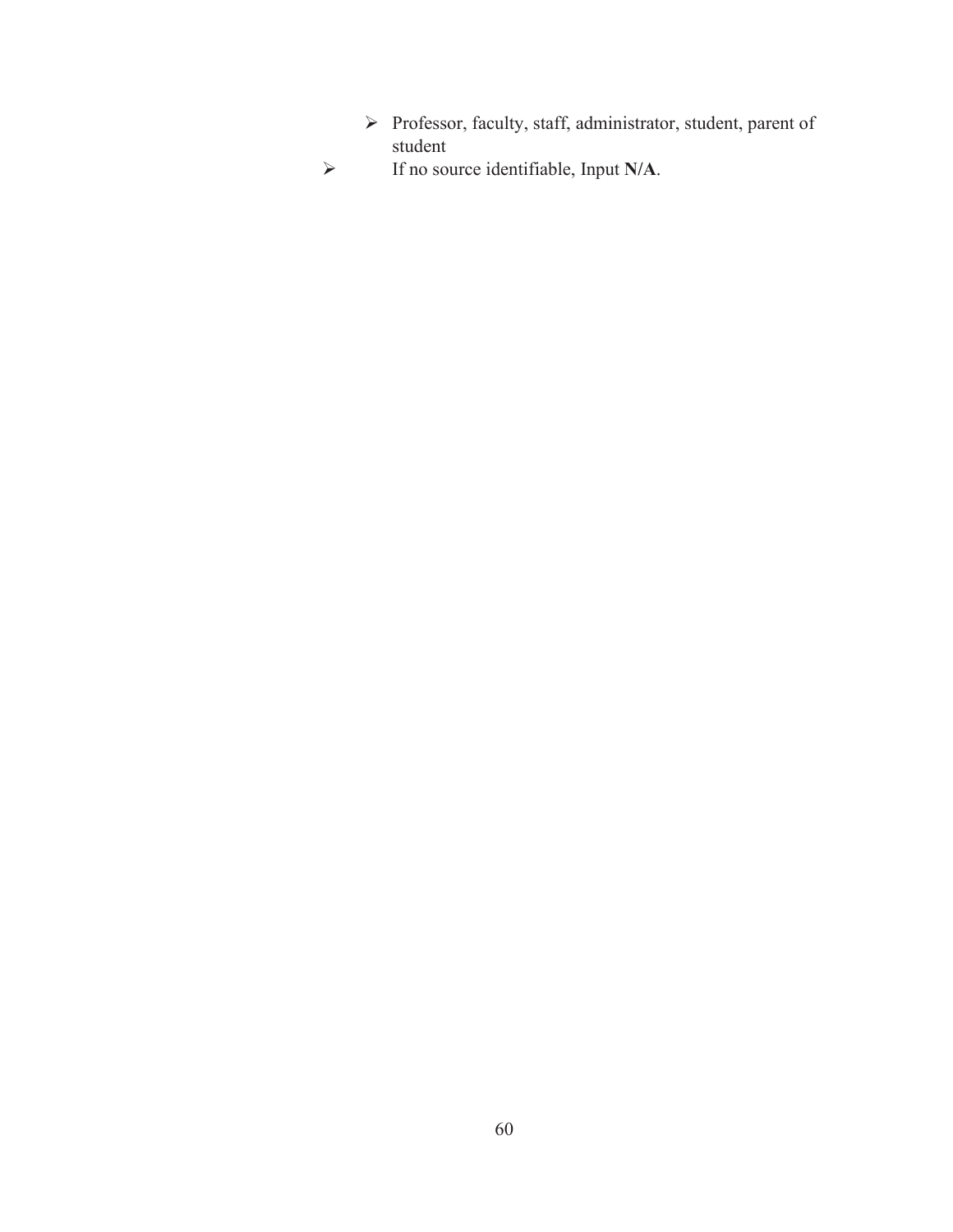#### **APPENDIX C**

Python Code for Twitter Data Extraction

API\_KEY = 'XXXX'

API\_SECRET\_KEY = 'XXXX'

DEV\_ENVIRONMENT\_LABEL = 'XXXX'

API  $SCOPE = 'full archive'$  # 'fullarchive' for full archive, '30day' for last 31 days

\*\*\*\*\*\*\*\*\*\*\*\*\*\*\*\*\*\*\*\*\*\*\*\*\*\*\*\*\*\*\*\*\*\*\*\*\*\*\*\*\*\*\*\*\*\*\*\*\*\*\*\*\*\*\*\*\*\*\*\*\*\*\*\*\*\*\*\*\*\*\*\*

\*\*\*\*\*\*\*\*

SEARCH\_QUERY = '#BlackintheIvory -is:retweet'

RESULTS PER CALL = 500  $# 100$  for sandbox, 500 for paid tiers

TO DATE = '2020-06-07 02:06' # format YYYY-MM-DD HH:MM (hour and minutes optional)

FROM DATE = '2020-06-07' # format YYYY-MM-DD HH:MM (hour and minutes optional)

MAX\_RESULTS = 1000 # Number of Tweets you want to collect

FILENAME = 'XXXX.jsonl'  $#$  Where the Tweets should be saved

# Script prints an update to the CLI every time it collected another X Tweets PRINT AFTER  $X = 1000$ 

#--------------------------- STOP -------------------------------#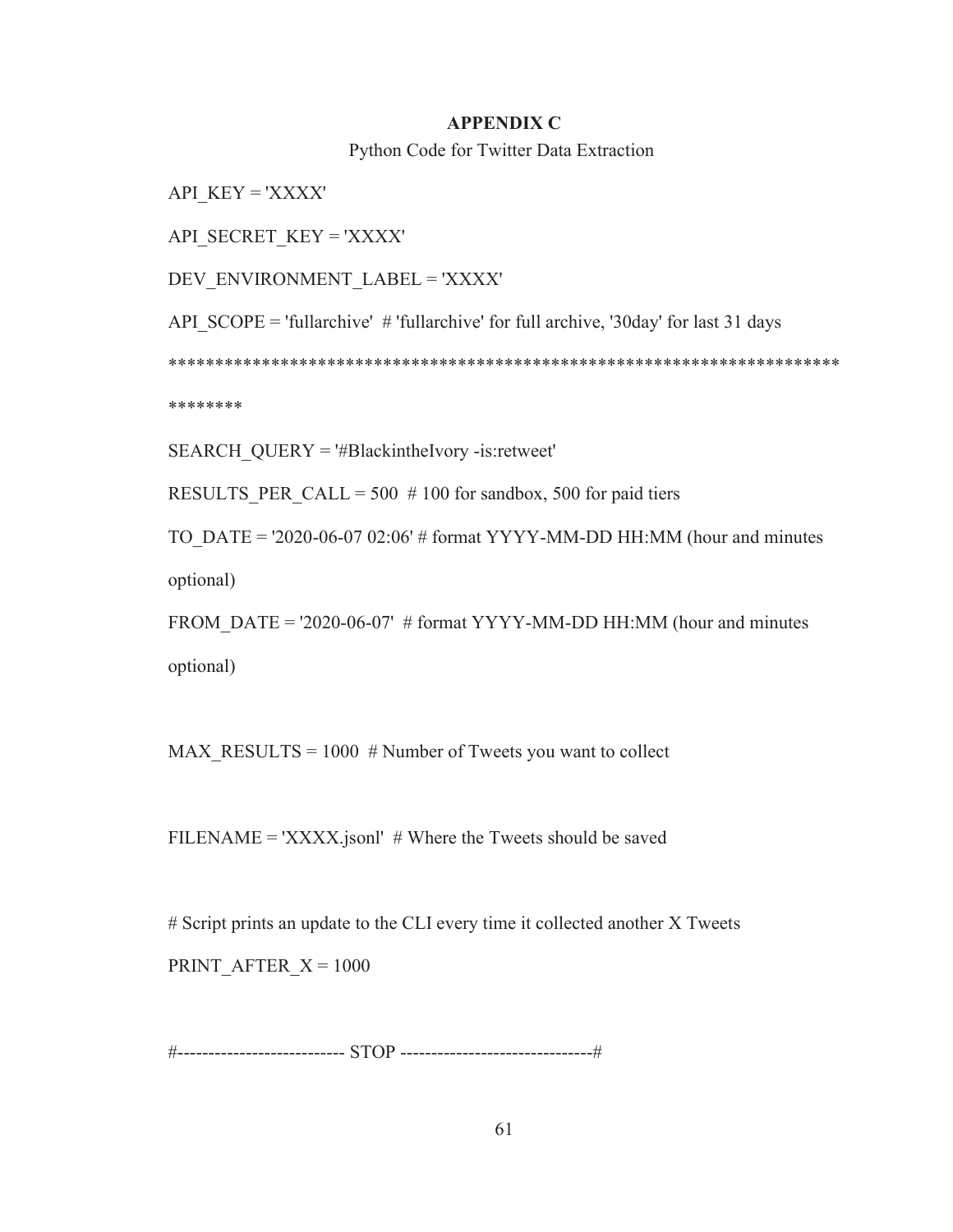# Don't edit anything below, if you don't know what you are doing.

#--------------------------- STOP -------------------------------#

import yaml

 $\text{config} = \text{dict}$ (

search tweets api=dict(

account\_type='premium',

```
endpoint=f"https://api.twitter.com/1.1/tweets/search/{API_SCOPE}/{DEV_ENVIRONM
ENT_LABEL}.json",
    consumer_key=API_KEY,
     consumer_secret=API_SECRET_KEY 
  ) 
)
```
with open('twitter\_keys.yaml', 'w') as config\_file:

yaml.dump(config, config\_file, default\_flow\_style=False)

import json

from searchtweets import load\_credentials, gen\_rule\_payload, ResultStream

premium\_search\_args = load\_credentials("twitter\_keys.yaml",